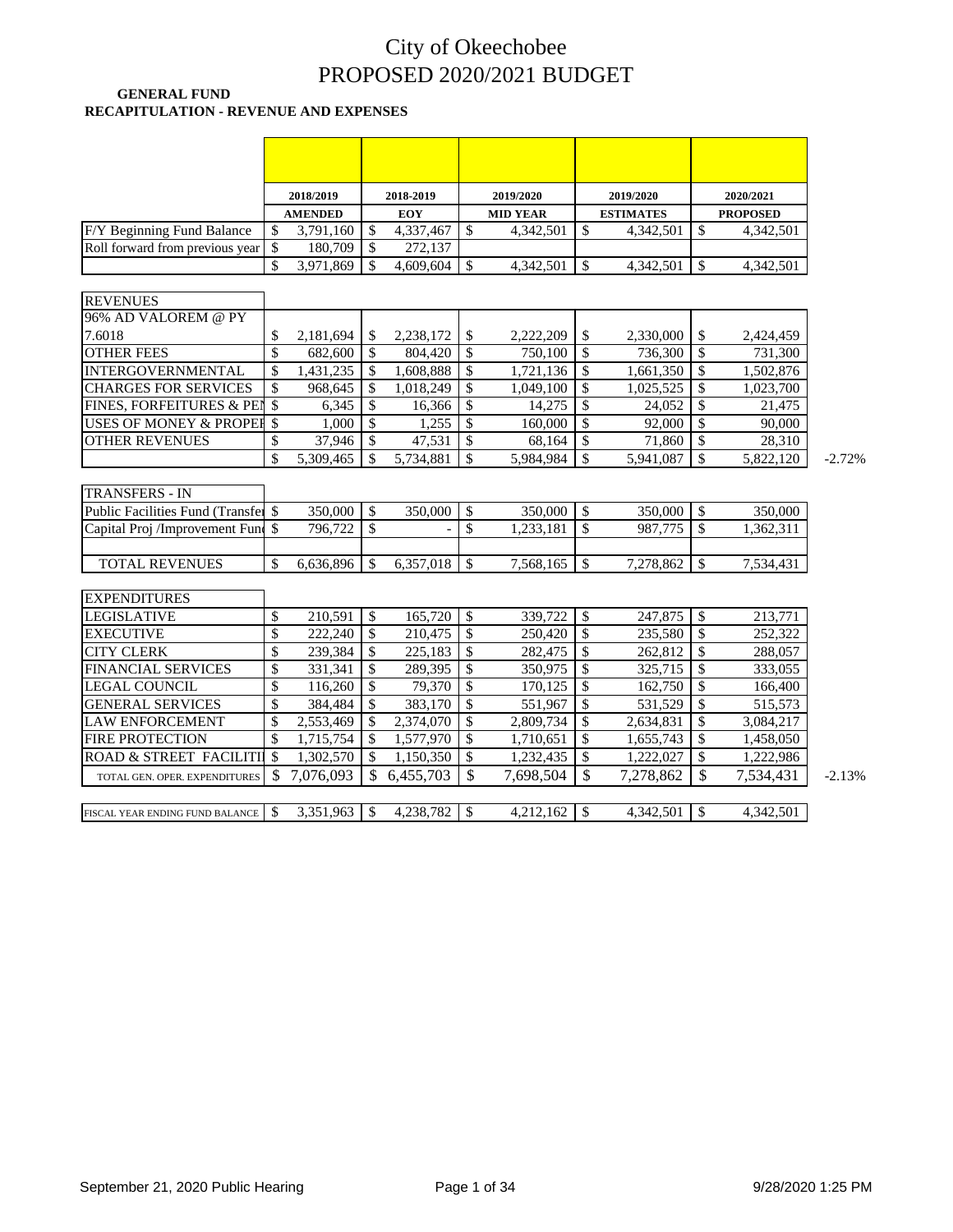# THIS PAGE INTENTIONALLY LEFT BLANK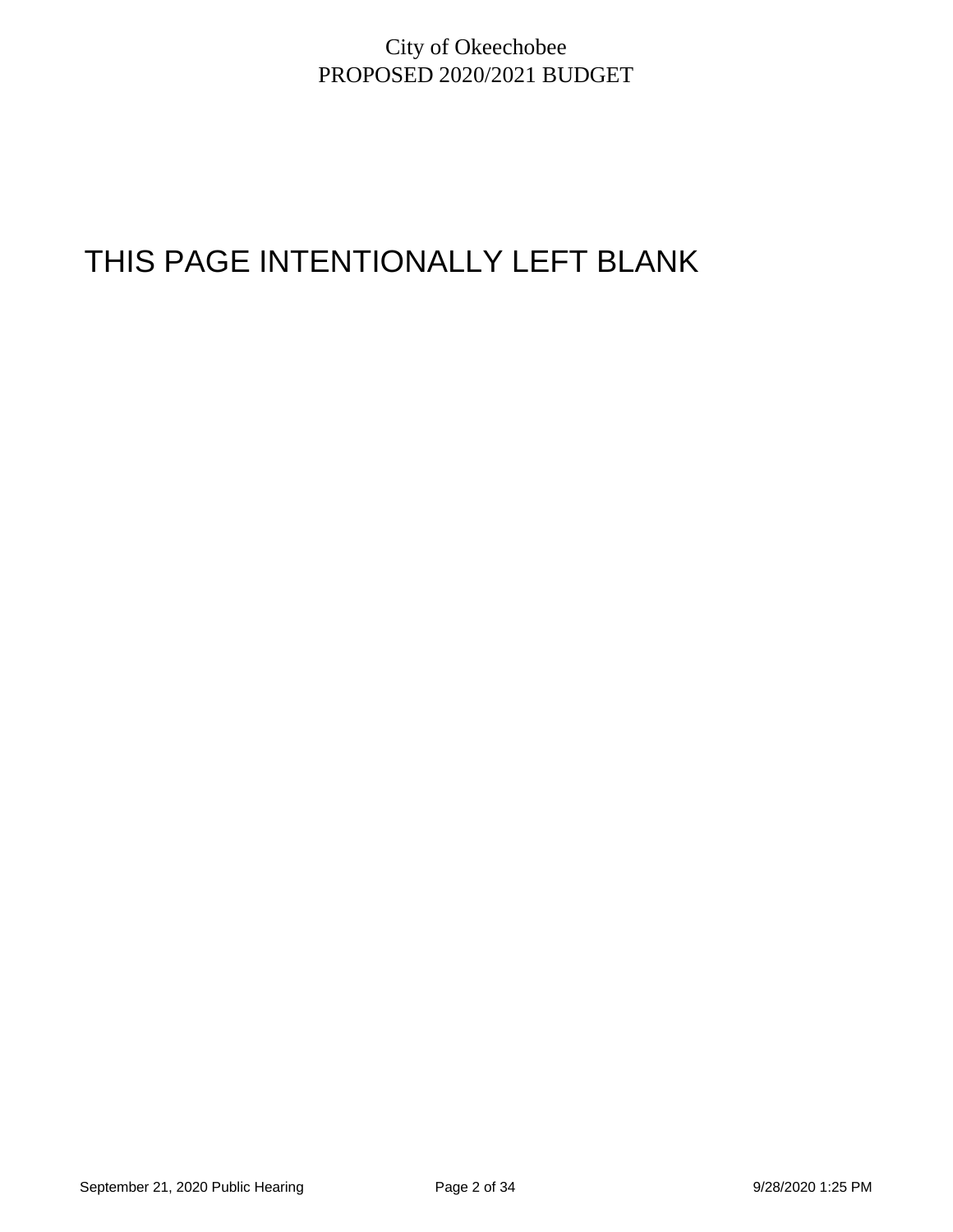**GENERAL FUND** 

#### **RECAPITULATION - REVENUE AND EXPENSES**

|                                 | 2018/2019      | 2018/2019   | 2019/2020       | 2019/2020           | 2020/2021       |
|---------------------------------|----------------|-------------|-----------------|---------------------|-----------------|
|                                 | <b>AMENDED</b> | EOY         | <b>MID YEAR</b> | <b>ESTIMATE EOY</b> | <b>PROPOSED</b> |
| <b>FUND BALANCE</b>             | \$3,791,160    | \$4,337,467 | \$4,342,501     | \$4,342,501         | \$4,342,501     |
| Roll Forward from previous year | 272.137        | 272.137     |                 |                     |                 |
|                                 | 4,063,297      | 4.609.604   | 4,342,501       | 4,342,501           | 4.342.501       |

#### **REVENUES**

| <b>TAXES:</b> |                            |               |               |                                                                     |               |           |
|---------------|----------------------------|---------------|---------------|---------------------------------------------------------------------|---------------|-----------|
| 311-1000      | 96% AD VALOREM @ PY 7.6018 |               |               | \$2,181,694   \$2,238,172   \$2,222,209   \$2,330,000   \$2,424,459 |               |           |
|               | <b>TOTAL</b>               | $2.181.694$ S | $2.238.172$ S | $2.222.209$ S                                                       | $2.330,000$ S | 2.424.459 |

| <b>OTHER FEES:</b> |                                      |         |     |         |         |                |         |         |
|--------------------|--------------------------------------|---------|-----|---------|---------|----------------|---------|---------|
| 312-5100           | Fire Insurance Premium               | 50,100  | \$  | 50,253  | 45,800  | 1 S            | 45,800  | 45,800  |
| 312-5200           | Casualty Insurance Prem Tax (Police) | 67,000  | \$  | 78,658  | 62,000  |                | 62,000  | 62,000  |
| 314-1000           | Utility Tax-Electric                 | 450,000 | S   | 519,267 | 510,000 | $\overline{1}$ | 505,000 | 500,000 |
| 314-4000           | Utility Tax/Natural Gas              | 17,500  | \$  | 25,196  | 29,800  | $\blacksquare$ | 22,500  | 20,500  |
| 314-8000           | Utility Tax/Propane                  | 30.200  | \$  | 52,175  | 29,000  |                | 27,000  | 29,000  |
| 316-0000           | Prof & Business Tax Receipt          | 66,800  | \$  | 78,200  | 72,500  |                | 73,000  | 73,000  |
| 319-0000           | Public Service Fee                   | 1.000   | \$. | 671     | 1.000   |                | 1.000   | 1,000   |
|                    | <b>TOTAL</b>                         | 682.600 |     | 804.420 | 750,100 |                | 736,300 | 731,300 |

### **INTERGOVERNMENTAL REVENUES:**

| 335-1210 | <b>SRS</b> Cigarette Tax          |   | 197,479   |     | 211.270   |          | 199,890   |      | 207,000   | 205,106   |
|----------|-----------------------------------|---|-----------|-----|-----------|----------|-----------|------|-----------|-----------|
| 335-1400 | Mobile Home Licenses              | э | 19,500    | ъ   | 21,906    | <b>S</b> | 12.000    |      | 13,400    | 12,000    |
| 335-1500 | Alcoholic Beverage Licenses       |   | 5,200     |     | 6,120     |          | 5,300     |      | 5,500     | 5,300     |
| 335-1800 | 1/2 Cent Sales Tax                |   | 322,800   | ۰D. | 378,675   |          | 383.546   |      | 345,000   | 309,600   |
| 312-6000 | Cent Sales Surtax                 |   | 656,154   |     | 735,943   | - S      | 814,800   |      | 761,450   | 663,625   |
| 315.0000 | <b>Communications Service Tax</b> |   | 223,913   | S   | 245,209   | \$.      | 210,000   | S    | 227,000   | 204,445   |
| 335-2300 | Firefighters Supplement           |   | 1.200     |     | 1,543     |          | 2,400     |      | 1.200     | 1,200     |
| 337-2000 | Public Safety - SRO OCSB          |   |           |     |           | \$.      | 88,000    | - \$ | 94,800    | 96,400    |
| 338-2000 | <b>County Business Licenses</b>   |   | 4.989     |     | 8,222     |          | 5.200     |      | 6,000     | 5,200     |
|          | <b>TOTAL</b>                      |   | 1,431,235 |     | 1,608,888 |          | 1,721,136 |      | 1,661,350 | 1,502,876 |

#### **CHARGES FOR CURRENT SERVICES**

| 322-0000 | Building & Inspections Fees       | \$ | 79,000  | S   | 74.049    | S  | 90,000    | S        | 89,000    | \$. | 80,000    |
|----------|-----------------------------------|----|---------|-----|-----------|----|-----------|----------|-----------|-----|-----------|
| 322-1000 | Exception & Zoning Fees           | \$ | 500     | S   | 6,450     |    | 1,350     | \$       | 8,200     |     | 2,000     |
| 323-1000 | Franchise-Electric                | \$ | 401,000 | \$. | 415,135   |    | 380,000   | S        | 350,000   |     | 350,000   |
| 323-4000 | Franchise-Natural Gas             | S  | 7.095   | S   | 13,728    |    | 10.200    | S        | 12.500    |     | 10,500    |
| 323-7000 | Franchise-Solid Waste             | \$ | 103,700 | S   | 119,423   |    | 106,000   | \$       | 112,000   | S   | 110,000   |
| 329-0000 | <b>Plan Review Fees</b>           | \$ | 1,500   | ъ   | 2,065     |    | 2,000     | \$       | 9,625     |     | 2,000     |
| 341-2000 | Alley/Street Closing Fees         |    |         |     |           |    |           | S        |           |     |           |
| 341-3000 | Map Sales                         | \$ | 25      | S   |           |    | 25        | ъ        |           | S   |           |
| 341-4000 | Photocopies                       | \$ | 25      | S   |           |    | 25        | <b>S</b> |           |     |           |
| 342-1000 | Public Safety - SRO OCA           |    |         |     |           |    | 75,500    | S        | 55,200    | \$. | 76,700    |
| 343-4010 | Solid Waste Collection Fees-Resd. | \$ | 375,800 | \$  | 387.399   | \$ | 384,000   | \$       | 389,000   | \$. | 392,500   |
|          | <b>TOTAL</b>                      | \$ | 968.645 |     | 1.018.249 |    | 1.049.100 |          | 1.025.525 |     | 1.023.700 |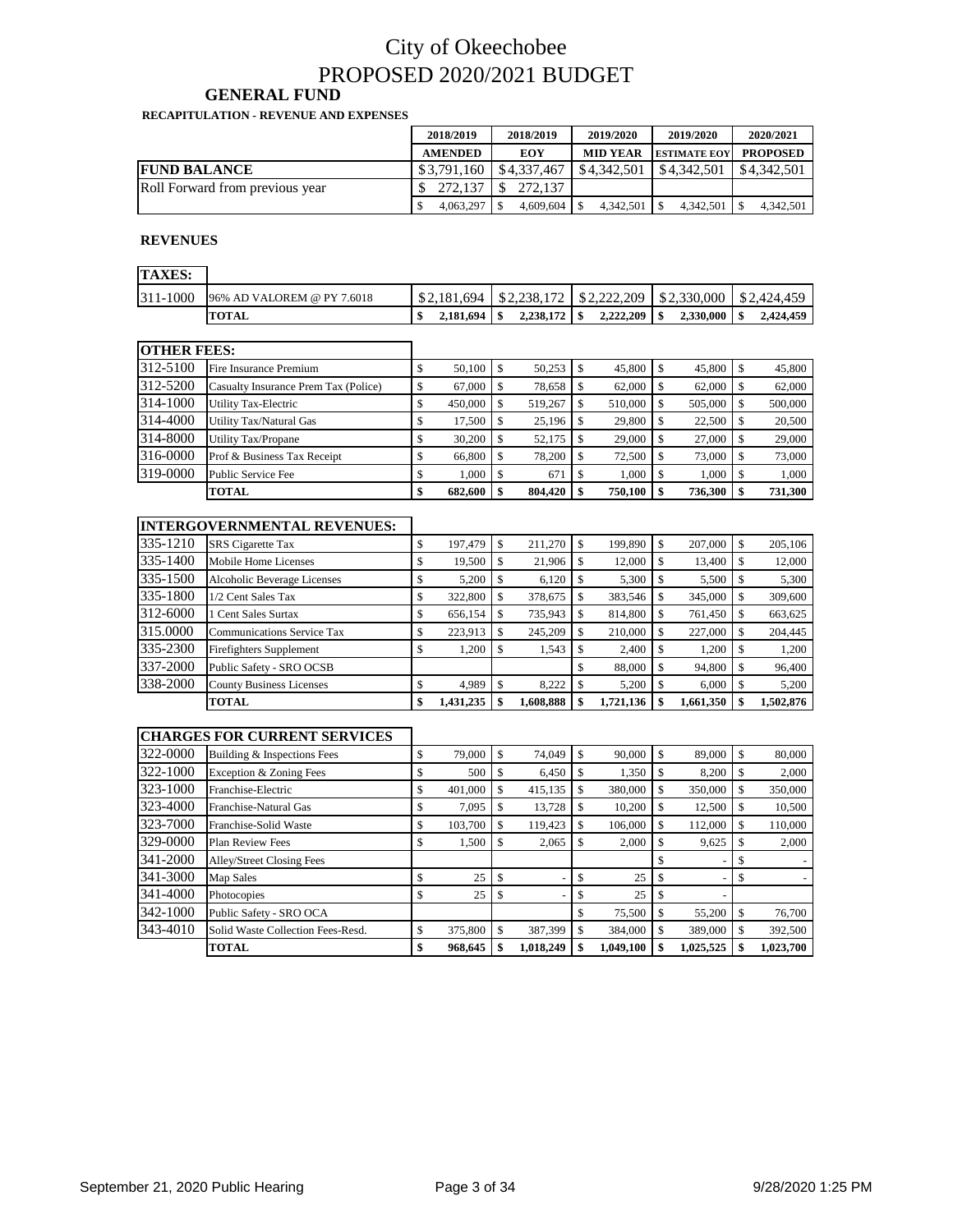### City of Okeechobee PROPOSED 2020/2021 BUDGET **GENERAL FUND**

#### **RECAPITULATION - REVENUE AND EXPENSES**

| 2018/2019      | 2018/2019 | 2019/2020 | 2019/2020                   | 2020/2021 |
|----------------|-----------|-----------|-----------------------------|-----------|
| <b>AMENDED</b> | EOY       | MID YEAR  | <b>LESTIMATES LPROPOSED</b> |           |

|          | FINES, FORFEITURES & PENALTIES:                  |                    |              |               |         |                    |           |                                 |                |                    |           |
|----------|--------------------------------------------------|--------------------|--------------|---------------|---------|--------------------|-----------|---------------------------------|----------------|--------------------|-----------|
| 351-1000 | <b>Court Fines</b>                               | \$                 |              | \$            | 9,939   | $\mathbf S$        | 8,000     | $\mathbf S$                     | 14,200         | \$                 | 13,900    |
| 351-2000 |                                                  | \$                 | 4.020        | $\mathbf S$   |         | $\mathbf S$        | 4,200     | $\mathcal{S}$                   |                | \$                 |           |
|          | Radio Comm. Fee<br>Law Enforcement Education     | \$                 |              | \$            | 1,355   | $\mathbb{S}$       | 1,000     | $\mathbf S$                     | 6,500<br>1,750 | \$                 | 5,000     |
| 351-3000 |                                                  | \$                 | 1,250<br>925 | \$            | 2,172   | $\mathbf{\hat{S}}$ |           | $\mathbf S$                     |                | $\mathbf{\hat{S}}$ | 1,500     |
| 351-4000 | <b>Investigation Cost Reimbursement</b>          |                    |              | \$            |         |                    | 925       |                                 | 1,337          |                    | 925       |
| 351-5000 | <b>Unclaimed Evidence</b>                        | \$<br>$\mathbb{S}$ |              |               |         |                    |           |                                 |                |                    |           |
| 354-1000 | <b>Ordinance Violation Fines</b>                 |                    | 150          | \$            | 2,900   | $\mathbf S$        | 150       | $\mathbb{S}$                    | 265            | \$                 | 150       |
|          | <b>TOTAL</b>                                     | \$                 | 6,345        | \$            | 16,366  | \$                 | 14,275    | $\mathbf{s}$                    | 24,052         | \$                 | 21,475    |
|          | USES OF MONEY & PROPERTY:                        |                    |              |               |         |                    |           |                                 |                |                    |           |
| 361-1000 | <b>Interest Earnings</b>                         | \$                 | 1,000        | \$            | 1,255   | \$                 | 160,000   | $\mathbb{S}$                    | 92,000         | \$                 | 90,000    |
| 361.3000 | <b>Investment Earnings</b>                       | \$                 |              | \$            |         |                    |           |                                 |                |                    |           |
| 364-1000 | <b>Surplus City Property</b>                     | \$                 |              | \$            |         |                    |           |                                 |                |                    |           |
|          | <b>TOTAL</b>                                     | \$                 | 1,000        | \$            | 1,255   | \$                 | 160,000   | $\boldsymbol{\hat{\mathbf{s}}}$ | 92,000         | \$                 | 90,000    |
|          |                                                  |                    |              |               |         |                    |           |                                 |                |                    |           |
|          | <b>OTHER REVENUES:</b>                           |                    |              |               |         |                    |           |                                 |                |                    |           |
| 334-2000 | <b>Public Safety Grant</b>                       | \$                 |              | $\mathcal{S}$ |         | $\mathbf S$        |           |                                 |                | \$                 |           |
| 334.5000 | Special Purpose Grant (DEO)                      | \$                 |              | \$            |         | \$                 | 40,000    | $\mathbb{S}$                    | 40,000         |                    |           |
| 343-9000 | DOT Hwy Maint.Landscape/Mowing                   | \$                 | 8,532        | \$            | 8,532   | \$                 | 8,700     | $\mathbb{S}$                    | 7,210          | \$                 | 7,210     |
| 343-9100 | DOT Master Traffic Signals Maint.                | \$                 | 15,064       | \$            | 15,064  | \$                 | 15,064    | \$                              | 18,200         | \$                 | 17,500    |
| 343-9200 | DOT Maint. Lights & Lights Contract              | \$                 |              | \$            |         |                    |           |                                 |                |                    |           |
| 366-1000 | <b>Other Revenues</b>                            | \$                 | 10,000       | \$            | 1,286   |                    |           |                                 |                |                    |           |
| 369-1000 | Miscellaneous                                    | \$                 | 2.000        | \$            | 19,006  | \$                 | 2.000     | \$                              | 1,200          | \$                 | 1,200     |
| 369-4000 | Code Enforcement Fine                            | $\mathbf{\hat{S}}$ | 500          | \$            | 766     | $\mathbb{S}$       | 500       | $\mathbf S$                     | 3,300          | \$                 | 500       |
| 369-5000 | Police Accident Reports                          | \$                 | 1,850        | \$            | 2,877   | \$                 | 1,900     | $\mathcal{S}$                   | 1,950          | \$                 | 1,900     |
| 383-0000 | <b>Capital Lease Proceeds</b>                    | $\mathbb{S}$       |              | $\mathcal{S}$ |         |                    |           |                                 |                |                    |           |
|          | <b>TOTAL</b>                                     | \$                 | 37,946       | \$            | 47,531  | $\mathbf{s}$       | 68,164    | $\mathbf{s}$                    | 71,860         | \$                 | 28,310    |
|          |                                                  |                    |              |               |         |                    |           |                                 |                |                    |           |
|          | OTHER REVENUES AND TRANSFER IN                   |                    |              |               |         |                    |           |                                 |                |                    |           |
|          |                                                  | $\mathbb{S}$       |              | \$            |         | $\mathbb{S}$       |           |                                 |                | \$                 |           |
|          | Capital Project Improvements (Transfer-In)       | \$                 | 751.034      | \$            |         | \$                 | 1,233,181 | \$                              | 987,775        | \$                 | 1,362,311 |
|          | CDBG Fund (Transfer-In)                          |                    |              |               |         |                    |           |                                 |                |                    |           |
| 381-1000 | Public Facilities Improvement (Transfer-In)      | $\mathbb{S}$       | 350,000      | $\mathbf S$   | 350,000 | $\mathbb{S}$       | 350,000   | $\mathbb{S}$                    | 350,000        | \$                 | 350,000   |
|          | <b>TOTAL</b>                                     |                    | \$1,101,034  | \$            | 350,000 | \$                 | 1,583,181 | \$.                             | 1,337,775      | \$                 | 1,712,311 |
|          |                                                  |                    |              |               |         |                    |           |                                 |                |                    |           |
|          | <b>TOTAL REVENUE &amp; OTHER FUNDING SOURCES</b> |                    | \$6,682,636  |               |         |                    | 7,568,165 | $\mathbf{s}$                    | 7,278,862      | \$                 | 7,534,431 |

#### **OPERATING TRANSFERS - OUT**

Due From CDBG  $\qquad \qquad$  \$ - \$ -Capital Project Building & Improvements Capital Project Vehicles TRANSFERS OUT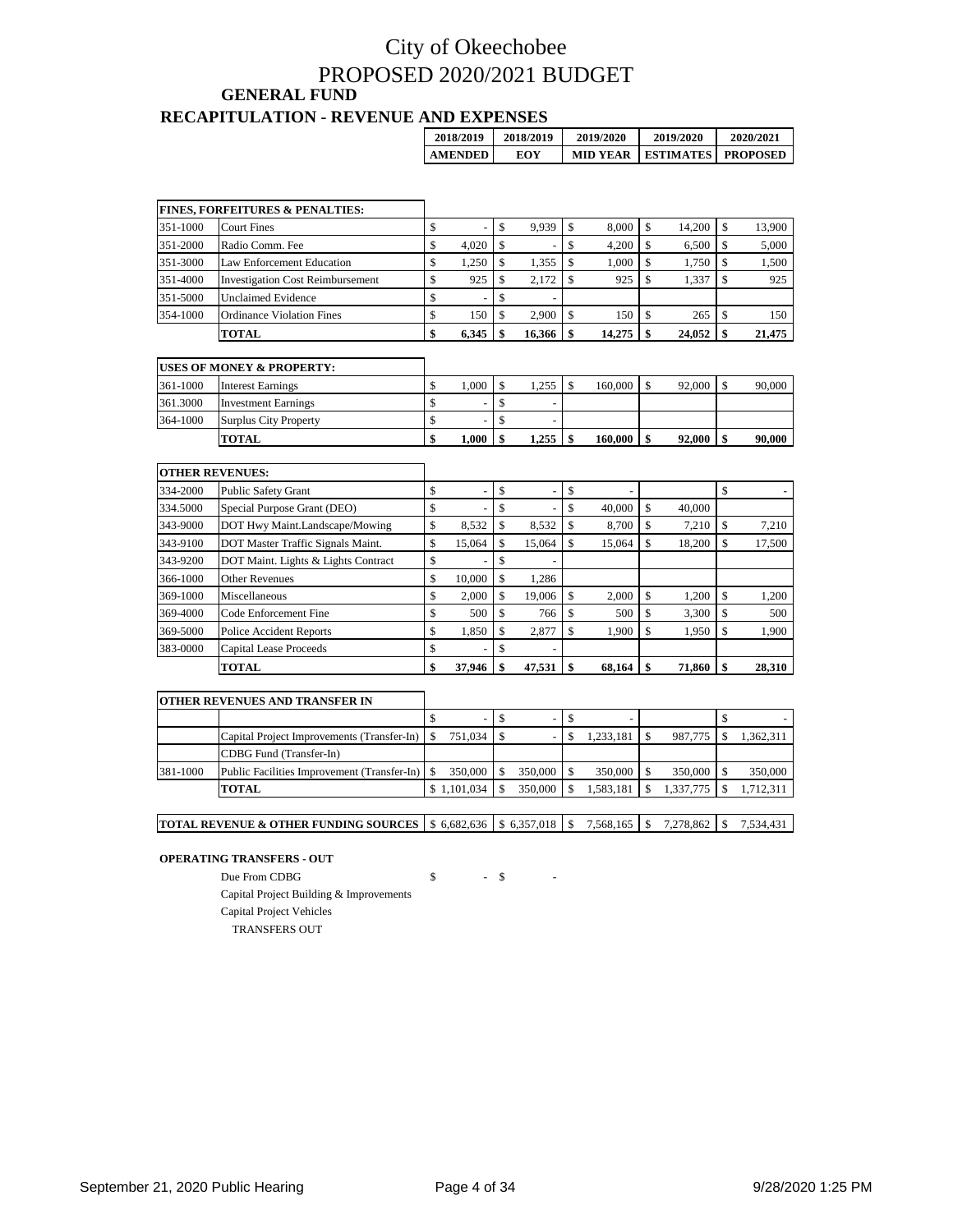### **General Fund - 001**

### **DEPARTMENT: LEGISLATIVE (0511)**

|      |                               |  | 2018/2019<br><b>AMENDED</b> |    | 2018/2019 | 2019/2020 |                 | 2019/2020 |                  | 2020/2021       |
|------|-------------------------------|--|-----------------------------|----|-----------|-----------|-----------------|-----------|------------------|-----------------|
|      |                               |  |                             |    | EOY       |           | <b>MID YEAR</b> |           | <b>ESTIMATES</b> | <b>PROPOSED</b> |
| 1100 | <b>EXECUTIVE SALARIES</b>     |  | 46,100                      | N. | 46,100    | S         | 46,100          | -8        | 46,100           | 46,100          |
| 1510 | LONGEVITY/SERVICE INCENTIVE   |  |                             |    |           |           |                 |           |                  |                 |
| 2100 | <b>FICA</b>                   |  | 3,756                       | Ж  | 2.950     |           | 3.600           |           | 3.300            | 3.600           |
| 2200 | <b>RETIREMENT</b>             |  | 4,850                       | S  | 4.400     |           | 4.600           |           | 4.300            | 4.600           |
| 2300 | LIFE AND HEALTH INSURANCE     |  | 54,577                      |    | 41,400    | S         | 57,962          |           | 40,100           | 37,280          |
| 2400 | <b>WORKERS COMPENSATION</b>   |  | 258                         |    | 250       | S         | 270             |           | 260              | 394             |
|      | <b>TOTAL PERSONNEL COSTS:</b> |  | 109.541                     |    | 95.100    |           | 112,532         |           | 94,060           | 91.974          |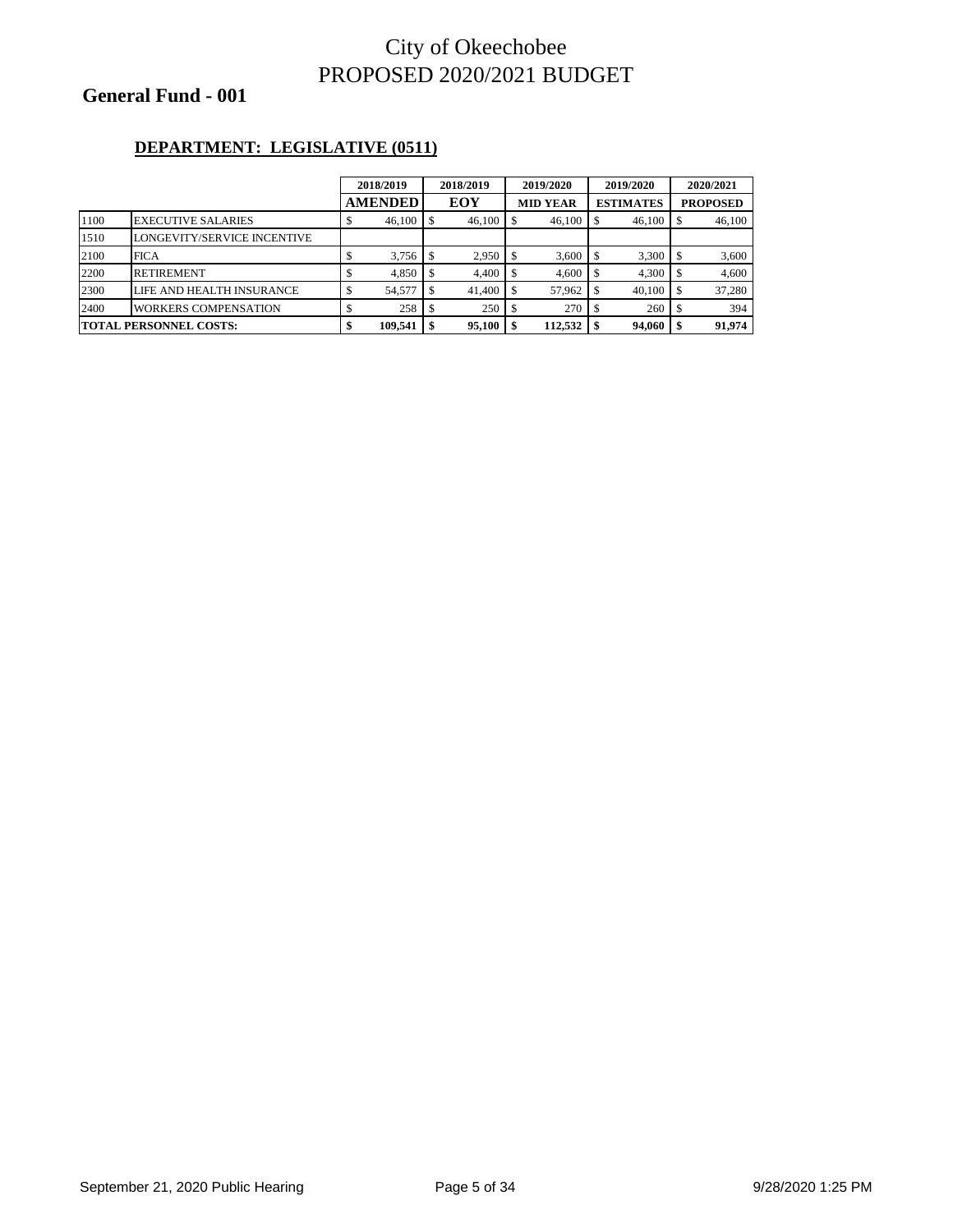### **General Fund - 001**

### **DEPARTMENT: LEGISLATIVE (0511)**

| <b>OPERATIONS &amp; SUPPLIES</b> |                                          | 2018/2019 |                |     | 2018/2019  | 2019/2020       | 2019/2020     |                  | 2020/2021       |
|----------------------------------|------------------------------------------|-----------|----------------|-----|------------|-----------------|---------------|------------------|-----------------|
|                                  |                                          |           | <b>AMENDED</b> |     | <b>EOY</b> | <b>MID YEAR</b> |               | <b>ESTIMATES</b> | <b>PROPOSED</b> |
| 3100                             | PROFESSIONAL SERVICES                    | \$        |                | S   |            | \$<br>10.000    |               |                  |                 |
| 3400                             | OTHER CONTRACT SERVICES                  | \$        | 46,500         | \$  | 18,000     | \$<br>100,500   | <sup>\$</sup> | 35,000           | \$<br>58,000    |
| 4000                             | TRAVEL AND PER DIEM                      | \$        | 2,500          | \$  | 1,800      | \$<br>4,000     | S             | 2,100            | \$<br>4,000     |
| 4100                             | COMM. & FREIGHT                          | \$        | 3,200          | \$  | 2,100      | \$<br>3,200     | S             | 3,200            | \$<br>3,200     |
| 4500                             | <b>INSURANCE</b>                         | \$        | 3,610          | \$  | 3,400      | \$<br>3,850     | S             | 2,100            | \$<br>4,597     |
| 4609                             | <b>REPAIR &amp; MAINTENANCE</b>          | \$        | 600            | \$  | 600        | \$<br>1,500     | S             | 2,200            | \$<br>2,800     |
| 4901                             | <b>EDUCATION</b>                         | \$        | 1,500          | \$  | 1,650      | \$<br>2,000     | \$            | 450              | \$<br>2,000     |
| 4909                             | <b>MISCELLANEOUS</b>                     | \$        | 1.000          | \$  | 1,400      | \$<br>2,000     | \$            | 1,400            | \$<br>2,000     |
| 5400                             | BOOKS, PUBLICATIONS, ETC                 | \$        | 1,200          | \$  | 930        | \$<br>1,200     | \$            | 925              | \$<br>1,200     |
| 8100                             | <b>SHARED SER/EDUCATION FOUN.</b>        | \$        | 8,940          | \$  | 8,940      | \$<br>8,940     | \$            | 8,940            | \$<br>4,000     |
| 8200                             | AID TO PRIVATE ORGANIZATIONS             |           |                |     |            |                 |               |                  |                 |
| 8202                             | LOCAL COMMUNITY REQUEST                  | \$        | 25,000         | \$  | 25,000     | \$<br>50,000    | \$            | 50,000           | \$<br>40,000    |
| 559-8300                         | COMPETETIVE FL PARTNERSHIP GRAN          | \$        | 7.000          | \$. | 6.800      | \$<br>40,000    | S             | 47,500           | \$              |
|                                  | <b>TOTAL SUPPLIES AND OTHER SERVICES</b> | \$        | 101,050        | \$  | 70,620     | \$<br>227,190   | \$            | 153,815          | \$<br>121,797   |
|                                  |                                          |           |                |     |            |                 |               |                  |                 |
|                                  | <b>GRAND TOTAL FOR DEPARTMENT</b>        | \$        | 210,591        | \$  | 165,720    | \$<br>339,722   | \$            | 247,875          | \$<br>213,771   |

3400<br>4500 CAS Legislative Services, \$18,000; Balance of Charter Review \$40000.

4500 Projected Property and Casualty cost for 2021

8100 Shared Services Council

8202 Economic Development Corporation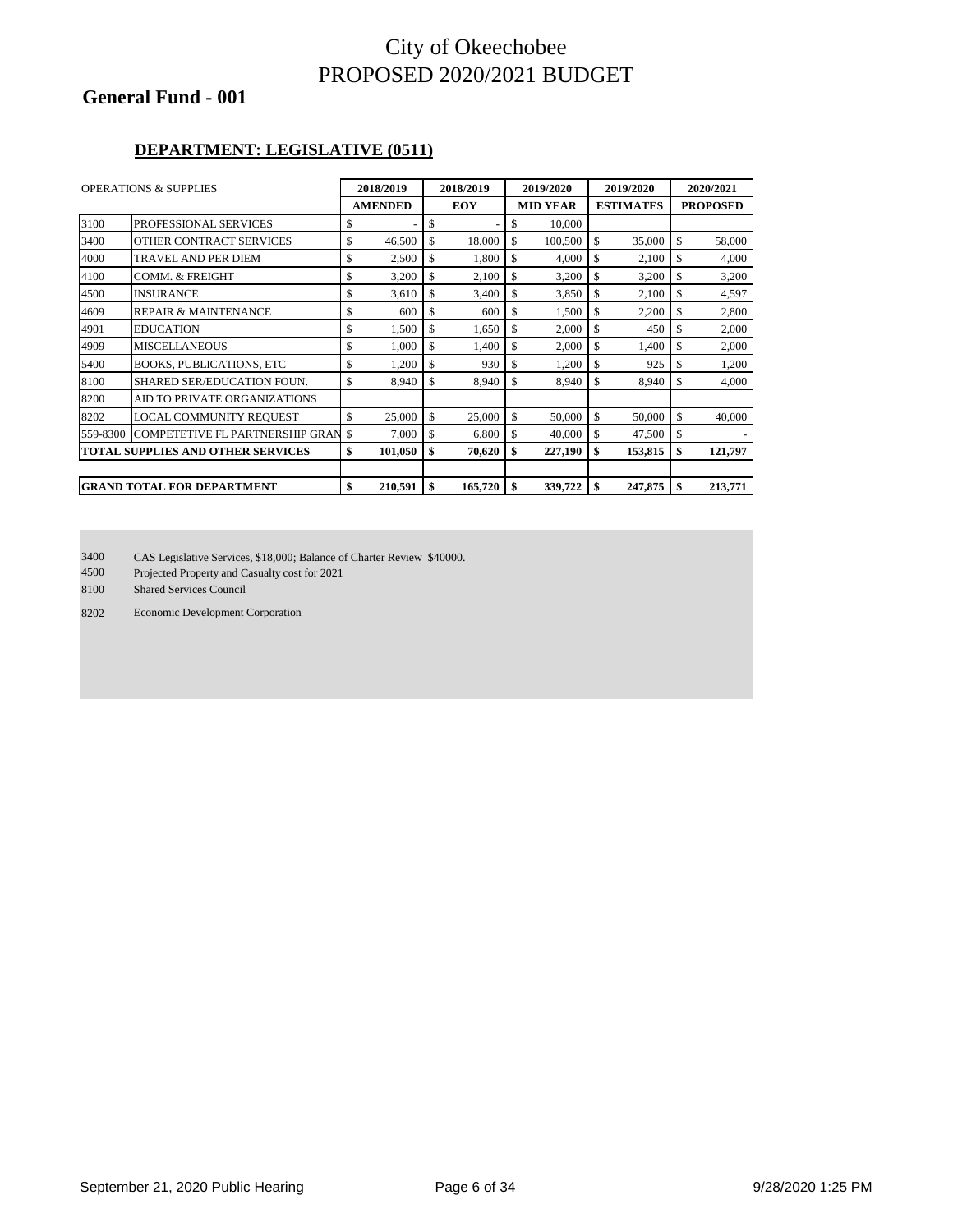#### **General Fund - 001**

#### **DEPARTMENT: EXECUTIVE (0512)**

| PERSONNEL COST: |                               | 2018/2019 |                | 2018/2019 |         | 2019/2020 |                 | 2019/2020 |                  |     | 2020/2021       |
|-----------------|-------------------------------|-----------|----------------|-----------|---------|-----------|-----------------|-----------|------------------|-----|-----------------|
|                 |                               |           | <b>AMENDED</b> |           | EOY     |           | <b>MID YEAR</b> |           | <b>ESTIMATES</b> |     | <b>PROPOSED</b> |
| 1100            | <b>EXECUTIVE SALARIES</b>     | ъ         | 92,300         |           | 92,300  |           | 113,100         | S         | 113,100          | \$. | 117,500         |
| 1200            | <b>REGULAR SALARIES</b>       | S         | 46,500         |           | 46,500  |           | 48,100          | -S        | 48,100           | S   | 48,900          |
| 1510            | LONGEVITY/SERVICE INCENTIVE   |           |                |           |         |           |                 |           |                  |     | 250             |
| 2100            | <b>FICA</b>                   |           | 10,800         |           | 10,800  |           | 12,100          |           | 12.100           | S   | 12,850          |
| 2200            | <b>RETIREMENT</b>             |           | 14.500         |           | 14,900  | <b>S</b>  | 15,900          | \$.       | 15,900           | S   | 15,600          |
| 2300            | LIFE AND HEALTH INSURANCE     |           | 21,890         |           | 21,800  |           | 23,300          |           | 23,300           | S   | 24,050          |
| 2400            | <b>WORKERS COMPENSATION</b>   |           | 855            |           | 790     |           | 930             | £.        | 930              | S   | 1.046           |
|                 | <b>TOTAL PERSONNEL COSTS:</b> | \$        | 186,845        |           | 187,090 |           | 213,430         |           | 213,430          | \$  | 220,196         |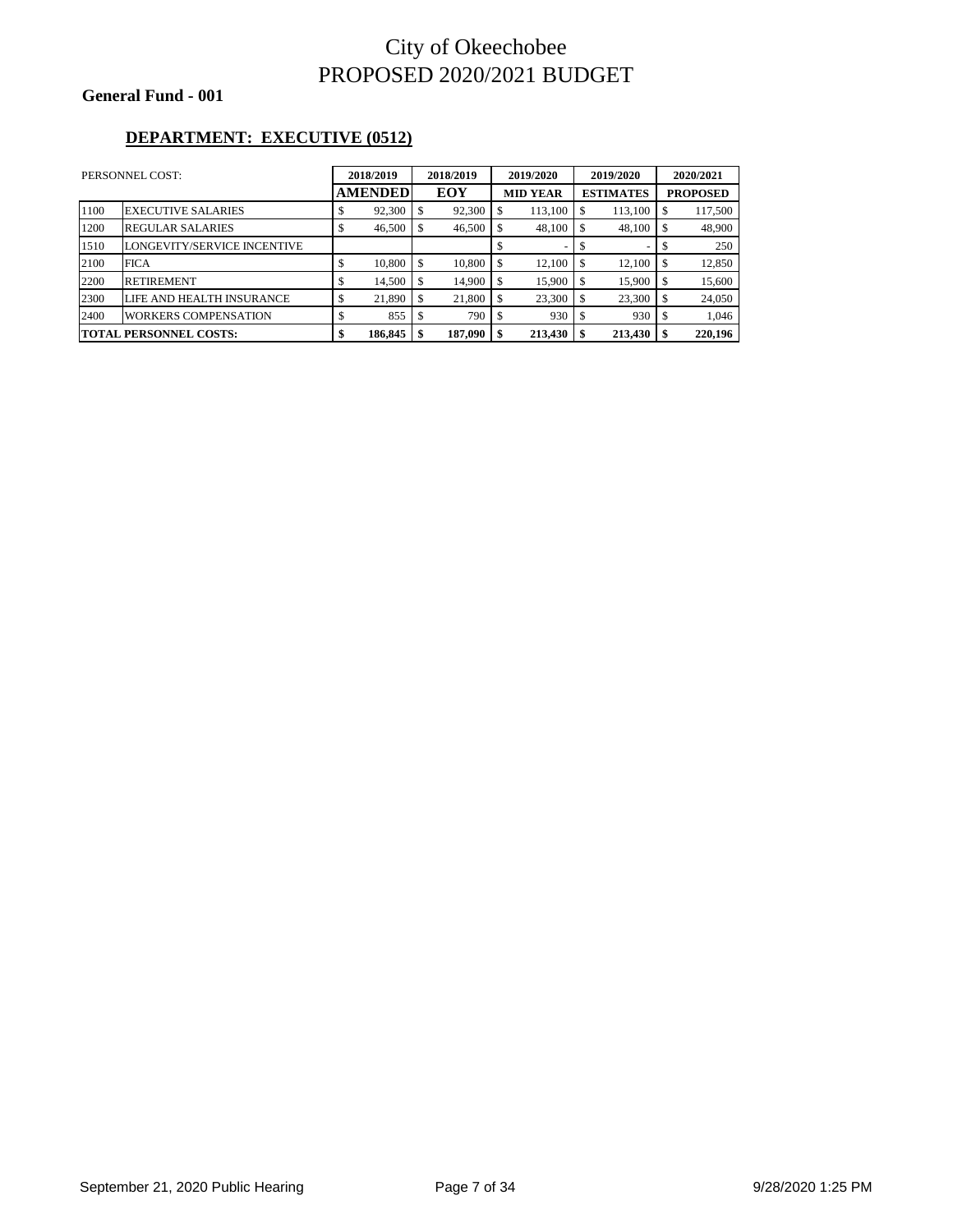#### **General Fund - 001**

#### **DEPARTMENT: EXECUTIVE (0512)**

|      | <b>SUPPLIES &amp; OTHER SERVICES</b>     |    | 2018/2019      |    | 2018/2019  |    | 2019/2020       |               | 2019/2020        |                    | 2020/2021       |
|------|------------------------------------------|----|----------------|----|------------|----|-----------------|---------------|------------------|--------------------|-----------------|
|      |                                          |    | <b>AMENDED</b> |    | <b>EOY</b> |    | <b>MID YEAR</b> |               | <b>ESTIMATES</b> |                    | <b>PROPOSED</b> |
| 4000 | <b>TRAVEL AND PER DIEM</b>               | \$ | 8,400          | \$ | 4,100      | \$ | 8,900           | \$            | 2,100            | S                  | 8,900           |
| 4100 | <b>COMM. &amp; FREIGHT</b>               | \$ | 3,900          | \$ | 3,400      | \$ | 4,200           | \$            | 3,600            | \$                 | 4,000           |
| 4400 | <b>RENTALS &amp; LEASES</b>              | \$ | 4,100          | \$ | 3,170      | \$ | 4,100           | \$            | 2,900            | \$                 | 4,100           |
| 4500 | <b>INSURANCE</b>                         | \$ | 4,135          | \$ | 3,900      | \$ | 4,580           | <sup>\$</sup> | 4,200            | <sup>\$</sup>      | 2,551           |
| 4600 | <b>R&amp;M VEHICLES</b>                  | \$ | 1,550          | \$ |            | \$ | 1,700           | <sup>\$</sup> | 500              | \$                 | 1,700           |
| 4609 | <b>R&amp;M EQUIPMENT</b>                 | \$ | 1,400          | \$ | 1.700      | \$ | 1,600           | <sup>\$</sup> | 2,400            | $\mathbf{\hat{S}}$ | 1,800           |
| 4901 | <b>EDUCATION</b>                         | \$ | 2,860          | \$ | 2,200      | \$ | 2,860           | \$            | 750              | \$                 | 2,200           |
| 4909 | <b>MISCELLANEOUS</b>                     | \$ | 500            | \$ | 470        | \$ | 500             | \$            | 300              | \$                 | 500             |
| 5100 | <b>OFFICE SUPPLIES</b>                   | \$ | 800            | \$ | 620        | \$ | 800             | \$            | 800              | \$                 | 800             |
| 5200 | <b>OPERATING SUPPLY</b>                  | \$ | 2,200          | \$ | 800        | \$ | 2,200           | \$            | 1,800            | \$                 | 1,750           |
| 5201 | <b>FUEL AND OIL</b>                      | \$ | 3,800          | \$ | 1,725      | \$ | 3,800           | \$            | 1,400            | \$                 | 2,525           |
| 5400 | <b>BOOKS, PUBLICATIONS, ETC</b>          | \$ | 1,750          | \$ | 1,300      | \$ | 1,750           | \$            | 1,400            | \$                 | 1,300           |
| 6400 | EQUIPMENT (\$750 OR MORE)                | \$ |                | \$ |            |    |                 |               |                  |                    |                 |
|      | <b>TOTAL SUPPLIES AND OTHER SERVICES</b> | \$ | 35,395         | \$ | 23,385     | \$ | 36,990          | \$            | 22,150           | \$                 | 32,126          |
|      |                                          |    |                |    |            |    |                 |               |                  |                    |                 |
|      | <b>GRAND TOTAL FOR DEPARTMENT</b>        | \$ | 222,240        | \$ | 210,475    | \$ | 250,420         | \$            | 235,580          | \$                 | 252,322         |

4100 Switching to Fiber throughout all City Departments<br>4500 Reapportion Insurance cost throughout departments

Reapportion Insurance cost throughout departments

4100 Switching to Fiber throughout all City Departments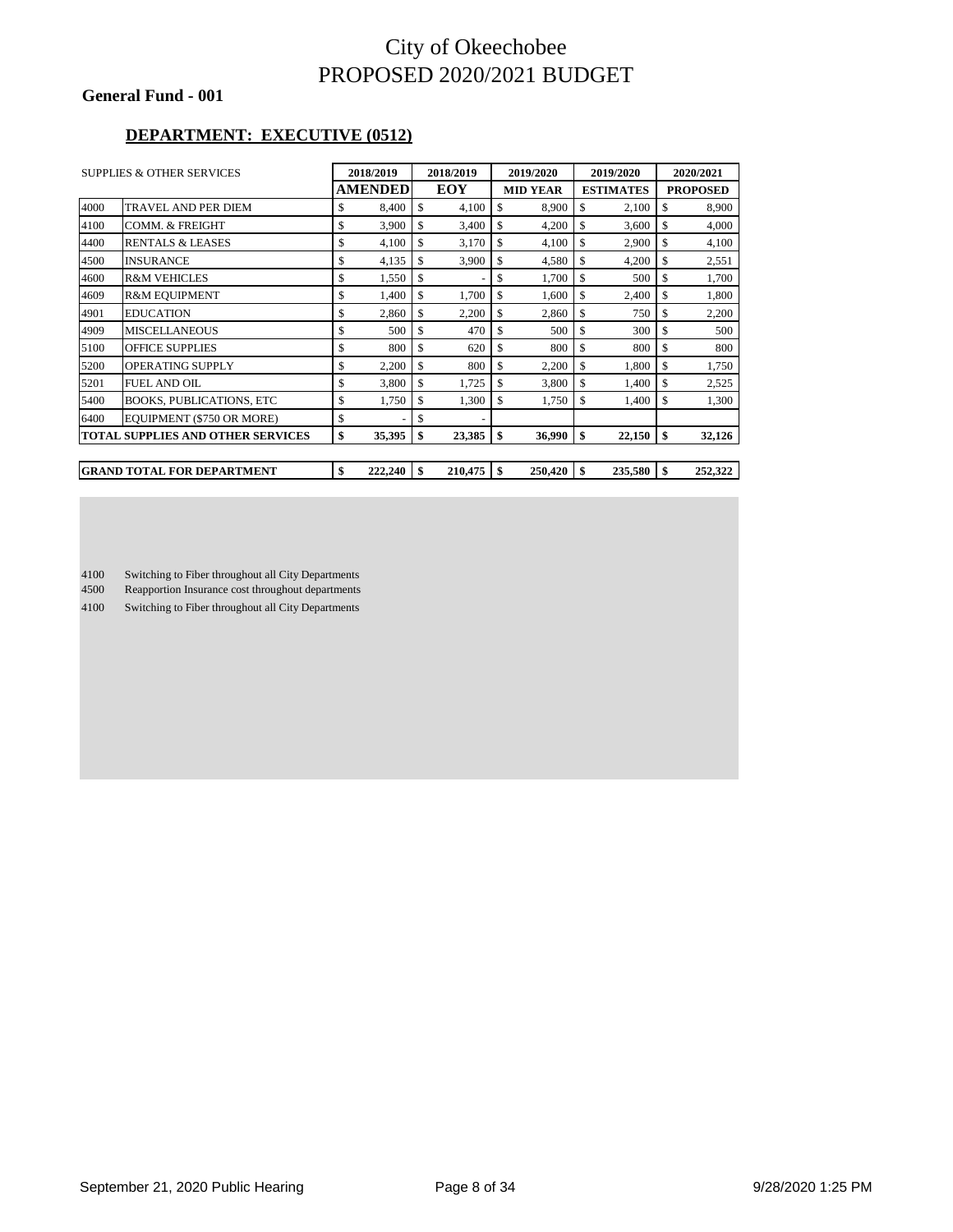#### **General Fund - 001**

#### **DEPARTMENT: CLERK OFFICE (2512)**

|      | PERSONNEL COST:               |     | 2018/2019      |          | 2018/2019  | 2019/2020       |     | 2019/2020        |    | 2020/2021       |
|------|-------------------------------|-----|----------------|----------|------------|-----------------|-----|------------------|----|-----------------|
|      |                               |     | <b>AMENDED</b> |          | <b>EOY</b> | <b>MID YEAR</b> |     | <b>ESTIMATES</b> |    | <b>PROPOSED</b> |
| 1100 | <b>EXECUTIVE SALARIES</b>     |     | 66,813         | <b>S</b> | 66,813     | 69,300          | \$. | 69,300           | S  | 70,350          |
| 1200 | <b>REGULAR SALARIES</b>       |     | 35,100         | \$.      | 35,100     | 69,474          | \$. | 65,200           | S  | 70,500          |
| 1300 | <b>OTHER SALARIES</b>         |     | 17,520         |          | 12,000     |                 |     |                  | \$ |                 |
| 1400 | <b>OVERTIME</b>               |     |                |          |            | 850             |     |                  | \$ | 850             |
| 1510 | LONGEVITY/SERVICE INCENTIVE   |     | 750            | \$       | 750        |                 | \$. |                  | \$ |                 |
| 2100 | <b>FICA</b>                   |     | 9.360          | \$.      | 8.600      | 10,525          | \$. | 10.100           | S  | 10,900          |
| 2200 | <b>RETIREMENT</b>             |     | 10.800         | S        | 10,600     | 13,760          | -S  | 12.100           | S  | 13,200          |
| 2300 | LIFE AND HEALTH INSURANCE     | \$. | 21,250         | \$       | 21,400     | 34,490          | \$. | 34,000           | S  | 36,850          |
| 2400 | <b>WORKERS COMPENSATION</b>   |     | 736            |          | 650        | 1,276           | \$  | 850              | \$ | 1,012           |
|      | <b>TOTAL PERSONNEL COSTS:</b> | \$  | 162,329        |          | 155,913    | 199,675         |     | 191,550          | \$ | 203,662         |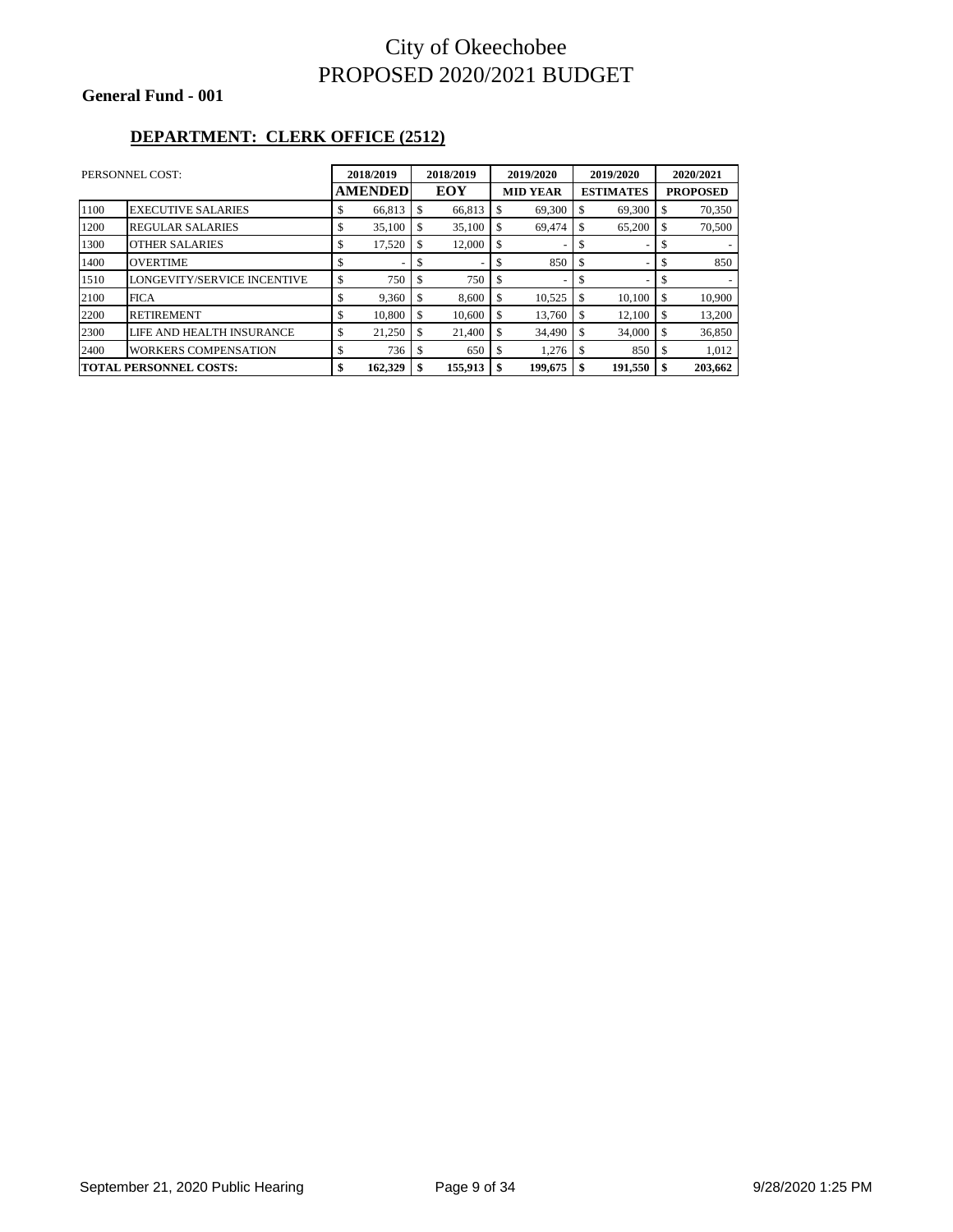#### **General Fund - 001**

#### **DEPARTMENT: CLERK OFFICE (2512)**

|      | <b>SUPPLIES &amp; OTHER SERVICES</b>     |    | 2018/2019      | 2018/2019     |    | 2019/2020       |               | 2019/2020        | 2020/2021       |
|------|------------------------------------------|----|----------------|---------------|----|-----------------|---------------|------------------|-----------------|
|      |                                          |    | <b>AMENDED</b> | <b>EOY</b>    |    | <b>MID YEAR</b> |               | <b>ESTIMATES</b> | <b>PROPOSED</b> |
| 3103 | <b>MUNICIPAL CODE</b>                    | \$ | 4,500          | \$<br>4,000   | S  | 7,775           | <sup>\$</sup> | 4,000            | \$<br>4,000     |
| 3400 | OTHER CONTRACTUAL SERVICES               | \$ | 18.800         | \$<br>17,900  | \$ | 21,300          | $\mathcal{S}$ | 21,300           | \$<br>19,800    |
| 4000 | TRAVEL AND PER DIEM                      | \$ | 4,550          | \$<br>2,400   | \$ | 5,000           | \$            | 1.700            | \$<br>3,500     |
| 4100 | COMM. & FREIGHT                          | \$ | 2.160          | \$<br>2,170   | \$ | 2,310           | <sup>\$</sup> | 2,212            | \$<br>3,425     |
| 4500 | <b>INSURANCE</b>                         | \$ | 5,640          | \$<br>5,300   | \$ | 6,200           | \$            | 5,850            | \$<br>13,770    |
| 4609 | R&M EQUIPMENT                            | \$ | 10,225         | \$<br>8,200   | \$ | 10,715          | \$            | 9,400            | \$<br>9,800     |
| 4900 | <b>ADVERTISING/OTHER CHARGES</b>         | \$ | 18,000         | \$<br>16,500  | \$ | 18,000          | \$            | 18,000           | \$<br>18,000    |
| 4901 | <b>EDUCATION</b>                         | \$ | 2,100          | \$<br>2,100   | \$ | 2,375           | \$            | 1,200            | \$<br>2,400     |
| 4909 | MISCELLANEOUS/ELECTION                   | \$ | 5,200          | \$<br>5,200   | \$ | 2,950           | \$            | 2.700            | \$<br>4,500     |
| 5100 | <b>OFFICE SUPPLIES</b>                   | \$ | 3.480          | \$<br>3,100   | \$ | 3,500           | \$            | 3.200            | \$<br>2,500     |
| 5400 | <b>BOOKS, PUBLICATIONS, ETC</b>          | \$ | 2,400          | \$<br>2,400   | \$ | 2,675           | $\mathcal{S}$ | 1.700            | \$<br>2,700     |
| 6400 | EQUIPMENT (\$750 OR MORE)                | \$ |                | \$            | \$ |                 | \$.           |                  |                 |
|      | <b>TOTAL SUPPLIES AND OTHER SERVICES</b> | \$ | 77,055         | \$<br>69,270  | \$ | 82,800          | -\$           | 71,262           | \$<br>84,395    |
|      |                                          |    |                |               |    |                 |               |                  |                 |
|      | <b>GRAND TOTAL FOR DEPARTMENT</b>        | \$ | 239,384        | \$<br>225,183 | \$ | 282,475         | \$            | 262,812          | \$<br>288,057   |

3400 Mapping & Shredding Services no increase. Amend implementation of Phase 3 of the Back-logged Scanning Project: Commercial Plans & Permits.

4100 Increased to accommodate rate/fee increases & add Deputy Clerk cell phone reimbursement

4100 Switching to Fiber throughout all City Departments

4909

Elections are budgeted every other year. 7 non-monetary Longevity Service Awards. 1 retirement plaque.

5400 Small increase to some subscriptions

4609 Increases to various maintenance contracts & license renewals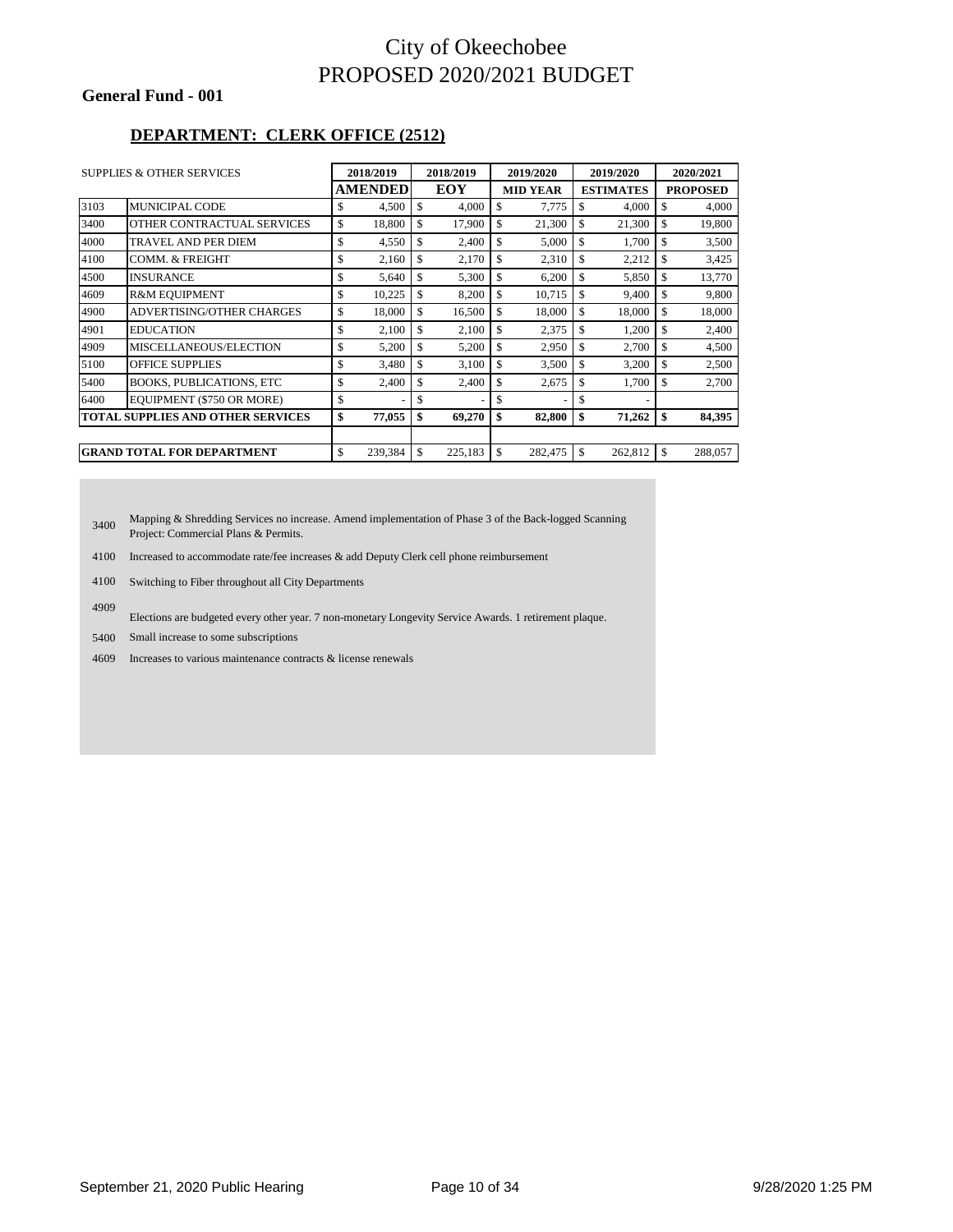#### **General Fund - 001**

### **DEPARTMENT: LEGAL SERVICES (0514)**

|      | SUPPLIES & OTHER SERVICES                |    | 2018/2019      |               | 2018/2019 |     | 2019/2020       | 2019/2020        |      | 2020/2021       |
|------|------------------------------------------|----|----------------|---------------|-----------|-----|-----------------|------------------|------|-----------------|
|      |                                          |    | <b>AMENDED</b> |               | EOY       |     | <b>MID YEAR</b> | <b>ESTIMATES</b> |      | <b>PROPOSED</b> |
| 2300 | <b>HEALTH INSURANCE</b>                  | ъ  | 9,590          | \$.           | 10.070    | \$. | 2,675           |                  | S    |                 |
| 3100 | PROFESSIONAL SERVICES                    | \$ | 52,020         | -S            | 58,600    | \$  | 112,800         | 111.050          | -S   | 112,800         |
| 3300 | <b>LEGAL COST</b>                        | S  | 50,500         | -S            | 8,500     | \$. | 50,500          | 50,500           | -\$  | 50,500          |
| 4000 | <b>TRAVEL AND PER DIEM</b>               | \$ | 1,000          | <sup>\$</sup> | 600       | \$  | 1,000           |                  | S    | 1,000           |
| 4100 | COMM. AND FREIGHT SERVICES               | J. | 800            | S             | 600       | \$  | 800             | 150              | -\$  | 500             |
| 4609 | <b>R&amp;M EQUIPMENT</b>                 | S  | 800            | \$.           | 400       | \$  | 800             | 800              | -S   | 800             |
| 4901 | <b>EDUCATION</b>                         | \$ | 750            | \$.           | 350       | \$  | 750             | 100              | -S   | 500             |
| 5100 | <b>OFFICE SUPPLIES</b>                   | \$ | 300            | S             |           | \$  | 300             | 150              | \$   | 300             |
| 5400 | <b>MEMBERSHIP &amp; SUBSCRIPTIONS</b>    | S  | 500            | -S            | 250       | \$. | 500             |                  | S    |                 |
|      | <b>TOTAL SUPPLIES AND OTHER SERVICES</b> | \$ | 116,260        |               | 79.370    | \$  | 170,125         | 162,750          | l \$ | 166,400         |
|      |                                          |    |                |               |           |     |                 |                  |      |                 |
|      | <b>GRAND TOTAL FOR DEPARTMENT</b>        |    | 116.260        |               | 79.370    | \$  | 170.125         | 162,750          | l \$ | 166,400         |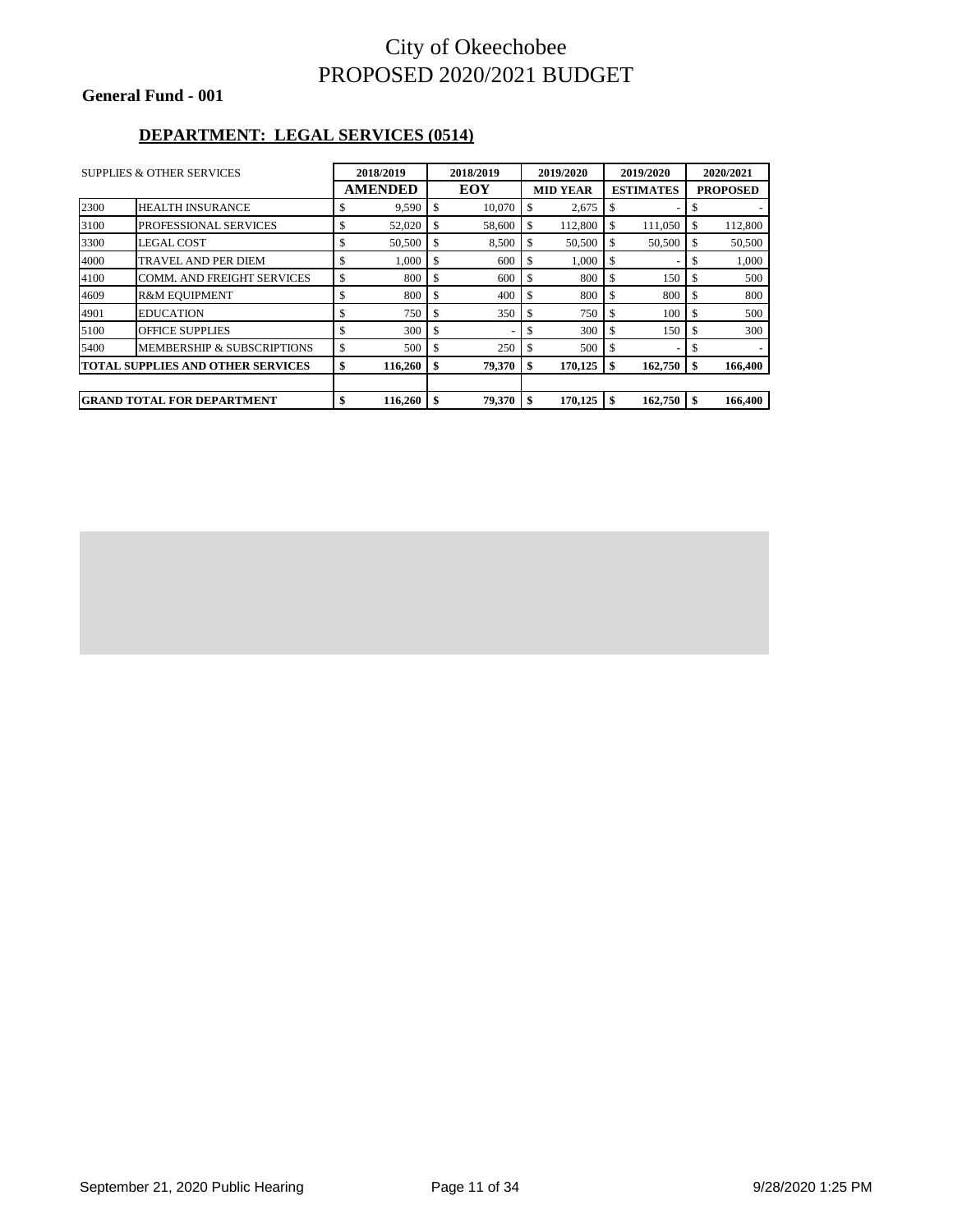#### **General Fund - 001**

### **DEPARTMENT: FINANCE DEPARTMENT (0513)**

|      | PERSONNEL COST:               |     | 2018/2019      |   | 2018/2019 |    | 2019/2020       | 2019/2020 |                  |   | 2020/2021       |
|------|-------------------------------|-----|----------------|---|-----------|----|-----------------|-----------|------------------|---|-----------------|
|      |                               |     | <b>AMENDED</b> |   | EOY       |    | <b>MID YEAR</b> |           | <b>ESTIMATES</b> |   | <b>PROPOSED</b> |
| 1100 | <b>EXECUTIVE SALARIES</b>     | S.  | 63.360         |   | 63,360    | \$ | 65,500          |           | 65,400           | э | 66,500          |
| 1200 | <b>REGULAR SALARIES</b>       | \$  | 76,535         |   | 76,535    | \$ | 81,520          |           | 81,400           | э | 82,900          |
| 1510 | LONGEVITY/SERVICE INCENTIVE   |     |                |   |           | \$ |                 |           |                  | ъ |                 |
| 2100 | <b>FICA</b>                   | \$. | 10,800         | S | 9.800     | \$ | 11.300          |           | 10.400           | S | 11,550          |
| 2200 | <b>RETIREMENT</b>             | S   | 14.650         |   | 14.650    | \$ | 14.600          |           | 14.100           | ъ | 14.100          |
| 2300 | LIFE AND HEALTH INSURANCE     | S   | 34,300         |   | 34.100    | \$ | 36,100          |           | 35,900           | ъ | 37,725          |
| 2400 | <b>WORKERS COMPENSATION</b>   | \$  | 881            |   | 800       | \$ | 990             |           | 870              | ъ | 1,030           |
| 2500 | <b>UNEMPLOYMENT TAXES</b>     | \$  |                |   |           |    |                 |           |                  |   |                 |
|      | <b>TOTAL PERSONNEL COSTS:</b> | \$  | 200,526        |   | 199.245   | \$ | 210,010         |           | 208,070          | Ф | 213.805         |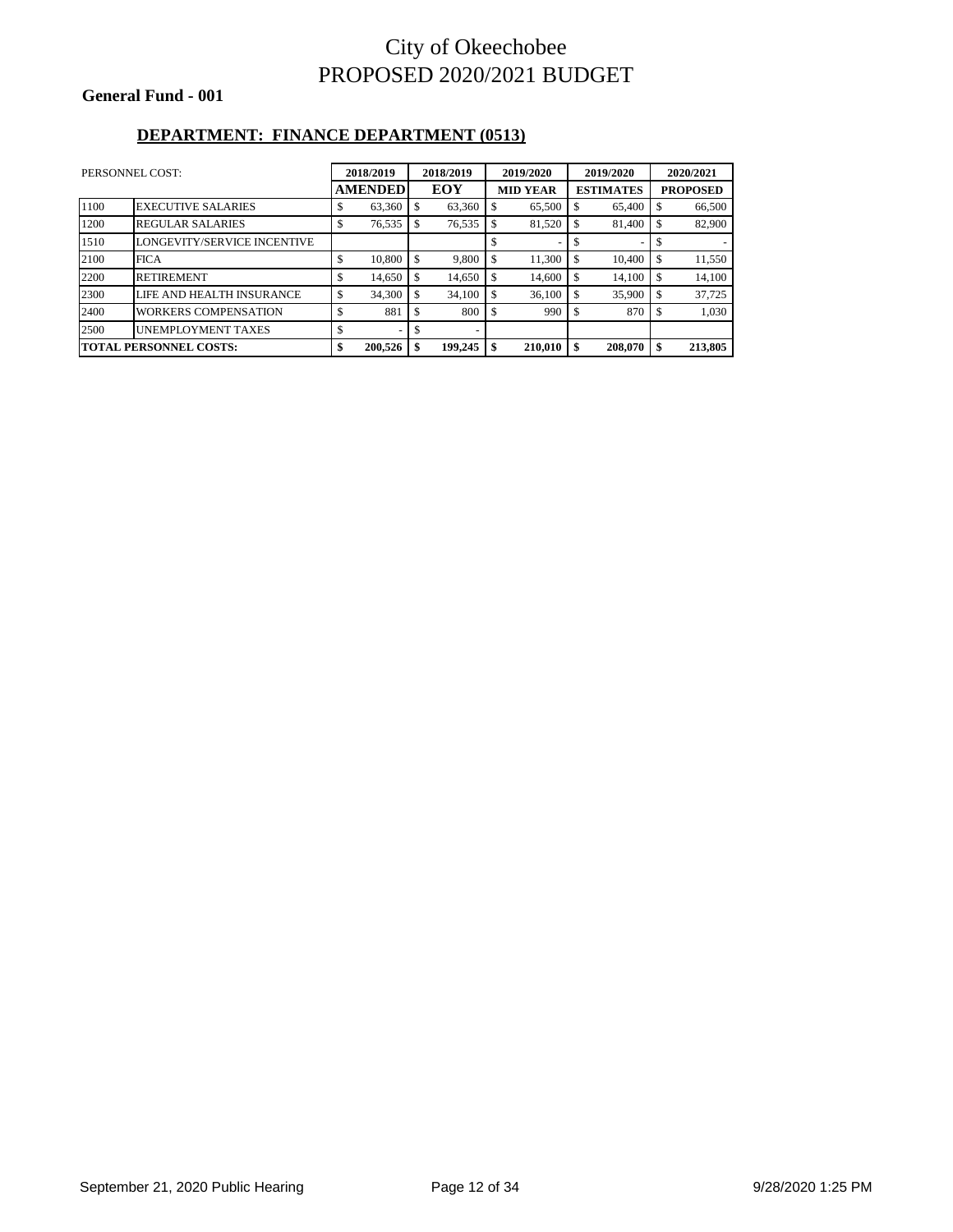#### **General Fund - 001**

#### **DEPARTMENT: FINANCE DEPARTMENT (0513)**

|                    |                                          | 2018/2019      |               | 2018/2019  |    | 2019/2020       | 2019/2020        |     | 2020/2021       |
|--------------------|------------------------------------------|----------------|---------------|------------|----|-----------------|------------------|-----|-----------------|
|                    |                                          | <b>AMENDED</b> |               | <b>EOY</b> |    | <b>MID YEAR</b> | <b>ESTIMATES</b> |     | <b>PROPOSED</b> |
| 3200               | <b>ACCOUNTING &amp; AUDIT</b>            | \$<br>41,500   | <sup>\$</sup> | 31,300     | S  | 40,300          | \$<br>31,800     | S   | 33,800          |
| 3400               | OTHER CONTRACTUAL SERVICES               | \$<br>42,500   | \$            | 21,500     | \$ | 49,400          | \$<br>40,500     | \$  | 37,600          |
| 4000               | TRAVEL AND PER DIEM                      | \$<br>1,750    | \$            | 1,300      | \$ | 2,200           | \$<br>520        | \$  | 2,000           |
| 4100               | <b>COMM. &amp; FREIGHT</b>               | \$<br>2,920    | \$.           | 2,400      | \$ | 2,920           | \$<br>2,290      | \$  | 3,580           |
| 4500               | <b>INSURANCE</b>                         | \$<br>7,095    | \$            | 6,900      | \$ | 7,795           | \$<br>7,560      | \$  | 9,220           |
| 4609               | <b>R&amp;M EQUIPMENT</b>                 | \$<br>14,250   | \$            | 12,200     | \$ | 19,300          | \$<br>18,900     | \$  | 14,200          |
| 4901               | <b>EDUCATION</b>                         | \$<br>700      | \$            | 400        | \$ | 950             | \$<br>725        | \$  | 1,250           |
| 4909               | <b>MISCELLANEOUS</b>                     | \$<br>2,500    | \$            | 500        | \$ | 750             | \$<br>450        | \$  | 500             |
| 5100               | <b>OFFICE SUPPLIES</b>                   | \$<br>1,200    | <sup>\$</sup> | 1,100      | \$ | 1,200           | \$<br>1,000      | \$  | 1,200           |
| 5200               | OPERATING SUPPLY                         | \$<br>15,650   | \$            | 12,500     | \$ | 15,650          | \$<br>13,700     | \$. | 15,650          |
| 5400               | <b>BOOKS, PUBLICATIONS, ETC</b>          | \$<br>750      | <sup>\$</sup> | 50         | -S | 500             | \$<br>200        | \$  | 250             |
| 6400               | EQUIPMENT (\$750 OR MORE)                |                |               |            |    |                 |                  |     |                 |
|                    | <b>TOTAL SUPPLIES AND OTHER SERVICES</b> | \$<br>130,815  | -\$           | 90,150     | \$ | 140,965         | \$<br>117,645    | \$  | 119,250         |
|                    |                                          |                |               |            |    |                 |                  |     |                 |
| <b>TOTAL COST:</b> |                                          | \$<br>331,341  | \$            | 289,395    | \$ | 350,975         | \$<br>325,715    | \$  | 333,055         |

3200 OPEB - Calculation(GASB 75), \$2,800; Reduced Audit based on no need for Single Audit

- 3400 Garbage Assessment program changes
- 4100 Switching to Fiber throughout all City Departments
- 4609 Reduction from existing accounting software and equipment (IMS)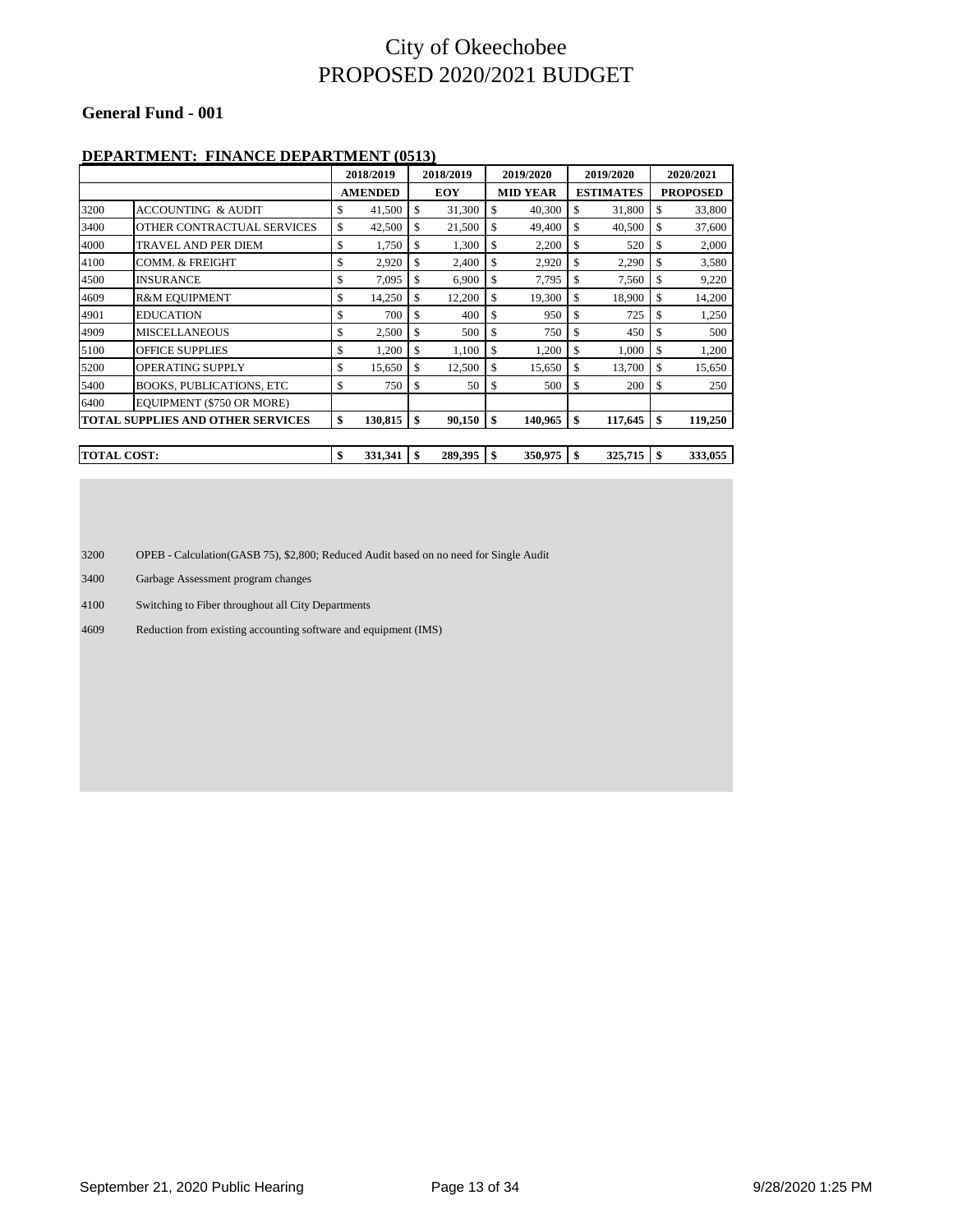#### **General Fund - 001**

### **DEPARTMENT: GENERAL SERVICES (0519)**

|      | PERSONNEL COST:               |  | 2018/2019      |          | 2018/2019  |    | 2019/2020       |    | 2019/2020        |    | 2020/2021       |
|------|-------------------------------|--|----------------|----------|------------|----|-----------------|----|------------------|----|-----------------|
|      |                               |  | <b>AMENDED</b> |          | <b>EOY</b> |    | <b>MID YEAR</b> |    | <b>ESTIMATES</b> |    | <b>PROPOSED</b> |
| 1200 | <b>REGULAR SALARIES</b>       |  | 73,820         |          | 73,820     |    | 114,230         |    | 107,900          | \$ | 111,700         |
| 1300 | <b>OTHER SALARY</b>           |  |                |          |            |    |                 |    |                  |    |                 |
| 1400 | <b>OVERTIME</b>               |  |                |          |            |    |                 |    |                  | \$ | 850             |
| 1510 | LONGEVITY/SERVICE INCENTIVE   |  |                |          |            |    |                 |    |                  |    |                 |
| 2100 | <b>FICA</b>                   |  | 5.660          | <b>S</b> | 5.700      | £. | 8.900           | S  | 8.200            | \$ | 8,770           |
| 2200 | <b>RETIREMENT</b>             |  | 7.710          |          | 7.760      | S  | 11.680          |    | 10.100           | \$ | 10,600          |
| 2300 | LIFE AND HEALTH INSURANCE     |  | 21,250         |          | 21.250     |    | 34,470          | \$ | 33,900           | \$ | 35,500          |
| 2400 | <b>WORKERS COMPENSATION</b>   |  | 695            | \$.      | 580        | S  | 1.070           |    | 823              | S  | 835             |
|      | <b>TOTAL PERSONNEL COSTS:</b> |  | 109.135        |          | 109.110    |    | 170.350         |    | 160.923          | \$ | 168,255         |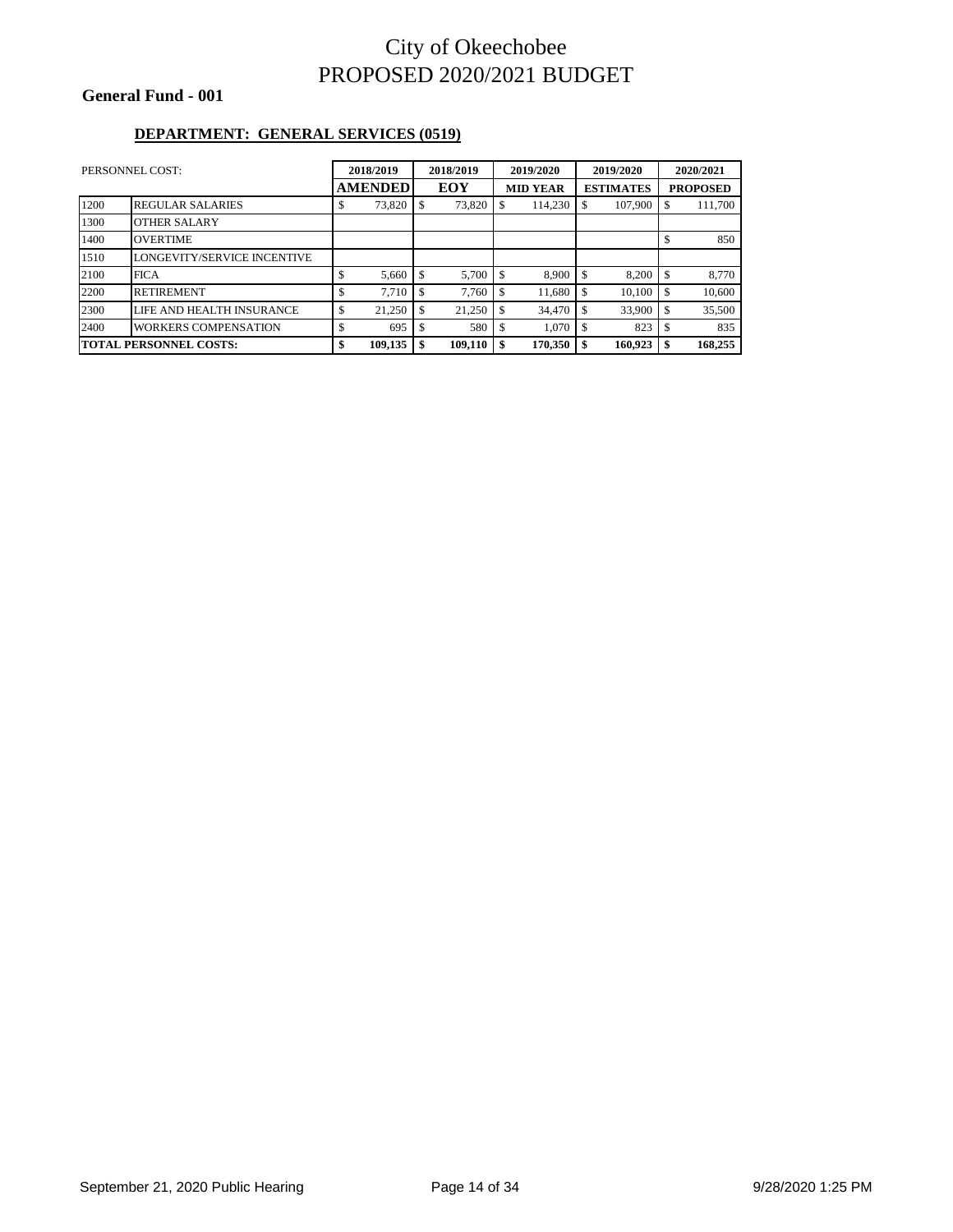#### **General Fund - 001**

#### **DEPARTMENT: GENERAL SERVICES (0519)**

| OTHER CONTRACTUAL SERVICES | \$                                                                                                   | <b>AMENDED</b><br>124,050                                                              |               | <b>EOY</b>              |                    | <b>MID YEAR</b> |                    |                  |         |                 |
|----------------------------|------------------------------------------------------------------------------------------------------|----------------------------------------------------------------------------------------|---------------|-------------------------|--------------------|-----------------|--------------------|------------------|---------|-----------------|
|                            |                                                                                                      |                                                                                        |               |                         |                    |                 |                    | <b>ESTIMATES</b> |         | <b>PROPOSED</b> |
|                            |                                                                                                      |                                                                                        | \$            | 115,200                 | \$                 | 191,200         | \$                 | 191,000          | \$      | 131,200         |
|                            | \$                                                                                                   | 88,360                                                                                 | \$            | 106,300                 | $\mathbf{\hat{s}}$ | 104,260         | \$                 | 98,500           | \$      | 105,536         |
|                            |                                                                                                      |                                                                                        | \$            |                         | \$                 |                 | \$                 |                  | \$      | 21.500          |
|                            |                                                                                                      | 4.960                                                                                  | \$            | 1.900                   | \$                 | 4,960           | \$                 | 3,250            | \$      | 4,960           |
|                            |                                                                                                      | 3,452                                                                                  | $\mathcal{S}$ | 2.600                   | $\mathsf{\$}$      | 3.740           | \$                 | 3,300            | \$      | 3,790           |
|                            |                                                                                                      | 9.100                                                                                  | \$            | 7.800                   | $\mathcal{S}$      | 9.100           | $\mathcal{S}$      | 8.650            | \$      | 9.100           |
|                            |                                                                                                      | 3,687                                                                                  | \$            | 3,510                   | $\mathcal{S}$      | 3,844           | \$                 | 3,780            | \$      | 3,694           |
|                            |                                                                                                      | 20.310                                                                                 | \$            | 19.500                  | \$                 | 22,400          | \$                 | 20.250           | \$      | 25,200          |
|                            |                                                                                                      |                                                                                        |               |                         | \$                 |                 |                    |                  | \$      | 3.000           |
|                            |                                                                                                      | 12,630                                                                                 | $\mathcal{S}$ | 10.500                  | \$                 | 32,513          | \$                 | 32,513           | \$      | 27,373          |
|                            |                                                                                                      | 700                                                                                    | \$            |                         | \$                 | 700             | \$                 | 250              | \$      | 1.000           |
|                            |                                                                                                      | 500                                                                                    | \$            | 500                     | \$                 | 1.000           | \$                 | 1.000            | \$      | 1,000           |
|                            |                                                                                                      | 2.900                                                                                  | \$            | 1.950                   | \$                 | 3,100           | \$                 | 2.700            | \$      | 2,900           |
|                            |                                                                                                      | 1.500                                                                                  | \$            | 1.300                   | $\mathsf{\$}$      | 1.600           | $\mathbf{\hat{S}}$ | 1.600            | \$      | 1.600           |
|                            |                                                                                                      |                                                                                        |               |                         | \$                 |                 |                    |                  | \$      | 365             |
|                            |                                                                                                      | 3.000                                                                                  | $\mathcal{S}$ | 3.000                   | \$                 | 3.000           | \$                 | 3.813            | \$      | 5.000           |
|                            |                                                                                                      | 200                                                                                    | \$            |                         | \$                 | 200             |                    |                  | \$      | 100             |
|                            |                                                                                                      |                                                                                        |               |                         |                    |                 |                    |                  |         |                 |
|                            |                                                                                                      |                                                                                        | $\mathcal{S}$ | 274,060                 | $\mathbb{S}$       | 381,617         | \$                 | 370,606          | \$      | 347,318         |
|                            |                                                                                                      |                                                                                        |               |                         |                    |                 |                    |                  |         | 515,573         |
| EQUIPMENT (\$750 OR MORE)  | PUBLIC MEETING CONTRACT COST<br>R&M BUILDING & EQUIPMENT<br><b>TOTAL SUPPLIES AND OTHER SERVICES</b> | \$<br>\$<br>\$<br>\$<br>\$<br>\$<br>\$<br>\$<br>\$<br>\$<br>\$<br>\$<br>\$<br>\$<br>\$ | 275,349       | 384,484<br>$\mathbf{s}$ |                    | 383,170<br>-\$  | 551,967            | \$               | 531,529 | \$              |

Increase based on prior years average

- Audio/Video annual maintenance contract; ZOOM annual cost; Escribe (Closed captioning of meetings), \$17.000
- Switching to Fiber throughout all City Departments
- \$8,000 Repairs to Records Retention Building; \$5,000 for a/c units for Record Retention Bldg & Building Official's Office
- Estimated 125 Gallons of Fuel
- Increase in postage based on prior year and trend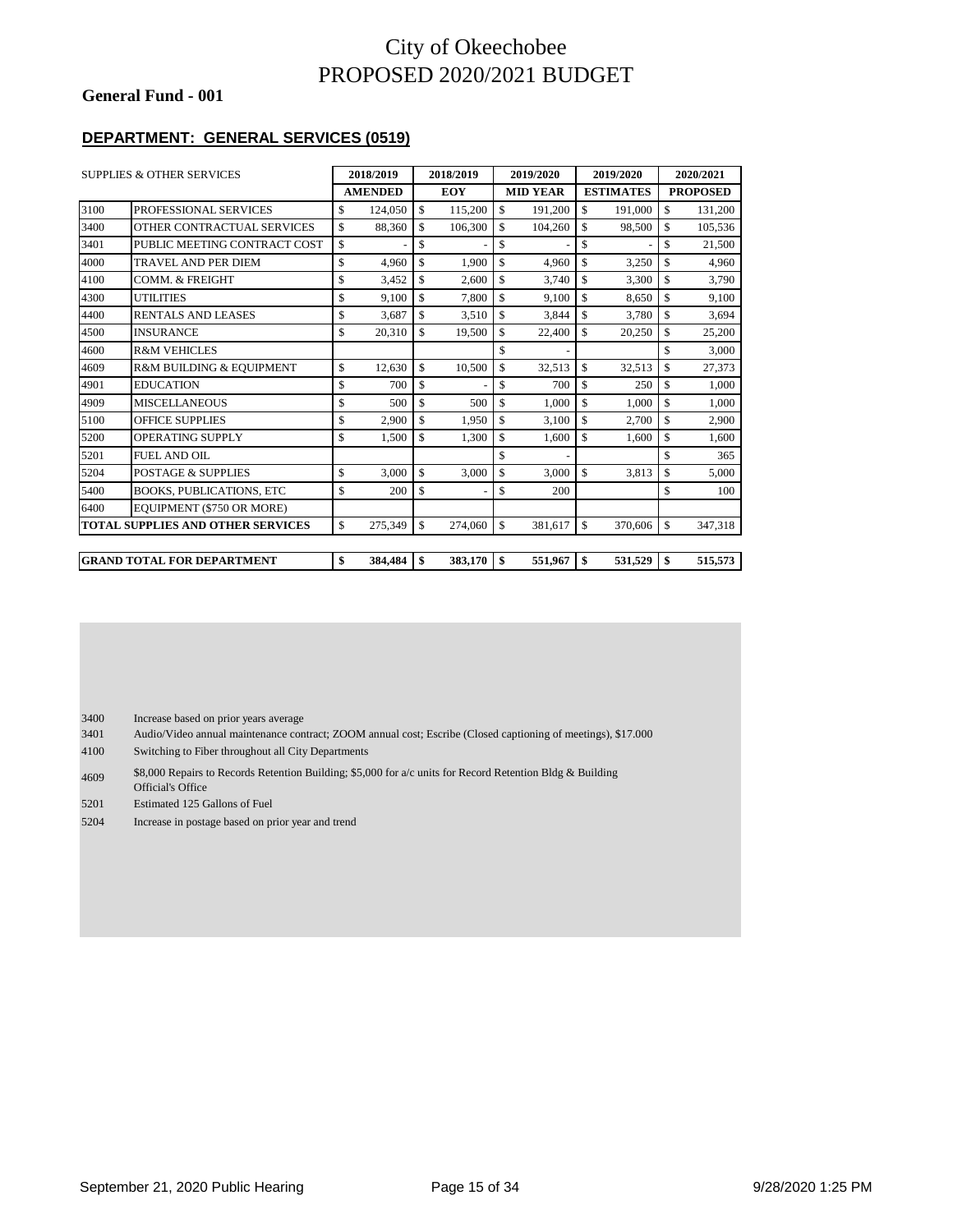#### **General Fund - 001**

#### **DEPARTMENT: POLICE DEPARTMENT (0521)**

| PERSONNEL COST: |                               | 2018/2019       | 2018/2019       | 2019/2020       | 2019/2020        | 2020/2021       |
|-----------------|-------------------------------|-----------------|-----------------|-----------------|------------------|-----------------|
|                 |                               | <b>AMENDED</b>  | <b>EOY</b>      | <b>MID YEAR</b> | <b>ESTIMATES</b> | <b>PROPOSED</b> |
| 1100            | <b>EXECUTIVE SALARIES</b>     | \$<br>75,120    | \$<br>75,120    | \$<br>77,800    | \$<br>77,600     | \$<br>124,864   |
| 1200            | <b>REGULAR SALARIES</b>       | \$<br>1,153,596 | \$<br>1,106,900 | \$<br>1,301,700 | \$<br>1,257,200  | \$<br>1,452,127 |
| 1201            | <b>HOLIDAY PAY</b>            |                 |                 | \$              | \$               | \$              |
| 1202            | OFFICERS HOLIDAY PAY          | \$<br>30,764    | \$<br>22,000    | \$<br>29,000    | \$<br>23,500     | \$<br>29,000    |
| 1300            | <b>OTHER SALARY</b>           | \$<br>56,375    | \$<br>54,800    | \$<br>54,800    | \$<br>42,110     | \$<br>53,500    |
| 1400            | <b>OVERTIME</b>               | \$<br>5,100     | \$<br>3,400     | \$<br>5,100     | \$<br>4,200      | \$<br>5,100     |
| 1402            | Dispatch OT                   | \$              | \$              | \$              | \$               | \$<br>6,500     |
| 1403            | OFFICERS OVERTIME PAY         | \$<br>83,113    | \$<br>89,300    | \$<br>89,900    | \$<br>80,500     | \$<br>92,000    |
| 1501            | <b>AUXILIARY PAY</b>          | \$<br>1,200     | \$<br>1,200     | \$<br>1,200     | \$<br>1,200      | \$<br>1,200     |
| 1510            | LONGEVITY/SERVICE INCENTIVE   | \$<br>750       | \$<br>750       | \$<br>1.000     | \$<br>1.000      | \$              |
| 1520            | OFFICERS LONGEVITY/SERVICE    |                 |                 | \$<br>250       | \$<br>250        | \$<br>500       |
| 1540            | <b>CAREER EDUCATION</b>       | \$<br>14,250    | \$<br>12,900    | \$<br>15,000    | \$<br>13,100     | \$<br>15,000    |
| 2100            | <b>FICA</b>                   | \$<br>107,160   | \$<br>105,500   | \$<br>116,200   | \$<br>112,600    | \$<br>129,450   |
| 2200            | <b>RETIREMENT</b>             | \$<br>266,925   | \$<br>229,000   | \$<br>260,500   | \$<br>252,000    | \$<br>280,850   |
| 2300            | LIFE AND HEALTH INSURANCE     | \$<br>313,156   | \$<br>307,000   | \$<br>359,900   | \$<br>340,700    | \$<br>379,140   |
| 2400            | <b>WORKERS COMPENSATION</b>   | \$<br>53,920    | \$<br>49,800    | \$<br>57,620    | \$<br>56,900     | \$<br>89,260    |
| 2500            | UNEMPLOYMENT COMP.            | \$              | \$              |                 |                  |                 |
|                 | <b>TOTAL PERSONNEL COSTS:</b> | \$<br>2,161,429 | \$<br>2,057,670 | \$<br>2,369,970 | \$<br>2,262,860  | \$<br>2,658,491 |

Above includes transfer of dispatcher salaries, etc.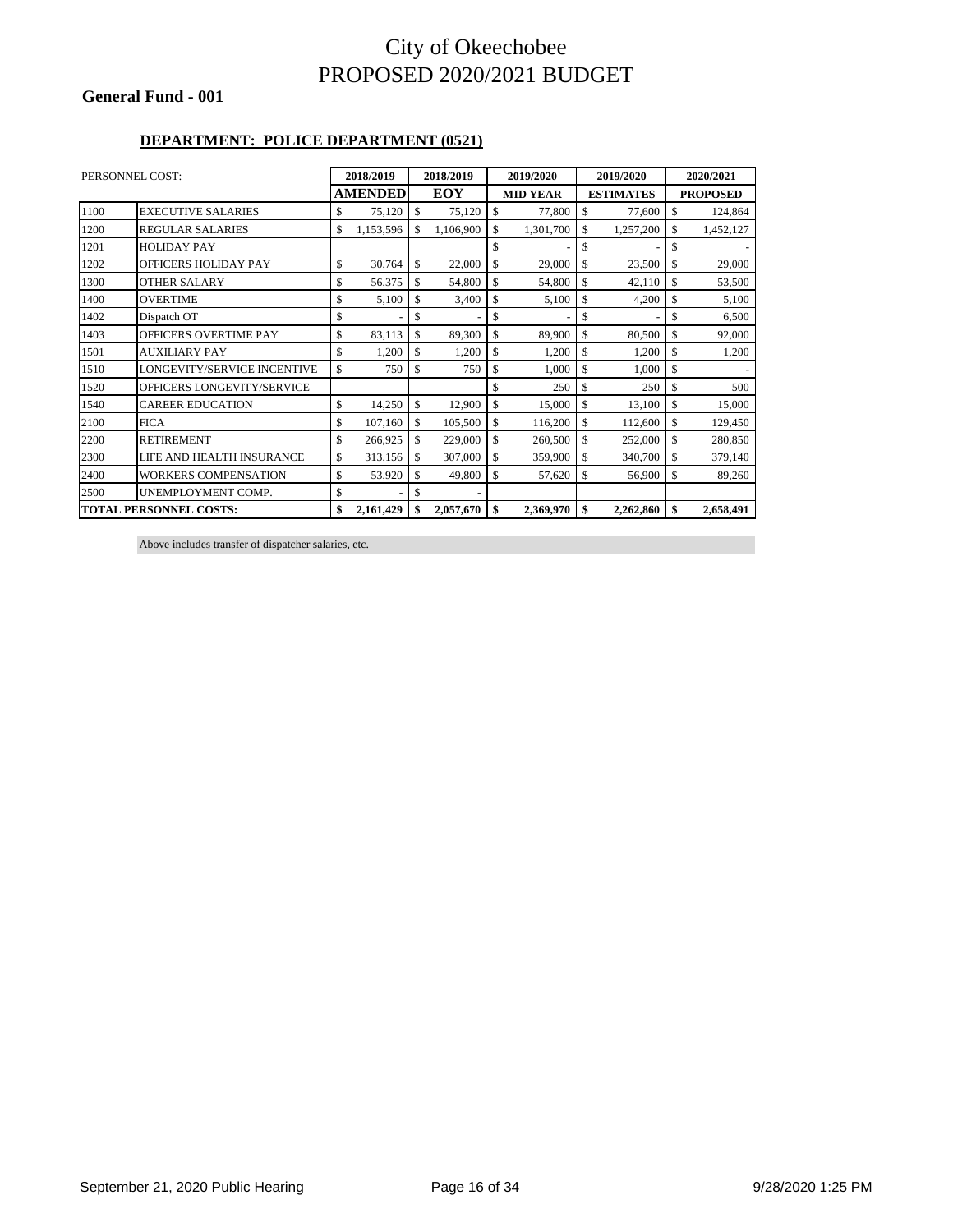**General Fund - 001**

#### **DEPARTMENT: POLICE DEPARTMENT**

| <b>SUPPLIES &amp; OTHER SERVICES</b> |                                   |              | 2018/2019      |                    | 2018/2019  | 2019/2020       |              | 2019/2020        |                    | 2020/2021       |
|--------------------------------------|-----------------------------------|--------------|----------------|--------------------|------------|-----------------|--------------|------------------|--------------------|-----------------|
|                                      |                                   |              | <b>AMENDED</b> |                    | <b>EOY</b> | <b>MID YEAR</b> |              | <b>ESTIMATES</b> |                    | <b>PROPOSED</b> |
| 3100                                 | PROFESSIONAL SERVICES             | \$           | 35,700         | \$                 | 37,200     | \$<br>38,141    | \$           | 38,978           | \$                 | 41,328          |
| 3400                                 | OTHER CONTRACTURAL SERVICES       | \$           | 35.258         | $\mathbb{S}$       | 10.800     | \$<br>35,258    | \$           | 35,258           | $\mathbb{S}$       | 35,228          |
| 4000                                 | TRAVEL AND PER DIEM               | \$           | 7,950          | $\mathbf{\$}$      | 6,400      | \$<br>11,500    | \$           | 3,200            | $\mathbf{\hat{s}}$ | 11,500          |
| 4100                                 | <b>COMM. &amp; FREIGHT</b>        | \$           | 35,190         | \$                 | 38,800     | \$<br>39,000    | \$           | 39.500           | $\mathbf{\hat{s}}$ | 49,000          |
| 4300                                 | <b>UTILITIES</b>                  | \$           | 16,275         | $\mathsf{\$}$      | 14,000     | \$<br>16,275    | $\mathbb{S}$ | 14,500           | $\mathbb{S}$       | 17,000          |
| 4400                                 | RENTALS AND LEASES                | \$           | 5,420          | $\mathsf{\$}$      | 3,900      | \$<br>5,420     | \$           | 4.500            | \$                 | 5,420           |
| 4500                                 | <b>INSURANCE</b>                  | \$           | 55,365         | $\mathbf{\hat{s}}$ | 53,600     | \$<br>60,120    | \$           | 58,900           | $\mathbf{\$}$      | 61,500          |
| 4600                                 | <b>R&amp;M VEHICLES</b>           | \$           | 16.062         | $\mathbb{S}$       | 8.900      | \$<br>16,500    | \$           | 17.885           | $\mathbb{S}$       | 20,000          |
| 4609                                 | <b>R&amp;M EQUIPMENT</b>          | \$           | 27,562         | $\mathbf{\hat{s}}$ | 20,500     | \$<br>33,950    | \$           | 33,950           | \$                 | 33,950          |
| 4700                                 | <b>PRINTING</b>                   | \$           | 2.000          | \$                 | 2.600      | \$<br>3,000     | \$           | 1.750            | $\mathsf{\$}$      | 3.000           |
| 4901                                 | EDUCATION-RESTRICTED              | \$           | 5.925          | $\mathbb{S}$       | 5.300      | \$<br>8.200     | \$           | 3.200            | \$                 | 8,200           |
| 4902                                 | EDUCATION - NON-RESTRICTED        | $\mathbb{S}$ | 4,500          | $\mathbf{\hat{s}}$ | 2,800      | \$<br>5,400     | \$           | 500              | \$                 | 5,400           |
| 4903                                 | <b>CODE ENFORCEMENT</b>           | \$           | 5.000          | \$                 | 5,900      | \$<br>9.000     | \$           | 8.450            | $\mathcal{S}$      | 9.000           |
| 4909                                 | <b>MISCELLANEOUS</b>              | \$           | 1,500          | $\mathbb{S}$       | 500        | \$<br>1,500     | $\mathbb{S}$ | 1.850            | \$                 | 1,500           |
| 5100                                 | <b>OFFICE SUPPLIES</b>            | \$           | 5.000          | $\mathbb{S}$       | 2.000      | \$<br>5.000     | \$           | 4.200            | \$                 | 5,000           |
| 5101                                 | <b>DETECTIVE SUPPLIES</b>         | \$           | 3.000          | $\mathbf{\$}$      | 1,600      | \$<br>3,000     | \$           | 2,900            | $\mathcal{S}$      | 3,000           |
| 5102                                 | <b>INVESTIGATION FEES</b>         | \$           | 1.800          | $\mathbb{S}$       | 900        | \$<br>1.800     | $\mathbb{S}$ | 2.050            | \$                 | 3,000           |
| 5200                                 | <b>OPERATING SUPPLY</b>           | \$           | 17,600         | $\mathbf{\hat{S}}$ | 10,900     | \$<br>17,100    | \$           | 15,800           | $\mathcal{S}$      | 17,100          |
| 5201                                 | <b>FUEL AND OIL</b>               | \$           | 79.083         | \$                 | 56,000     | \$<br>96.000    | \$           | 58,900           | \$                 | 62,000          |
| 5202                                 | <b>OPERATING SUPPLIES (TIRES)</b> | \$           | 9.500          | $\mathbb{S}$       | 6,300      | \$<br>9,500     | $\mathbb{S}$ | 7,500            | \$                 | 9,500           |
| 5203                                 | <b>UNIFORMS/PATCHES</b>           | $\mathbb{S}$ | 19.850         | $\mathbb{S}$       | 26,300     | \$<br>21.600    | \$           | 16,200           | \$                 | 21,600          |
| 5400                                 | <b>BOOKS, PUBLICATIONS, ETC</b>   | \$           | 2,500          | $\mathbb{S}$       | 1.200      | \$<br>2,500     | \$           | 2.000            | $\mathcal{S}$      | 2,500           |
| 8300                                 | PUBLIC SERVICE GRANT              |              |                |                    |            | \$              |              |                  |                    |                 |
|                                      | TOTAL SUPPLIES AND OTHER SERVICES | $\mathbb{S}$ | 392,040        | $\mathbb{S}$       | 316,400    | \$<br>439.764   | $\mathbf S$  | 371,971          | $\mathbb{S}$       | 425,726         |
|                                      |                                   |              |                |                    |            |                 |              |                  |                    |                 |
|                                      | <b>GRAND TOTAL FOR DEPARTMENT</b> | \$           | 2,553,469      | $\mathbf{s}$       | 2,374,070  | \$<br>2,809,734 | $\mathbf{s}$ | $2,634,831$ \$   |                    | 3.084.217       |

3100 Professional Services: This reflects the cost of the Crime Lab.

4100 Comms and Freight: Increase in Verizon broadband services. Switching to Fiber all departments

4600 Repair and Maintenance Vehicles: Increase in maintenance costs due to more vehicles out of warranty.

5102 Investigative Costs: Increase in fees associated with investigations i.e. Red Flag Law Orders of Protection etc.

2200 Pension rate at 17.4%

1100 &<br>1200 Includes leave payouts for employees

5201 24000 gallons @ \$2.50 PLUS Oil changes \$2000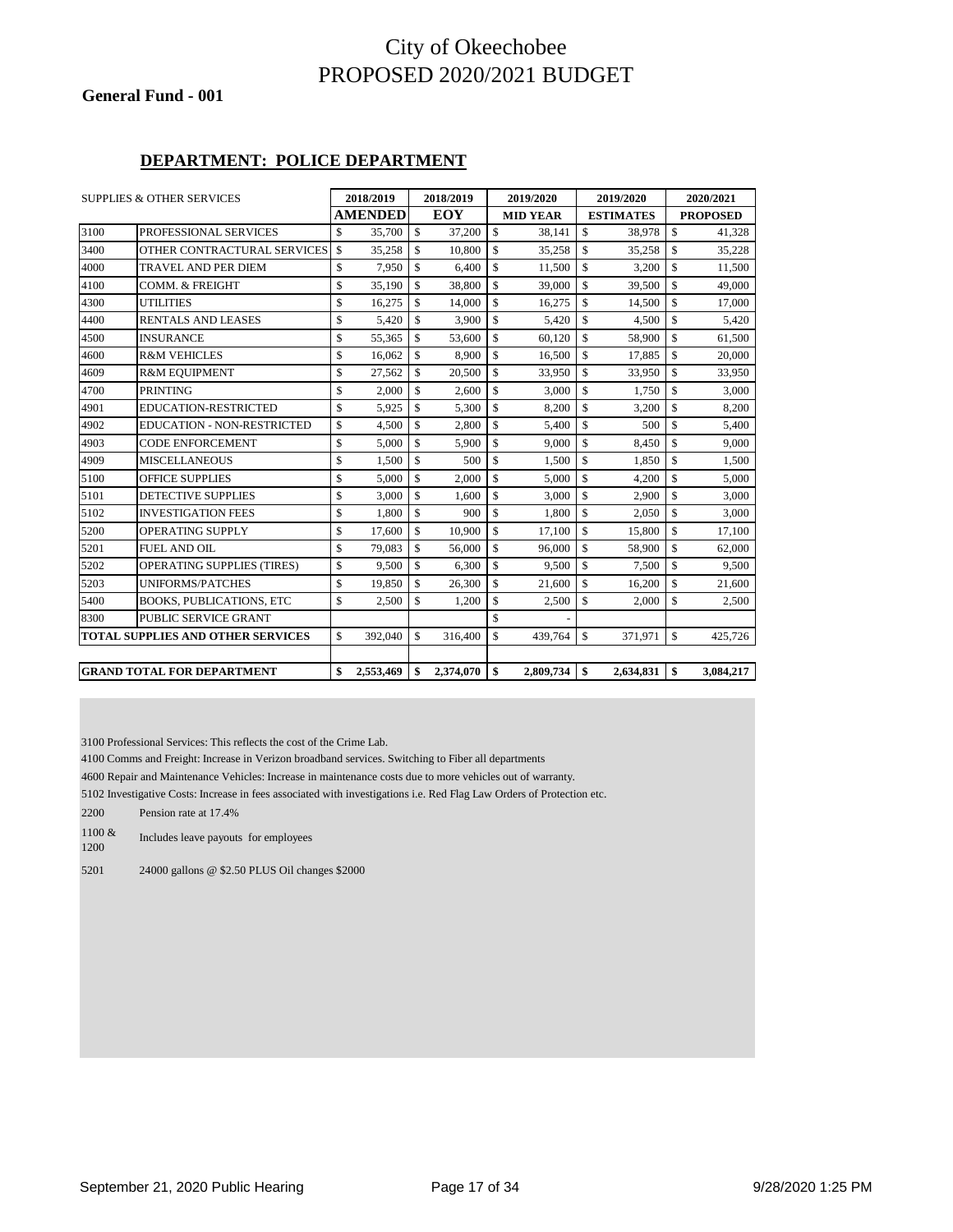#### **General Fund - 001**

### **DEPARTMENT: FIRE DEPARTMENT (0522)**

|      | PERSONNEL COST:                       |    | 2018/2019      |              | 2018/2019  | 2019/2020       |     | 2019/2020        |               | 2020/2021       |
|------|---------------------------------------|----|----------------|--------------|------------|-----------------|-----|------------------|---------------|-----------------|
|      |                                       |    | <b>AMENDED</b> |              | <b>EOY</b> | <b>MID YEAR</b> |     | <b>ESTIMATES</b> |               | <b>PROPOSED</b> |
| 1100 | <b>EXECUTIVE SALARIES</b>             | \$ | 76,600         | $\mathbb{S}$ | 76,600     | \$<br>79,300    | \$  | 79,300           | $\mathbf S$   | 80,400          |
| 1200 | <b>REGULAR SALARIES</b>               | \$ | 720,100        | \$           | 702,000    | \$<br>681,500   | \$  | 680,865          | \$            | 546,600         |
| 1201 | <b>HOLIDAY PAY</b>                    | \$ | 26,286         | \$           | 18,000     | \$<br>25,500    | \$  | 20,400           | $\mathbf S$   | 25,500          |
| 1202 | <b>ACTING LIEUT/PLANNER</b>           |    |                | \$           | 600        |                 | \$  | 800              | \$            | 800             |
| 1300 | <b>OTHER SALARY</b>                   | \$ | 12,425         | \$           | 13,000     | \$<br>15,600    | \$  | 8,200            | \$            | 15,600          |
| 1400 | <b>OVERTIME</b>                       | \$ | 40,500         | \$           | 40,800     | \$<br>59,100    | \$  | 58,648           | \$            | 59,100          |
| 1401 | <b>OVERTIME PAY/ANNUAL &amp; SICK</b> | \$ | 63,670         | \$           | 38,400     | \$<br>65,900    | \$  | 63,535           | \$            | 65,900          |
| 1402 | <b>DISPATCHER OT</b>                  | \$ | 6,090          | \$           | 6,400      | \$<br>6,500     | \$  | 3,900            | \$            |                 |
| 1501 | <b>VOLUNTEER PAY</b>                  | \$ | 14,000         | $\mathbb{S}$ | 13,800     | \$<br>18,000    | \$  | 15,600           | \$            | 18,000          |
| 1510 | LONGEVITY/SERVICE INCENTIVE           | \$ | 1,250          | \$           | 1,250      | \$<br>250       | \$  | 250              | <sup>\$</sup> |                 |
| 1540 | <b>CAREER EDUCATION</b>               | \$ | 2,400          | \$           | 1,200      | \$<br>3,600     | \$  | 1,200            | \$            | 1,200           |
| 2100 | <b>FICA</b>                           | \$ | 71,763         | \$           | 67,600     | \$<br>71,424    | \$  | 69,300           | \$            | 62,500          |
| 2200 | <b>RETIREMENT</b>                     | \$ | 182,100        | \$           | 163,500    | \$<br>190,900   | \$  | 180,700          | \$            | 155,600         |
| 2300 | LIFE AND HEALTH INSURANCE             | \$ | 144,500        | \$.          | 144,500    | \$<br>159,300   | \$  | 156,800          | \$            | 156,700         |
| 2400 | <b>WORKERS COMPENSATION</b>           | \$ | 46.870         | \$.          | 44,300     | \$<br>51,550    | \$. | 50,800           | -S            | 49,750          |
| 2500 | UNEMPLOYMENT COMPENSATION             | \$ |                | \$           |            |                 |     |                  |               |                 |
|      | <b>TOTAL PERSONNEL COSTS:</b>         | \$ | 1,408,554      | \$           | 1,331,950  | \$<br>1,428,424 | \$  | 1,390,298        | \$            | 1,237,650       |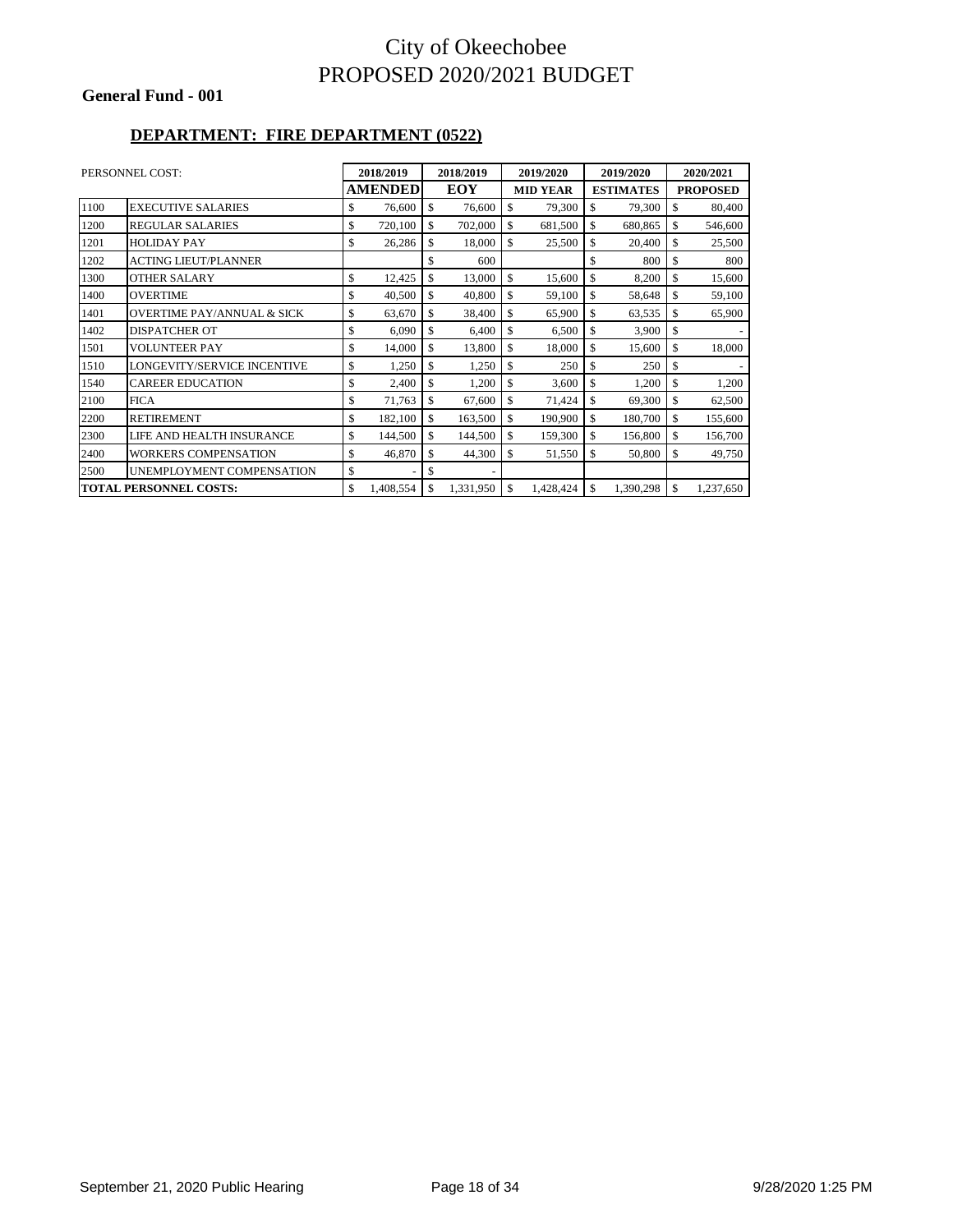#### **General Fund - 001**

### **DEPARTMENT: FIRE DEPARTMENT (0522)**

|      | <b>SUPPLIES &amp; OTHER SERVICES</b>      | 2018/2019       |                    | 2018/2019  |             | 2019/2020       |                    | 2019/2020        |                    | 2020/2021       |
|------|-------------------------------------------|-----------------|--------------------|------------|-------------|-----------------|--------------------|------------------|--------------------|-----------------|
|      |                                           | <b>AMENDED</b>  |                    | <b>EOY</b> |             | <b>MID YEAR</b> |                    | <b>ESTIMATES</b> |                    | <b>PROPOSED</b> |
| 3100 | PROFESSIONAL SERVICES (MD)                | \$<br>7,800     | $\mathbf{\hat{s}}$ | 7,400      | \$          | 7,800           | \$                 | 7,300            | \$                 | 7,800           |
| 3102 | PROF SERV (PHYS FOR SCBA)                 | \$<br>3.500     | $\mathbf{\hat{s}}$ | 1.750      | \$          | 3.500           | $\mathbf{\hat{S}}$ | 3.000            | $\mathbf S$        | 3.500           |
| 3103 | WELLNESS PROGRAM (Gym)                    | \$<br>3.000     | \$                 | 2.900      | \$          | 3.000           | \$                 | 2,880            | \$                 | 3.000           |
| 3400 | OTHER CONTRACTUAL SERVICES                | \$<br>2,900     | \$                 |            | $\mathbf S$ |                 |                    |                  |                    |                 |
| 4000 | TRAVEL AND PER DIEM                       | \$<br>3.200     | $\mathsf{\$}$      | 1.600      | \$          | 3.200           | $\mathbb{S}$       | 1.200            | $\mathsf{\$}$      | 2.750           |
| 4100 | <b>COMM. &amp; FREIGHT</b>                | \$<br>20,000    | \$                 | 12.900     | \$          | 20.000          | \$                 | 15,600           | \$                 | 23,900          |
| 4300 | <b>UTILITIES</b>                          | \$<br>13,000    | $\mathbf{\hat{s}}$ | 11.000     | \$          | 13,000          | $\mathbf{\$}$      | 11,900           | \$                 | 13,000          |
| 4400 | RENTALS AND LEASES                        | \$<br>2,400     | \$                 | 1,800      | \$          | 2,400           | \$                 | 1,780            | \$                 | 2,400           |
| 4500 | <b>INSURANCE</b>                          | \$<br>33,865    | $\mathbf{\hat{s}}$ | 33,800     | \$          | 37,252          | $\mathbf{\$}$      | 36,100           | $\mathbf{\hat{S}}$ | 30,650          |
| 4600 | <b>R&amp;M VEHICLES</b>                   | \$<br>33.160    | \$                 | 19,500     | \$          | 30,000          | \$                 | 30,000           | \$                 | 30,000          |
| 4609 | R&M BUILDING & EQUIPMENT                  | \$<br>118,275   | \$                 | 107,900    | \$          | 33,575          | \$                 | 33.575           | \$                 | 33,575          |
| 4700 | <b>PRINTING</b>                           | \$<br>600       | \$                 |            | \$          | 600             | $\mathcal{S}$      | 200              | \$                 | 600             |
| 4901 | <b>EDUCATION</b>                          | \$<br>11,000    | $\mathbf{\hat{s}}$ | 2.570      | \$          | 71,000          | \$                 | 71,000           | $\mathbf{\hat{s}}$ | 11,000          |
| 4902 | PUBLIC EDUCATION & FIRE PREV.             | \$<br>2,500     | \$                 | 2.700      | \$          | 4.500           | \$                 | 4,100            | \$                 | 5,625           |
| 4903 | <b>CODE ENFORCEMENT</b>                   | \$<br>1,100     | $\mathbf{\hat{s}}$ | 500        | \$          |                 | $\mathbf{\hat{S}}$ |                  |                    |                 |
| 4905 | <b>TRAINING &amp; MATERIALS</b>           | \$<br>3,500     | \$                 | 2.100      | \$          | 5.000           | $\mathcal{S}$      | 2.600            | \$                 | 4,500           |
| 4909 | <b>MISCELLANEOUS</b>                      | \$<br>400       | \$                 | 200        | $\mathbf S$ | 400             | $\mathbf{\hat{S}}$ | 400              | \$                 | 500             |
| 5100 | <b>OFFICE SUPPLIES</b>                    | \$<br>3.000     | \$                 | 2,300      | \$          | 3.000           | $\mathbf{\$}$      | 2.800            | $\mathbb{S}$       | 3.000           |
| 5200 | OPERATING SUPPLY                          | \$<br>13,000    | \$                 | 12,800     | \$          | 13,000          | \$                 | 14,286           | $\mathbb{S}$       | 15,000          |
| 5201 | <b>FUEL AND OIL</b>                       | \$<br>14,000    | $\mathbf{\hat{s}}$ | 10,800     | \$          | 14,000          | $\mathbf{\hat{S}}$ | 10.600           | $\mathbf{\hat{S}}$ | 10,600          |
| 5202 | OPERATING SUPPLIES (TIRES)                | \$<br>5.000     | \$                 | 2,100      | \$          | 5.000           | $\mathcal{S}$      | 2,500            | \$                 | 5,000           |
| 5203 | <b>UNIFORMS/PATCHES</b>                   | \$<br>8,000     | \$                 | 6.800      | \$          | 8.000           | $\mathbf{\hat{S}}$ | 10,524           | $\mathbf{\hat{S}}$ | 10.000          |
| 5400 | <b>BOOKS, PUBLICATIONS, ETC</b>           | \$<br>4.000     | \$                 | 2.600      | \$          | 4.000           | $\mathbb{S}$       | 3,100            | \$                 | 4.000           |
| 6400 | EQUIPMENT (\$750 OR MORE)                 | \$              | \$                 |            | \$          |                 | \$                 |                  | $\mathbb{S}$       |                 |
|      | <b>TOTAL SUPPLIES AND OTHER SERVICES:</b> | \$<br>307,200   | \$                 | 246,020    | \$          | 282,227         | \$                 | 265,445          | \$                 | 220,400         |
|      |                                           |                 |                    |            |             |                 |                    |                  |                    |                 |
|      | <b>GRAND TOTAL FOR DEPARTMENT</b>         | \$<br>1,715,754 | \$                 | 1,577,970  | -S          | 1,710,651       | \$                 | 1,655,743        | $\mathbf{s}$       | 1.458.050       |

Switching to Fiber throughout all City Departments

Increase by 25% to restock inventory

Increase due to line item maxed out each year

Uniforms hit hard this year due to multiple personnel leaving and hired.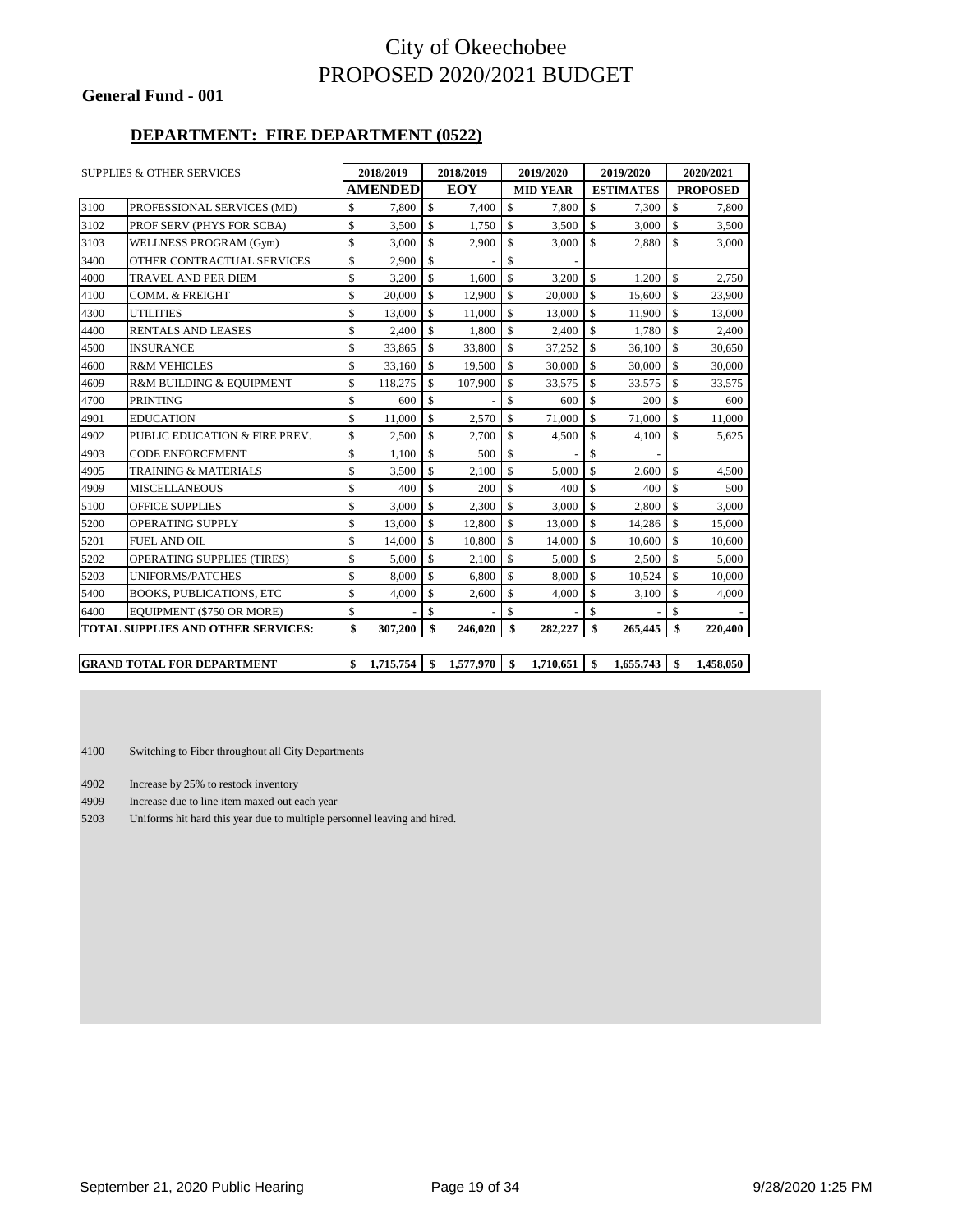#### **General Fund - 001**

### **DEPARTMENT: PUBLIC WORKS (0541)**

|      | PERSONNEL COST:               |     | 2018/2019      |               | 2018/2019 |    | 2019/2020                |          | 2019/2020        |     | 2020/2021       |
|------|-------------------------------|-----|----------------|---------------|-----------|----|--------------------------|----------|------------------|-----|-----------------|
|      |                               |     | <b>AMENDED</b> |               | EOY       |    | <b>MID YEAR</b>          |          | <b>ESTIMATES</b> |     | <b>PROPOSED</b> |
| 1100 | <b>EXECUTIVE SALARIES</b>     | \$  | 91,650         | \$            | 91,650    | S  | 81,200                   | \$.      | 80,900           | S   | 82,400          |
| 1200 | <b>REGULAR SALARIES</b>       | \$  | 385,800        | \$            | 307,000   | \$ | 337,900                  | S        | 332,800          | \$  | 339,800         |
| 1300 | <b>OTHER SALARIES</b>         | \$. | 36,700         | S             |           | S  |                          | S        |                  | \$  |                 |
| 1400 | <b>OVERTIME</b>               | \$  | 4,000          | \$            | 3,300     | S  | 4,000                    | \$.      | 7,670            | \$  | 7,500           |
| 1510 | LONGEVITY/SERVICE INCENTIVE   |     |                | \$            |           | S  | 250                      | S        | 250              | \$. |                 |
| 2100 | <b>FICA</b>                   | \$  | 37,800         | \$            | 30,300    | \$ | 35,900                   | S        | 32,400           | \$  | 32,800          |
| 2200 | <b>RETIREMENT</b>             | \$. | 49,900         | S             | 40,700    | S  | 42,700                   | <b>S</b> | 39,600           |     | 40,900          |
| 2300 | LIFE AND HEALTH INSURANCE     | \$  | 99,400         | S             | 99,400    | S  | 117,900                  | S        | 124,090          | \$  | 121,500         |
| 2400 | <b>WORKERS COMPENSATION</b>   | \$  | 36,390         | \$            | 33,200    | S  | 40,300                   | S        | 37,200           | \$. | 24,800          |
| 2500 | <b>UNEMPLOYMENT COST</b>      | \$  | 500            | <sup>\$</sup> |           | \$ | $\overline{\phantom{a}}$ | \$       |                  | \$  |                 |
|      | <b>TOTAL PERSONNEL COSTS:</b> | \$  | 742,140        | \$            | 605,550   |    | 660,150                  | \$       | 654.910          | \$  | 649,700         |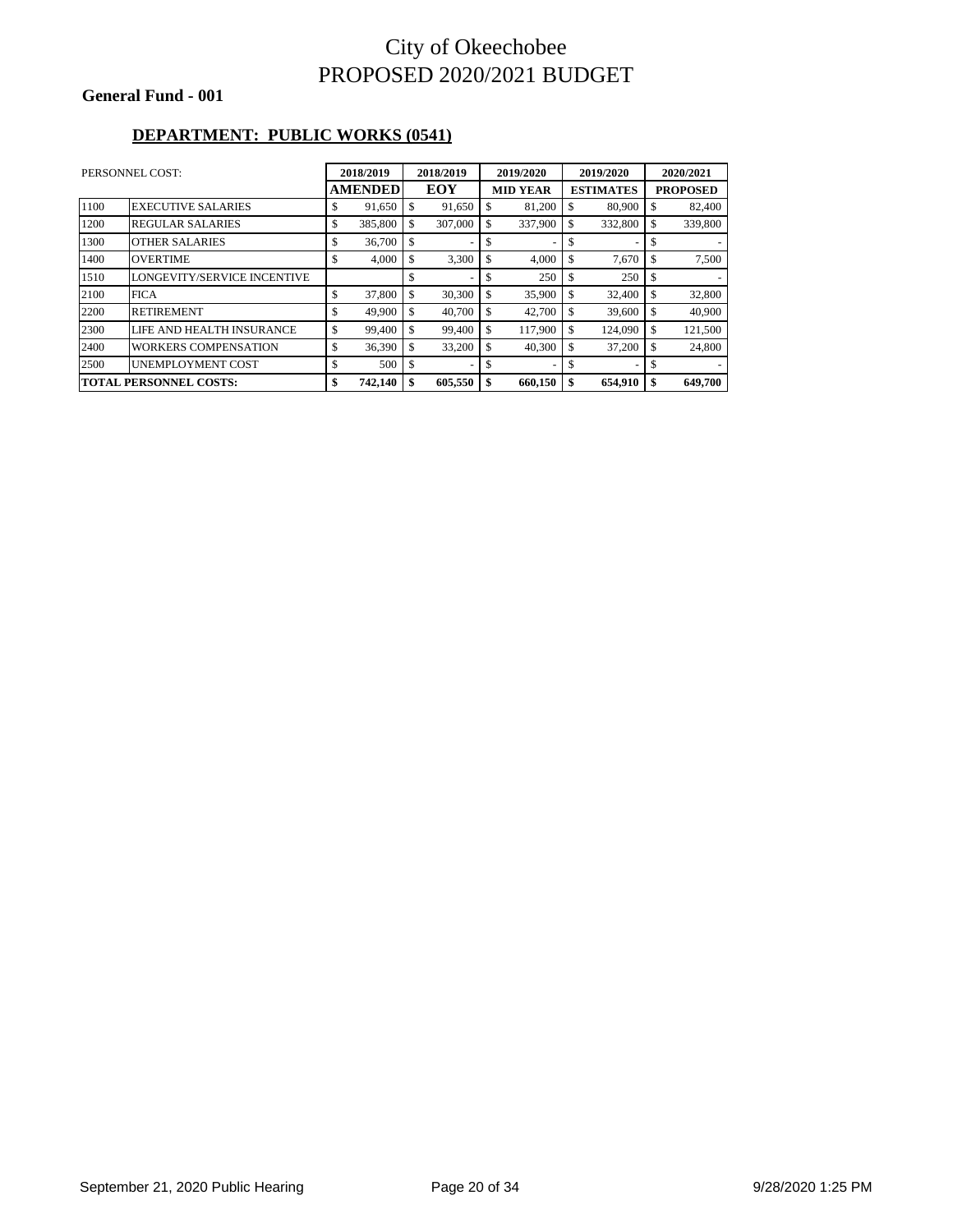#### **General Fund - 001**

### **DEPARTMENT: PUBLIC WORKS (0541)**

|      |                                    | 2018/2019 |                | 2018/2019 |            |               | 2019/2020       | 2019/2020     |                  | 2020/2021     |                 |
|------|------------------------------------|-----------|----------------|-----------|------------|---------------|-----------------|---------------|------------------|---------------|-----------------|
|      |                                    |           | <b>AMENDED</b> |           | <b>EOY</b> |               | <b>MID YEAR</b> |               | <b>ESTIMATES</b> |               | <b>PROPOSED</b> |
| 3100 | PROFESSIONAL SERVICES              | \$        | 5,000          | \$        | 300        | \$            | 4.000           | $\mathcal{S}$ | 600              | \$            | 2.500           |
| 3400 | OTHER CONTRACTUAL SERVICES         |           |                |           |            | \$            | 10,000          | <sup>\$</sup> | 7.800            | $\mathsf{\$}$ | 8,000           |
| 3401 | GARBAGE COLLECTION FEE             | \$        | 376,900        | \$        | 376,900    | \$            | 383.520         | $\mathbf S$   | 381.400          | \$            | 384,766         |
| 4000 | TRAVEL AND PER DIEM                | \$        | 3,500          | \$        | 900        | \$            | 3,000           | $\mathcal{S}$ | 500              | \$            | 1,500           |
| 4100 | COMM. & FREIGHT                    | \$        | 7,500          | \$        | 5,200      | \$            | 7,000           | <sup>\$</sup> | 5,850            | \$            | 7,000           |
| 4300 | <b>UTILITIES</b>                   | \$        | 18.500         | \$        | 17,500     | \$            | 18.500          | <sup>\$</sup> | 23.885           | \$            | 25,000          |
| 4400 | <b>RENTALS &amp; LEASES</b>        | \$        | 2,250          | \$        | 2.000      | \$            | 3.000           | $\mathcal{S}$ | 3,500            | \$            | 3,500           |
| 4500 | <b>INSURANCE</b>                   | \$        | 34,830         | \$        | 34,500     | $\mathbf{s}$  | 38,315          | -\$           | 36,400           | $\mathsf{\$}$ | 39,470          |
| 4600 | <b>R&amp;M VEHICLES</b>            | \$        | 8,500          | \$        | 7,800      | \$            | 7,000           | $\mathbf S$   | 6,400            | \$            | 7,000           |
| 4605 | <b>R&amp;M PARKS</b>               | \$        | 7,500          | \$        | 9.200      | $\mathbf S$   | 7.500           | $\mathbf S$   | 20,202           | $\mathsf{\$}$ | 9.000           |
| 4609 | R&M BUILDING & EQUIPMENT           | \$        | 31,750         | \$        | 39.700     | $\mathcal{S}$ | 31,750          | $\mathcal{S}$ | 31,750           | \$            | 31,750          |
| 4901 | <b>EDUCATION</b>                   | \$        | 5,000          | \$        | 1,400      | \$            | 4,000           | $\mathbf S$   | 3,400            | \$            | 2,000           |
| 4909 | <b>MISCELLANEOUS</b>               | \$        | 500            | \$        | 1,300      | $\mathbf S$   | 500             | $\mathbf S$   | 100              | \$            | 500             |
| 5100 | <b>OFFICE SUPPLIES</b>             | \$        | 1.000          | \$        | 1,300      | \$            | 1.000           | <sup>\$</sup> | 850              | \$            | 700             |
| 5200 | OPERATING SUPPLY                   | \$        | 8,000          | \$        | 9,300      | \$            | 9,000           | $\mathbf S$   | 8,980            | \$            | 9,000           |
| 5201 | <b>FUEL AND OIL</b>                | \$        | 32,500         | \$        | 24,400     | $\mathsf{\$}$ | 27,000          | $\mathbf S$   | 21,900           | $\mathsf{\$}$ | 27,000          |
| 5202 | <b>OPERATING SUPPLIES (TIRES)</b>  | \$        | 3,500          | \$        | 4.000      | \$            | 3,500           | <sup>\$</sup> | 1.800            | \$            | 2.000           |
| 5203 | <b>UNIFORMS</b>                    | \$        | 6,750          | \$        | 6,200      | \$            | 6,750           | $\mathcal{S}$ | 5.600            | \$            | 6,000           |
| 5204 | <b>DUMPING FEES</b>                | \$        | 750            | \$        |            | $\mathbf S$   | 750             | $\mathbf S$   | 100              | \$            | 500             |
| 5205 | <b>MOSOUITO CONTROL</b>            | \$        | 6.000          | \$        | 2.900      | \$            | 6.000           | <sup>\$</sup> | 6.000            | \$            | 6.000           |
| 5400 | <b>BOOKS, PUBLICATIONS, ETC</b>    | \$        | 200            | \$        |            | \$            | 200             | \$            | 100              | \$            | 100             |
| 6300 | <b>IMPROVEMENTS</b>                |           |                |           |            |               |                 |               |                  |               |                 |
| 6400 | EQUIPMENT (\$750 OR MORE)          |           |                |           |            |               |                 |               |                  |               |                 |
|      | TOTAL SUPPLIES AND OTHER SERVICES: | \$        | 560,430        | \$        | 544,800    | \$            | 572,285         | $\mathbf{s}$  | 567,117          | \$            | 573,286         |
|      |                                    |           |                |           |            |               |                 |               |                  |               |                 |
|      | <b>GRAND TOTAL FOR DEPARTMENT</b>  | \$        | 1,302,570      | \$        | 1.150.350  | \$            | 1.232.435       | $\mathbf{s}$  | 1,222,027        | $\mathbf{s}$  | 1,222,986       |

1400 Increase in OT based on COVID 19

Switching to Fiber throughout all City Departments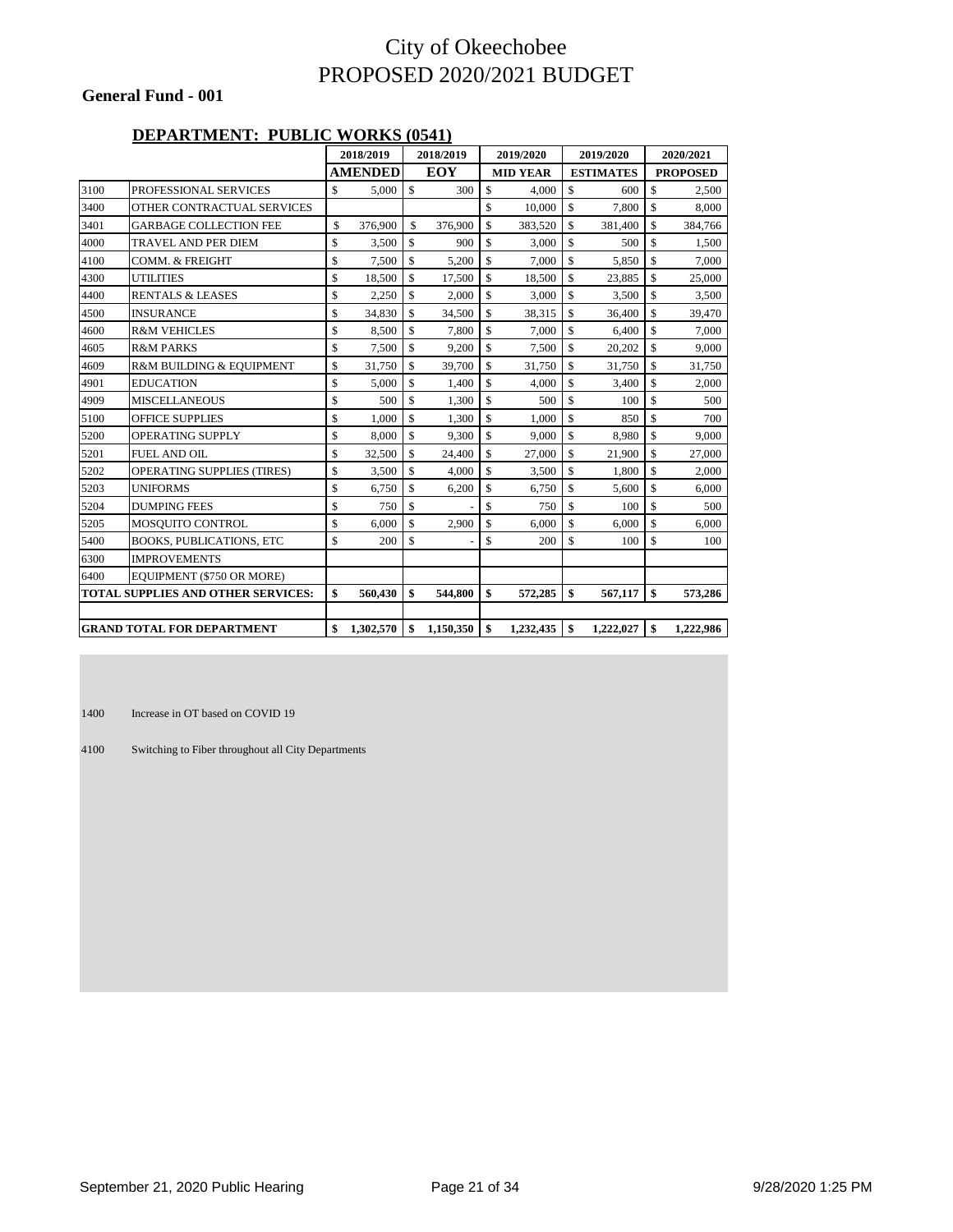# THIS PAGE INTENTIONALLY LEFT BLANK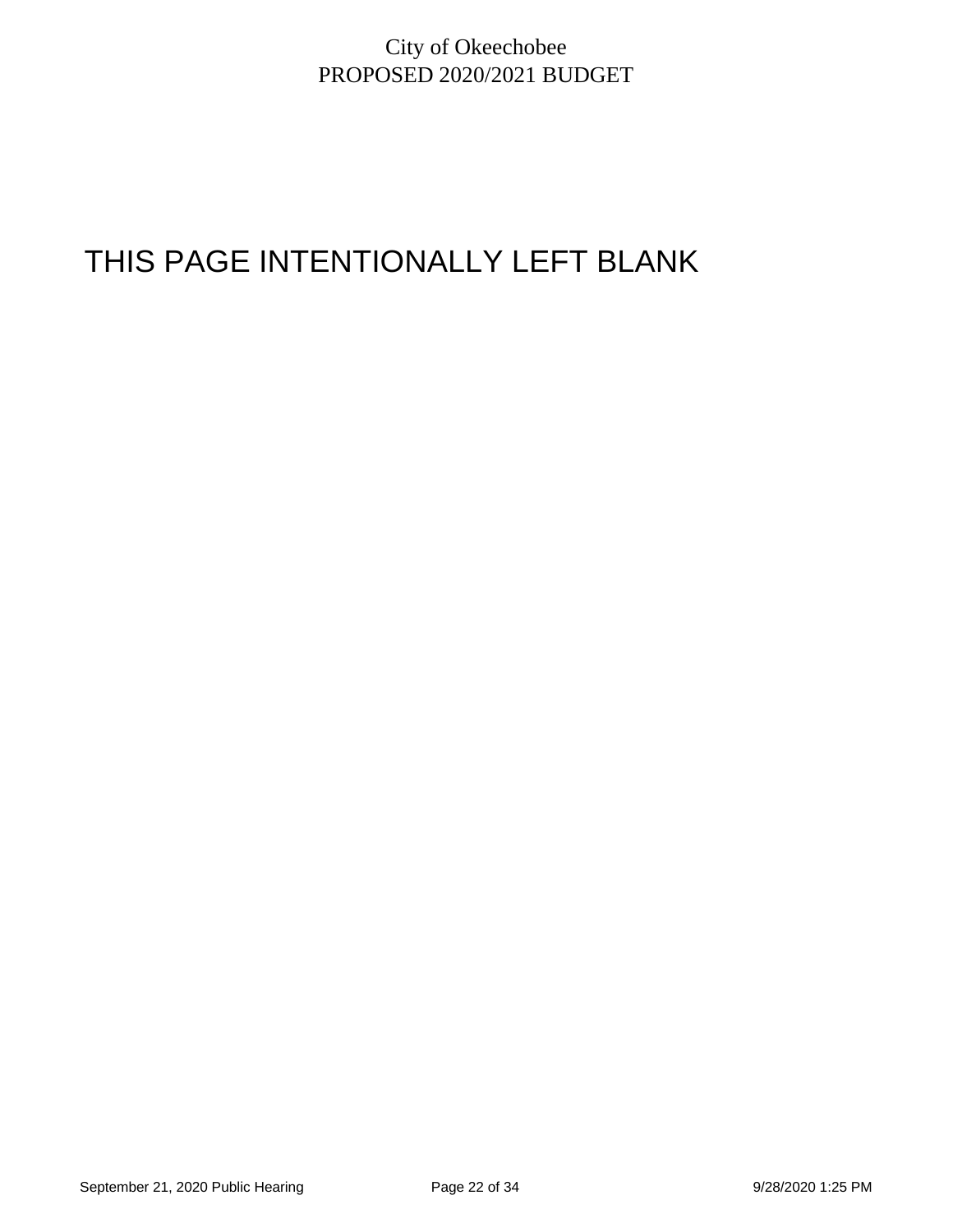### **Public Facility Fund-301**

### **Public Facility Fund (Transportation)**

|              |                                   |              | 2018/2019      |               | 2018/2019  |                    | 2019/2020       |                                 | 2019/2020  |                    | 2020/2021       |  |
|--------------|-----------------------------------|--------------|----------------|---------------|------------|--------------------|-----------------|---------------------------------|------------|--------------------|-----------------|--|
|              |                                   |              | <b>AMENDED</b> |               | <b>EOY</b> |                    | <b>MID YEAR</b> | <b>ESTIMATES</b>                |            |                    | <b>PROPOSED</b> |  |
|              | <b>F/Y BEGINNING FUND BALANCE</b> | \$           | 535,905        | $\mathbf{s}$  | 950,300    | \$                 | 1,021,107       | ${\mathbb S}$                   | 1,021,107  | \$                 | 844,807         |  |
|              |                                   |              |                |               |            |                    |                 |                                 |            |                    |                 |  |
|              | <b>REVENUES</b>                   |              |                |               |            |                    |                 |                                 |            |                    |                 |  |
| 301-313.4100 | <b>LOCAL OPTION GAS TAX</b>       | \$           | 364,880        | <sup>\$</sup> | 370,400    | \$                 | 364,687         | \$                              | 292,000    | $\mathcal{S}$      | 321,575         |  |
| 301-313.4200 | LOCAL ALTER, FUEL USER FEE        | \$           | 224,965        | \$            | 225,200    | \$                 | 225,337         | $\mathbf S$                     | 178,000    | $\mathbf{\hat{S}}$ | 186,452         |  |
| 301-335.1220 | SRS EIGHT CENT MOTOR FUEL         | \$           | 64,225         | \$            | 64,500     | \$                 | 64,300          | $\mathbf S$                     | 60,200     | $\mathbb{S}$       | 59,890          |  |
| 301-312.3000 | NINTH CENT FUEL TAX               | \$           | 62,975         | $\mathcal{S}$ | 65,400     | \$                 | 63,000          | \$                              | 56,000     | $\mathbf{\hat{S}}$ | 56,423          |  |
| 301-335.4100 | <b>MOTOR FUEL TAX REBATE</b>      | \$           | 1,200          | <sup>\$</sup> | 1,100      | \$                 | 1,200           | $\mathbb{S}$                    | 1.350      | \$                 | 1,200           |  |
| 301-361.1000 | <b>SCOP Funding</b>               | \$           | 177,537        | $\mathbf S$   |            | \$                 | 532,488         | $\mathsf{\$}$                   |            | \$                 | 532,488         |  |
| 301-361.1000 | <b>INTEREST EARNINGS</b>          | \$           | 9,000          | $\mathbb{S}$  | 15,100     | \$                 | 11,500          | $\mathbb{S}$                    | 7,200      | \$                 | 6,000           |  |
| 301-369.1000 | <b>MISCELLANEOUS</b>              |              |                |               |            |                    |                 |                                 |            |                    |                 |  |
|              | <b>TOTAL REVENUES</b>             | \$           | 904,782        | $\mathbf{s}$  | 741,700    | \$                 | 1,262,512       | $\mathbf{s}$                    | 594,750    | $\mathbf{s}$       | 1,164,028       |  |
|              |                                   |              |                |               |            |                    |                 |                                 |            |                    |                 |  |
|              | <b>EXPENDITURES</b>               |              |                |               |            |                    |                 |                                 |            |                    |                 |  |
| 301-549.3100 | PUBLIC FAC.-PROFESSIONAL SER.     | \$           | 25,000         | $\mathbf{s}$  |            | \$                 | 25,000          |                                 |            | \$                 | 10,000          |  |
| 301-549-3400 | PUBLIC FAC. CONTRACTUAL SERVICE   | $\mathbf{s}$ | 66,000         | $\mathbf S$   | 60.200     | $\mathbb{S}$       | 80,000          | $\mathsf{\$}$                   | 74.500     | $\mathcal{S}$      | 90,000          |  |
| 301-549-4300 | <b>PUBLIC FAC. UTILITIES</b>      | \$           | 48,300         | $\mathbf S$   | 59,000     | \$                 | 59,000          | \$                              | 57,500     | \$                 | 61,500          |  |
| 301-549-4609 | <b>REPAIR &amp; MAINTENANCE</b>   | \$           | 50,000         | <sup>\$</sup> | 21,300     | \$                 | 60,000          | \$                              | 32,900     | \$                 | 41,500          |  |
| 301-549-4909 | <b>MISC-PARK HOLIDAY LIGHTS</b>   | \$           | 12,500         | \$            | 11,000     | $\mathbb{S}$       | 10,000          | $\mathbf S$                     | 5,750      | $\mathcal{S}$      | 10,000          |  |
| 301-549-5300 | PUBLIC FAC. ROAD & MATERIALS      | \$           | 67,500         | $\mathbf S$   | 68,500     | \$                 | 67,500          | $\mathsf{\$}$                   | 44,900     | $\mathbf{\hat{S}}$ | 57,500          |  |
| 301-549-6300 | PUBLIC FAC. IMPROVEMENTS          | \$           | 135,000        | $\mathbf S$   | 30,500     | \$                 | 135,000         | $\mathbf{\hat{s}}$              | 135,000    | $\mathbf{\hat{S}}$ | 90,000          |  |
| 301-549-6301 | <b>SCOP IMPROVEMENTS</b>          | \$           | 177,537        | $\mathbf S$   |            | \$                 | 532,488         | \$                              |            | \$                 | 532,488         |  |
| 301-549.6302 | PUBLIC FAC. BEAUTIFICATION        | \$           | 10,000         | $\mathbf S$   |            | \$                 | 7,500           | $\mathbf S$                     |            | \$                 | 5,000           |  |
| 301-549.6400 | PUBLIC FAC. MACHINERY & EQUIP     | \$           | 89,500         | <sup>\$</sup> | 48,500     | $\mathbb{S}$       | 71,500          | \$                              | 70,500     | \$                 | 2,500           |  |
|              | <b>TOTAL EXPENSES</b>             | \$           | 681,337        | \$            | 299,000    | \$                 | 1,047,988       | \$                              | 421,050    | \$                 | 900,488         |  |
|              |                                   |              |                |               |            |                    |                 |                                 |            |                    |                 |  |
|              | <b>Transfer to General Fund</b>   | \$           | 350,000        | $\mathbf{s}$  | 350,000    | $\mathbf{\hat{s}}$ | 350,000         | $\boldsymbol{\hat{\mathbf{s}}}$ | 350,000    | \$                 | 350,000         |  |
|              |                                   |              |                |               |            |                    |                 |                                 |            |                    |                 |  |
|              | <b>F/Y ENDING FUND BALANCE</b>    | \$           | 409,350        | $\mathbf{s}$  | 1,043,000  | $\mathbf{s}$       | 885,631         | $\mathbf{I}$                    | 844,807 \$ |                    | 758,347         |  |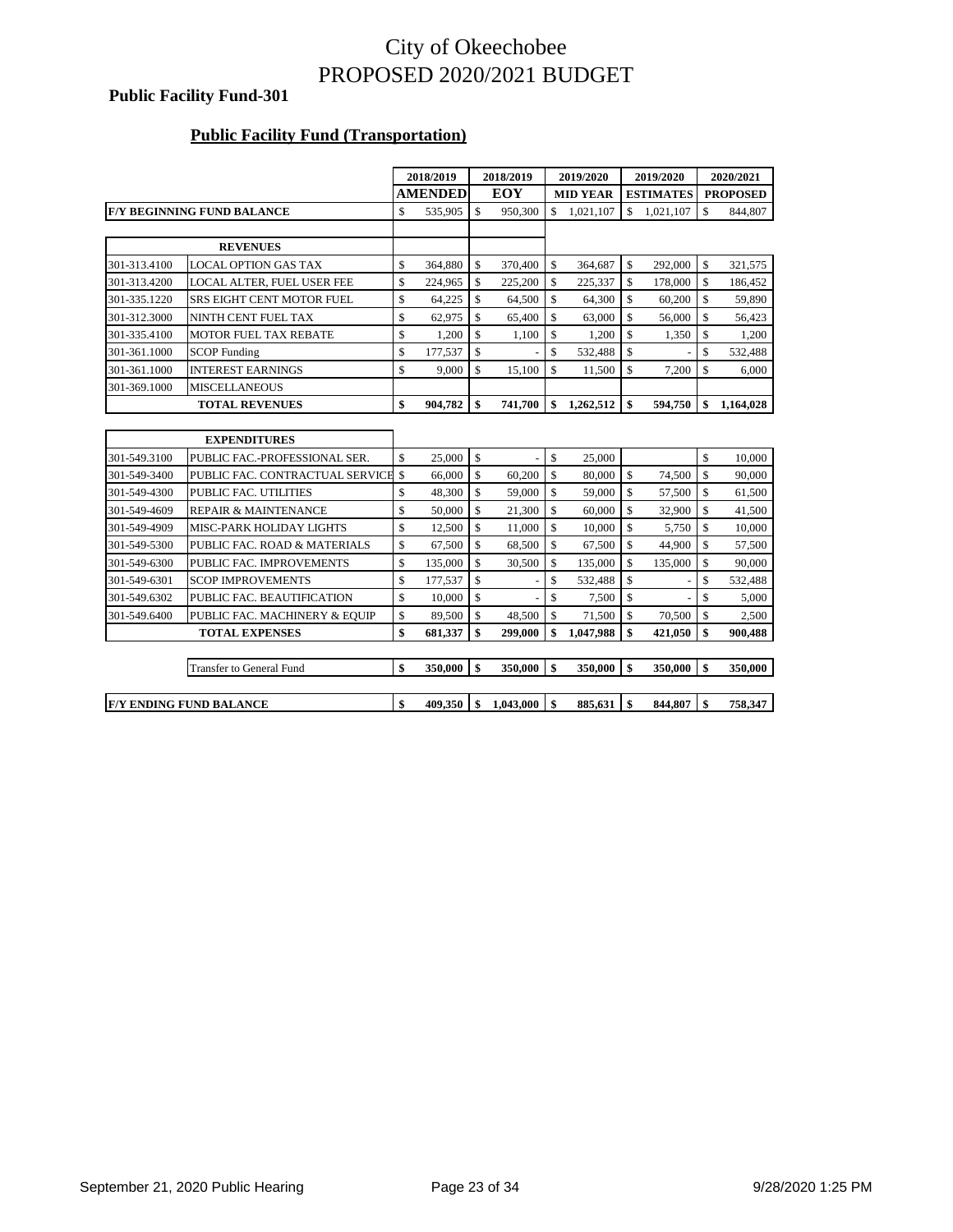|      |                                            | 2019/2020     |               | <b>PROPOSED</b> |
|------|--------------------------------------------|---------------|---------------|-----------------|
| 3100 | <b>Eng/Prof Services</b>                   | \$<br>25,000  | \$            | 10,000          |
| 3400 | <b>Grounds Maint/Street Sweeping</b>       | \$<br>80,000  | \$            | 90,000          |
| 4609 | Sidewalk Repair and ADA ramp Installation  | \$<br>50,000  | \$            | 40,000          |
|      | Replacement small ROW equipment            | \$<br>1,500   | S             | 1,500           |
| 5300 | Sign Repair/Replacement                    | \$<br>20,000  | \$            | 10,000          |
|      | <b>Traffic Signal Equip Upgrades</b>       | \$<br>7.500   | \$            | 7,500           |
|      | <b>ROW Drainage</b>                        | \$<br>10,000  | \$            | 10,000          |
|      | <b>R&amp;M Bridges &amp; Culverts</b>      | \$<br>10,000  | \$            | 10,000          |
|      | Storm Water Infiltration repair            | \$<br>10,000  | <sup>\$</sup> | 10,000          |
|      | <b>Storm Water Ditch Maint Adjustments</b> | \$<br>10,000  | \$            | 10,000          |
| 6300 | Asphalt and Roadway Reconst                | \$<br>120,000 | $\mathcal{S}$ | 80,000          |
|      | Sidewalk Program                           | \$<br>15,000  | \$            | 10,000          |
| 6301 | SCOP Sw 5th Avenue & 3RD & 6TH             | \$<br>532,488 | \$            | 532,488         |
| 6302 | New/Repl Trash cans, Parks and S Park St   | \$<br>7,500   | \$            | 5,000           |
| 6400 | Trash pump                                 | \$<br>71,500  | \$            | 2,500           |
|      |                                            | \$<br>970,488 | \$            | 828,988         |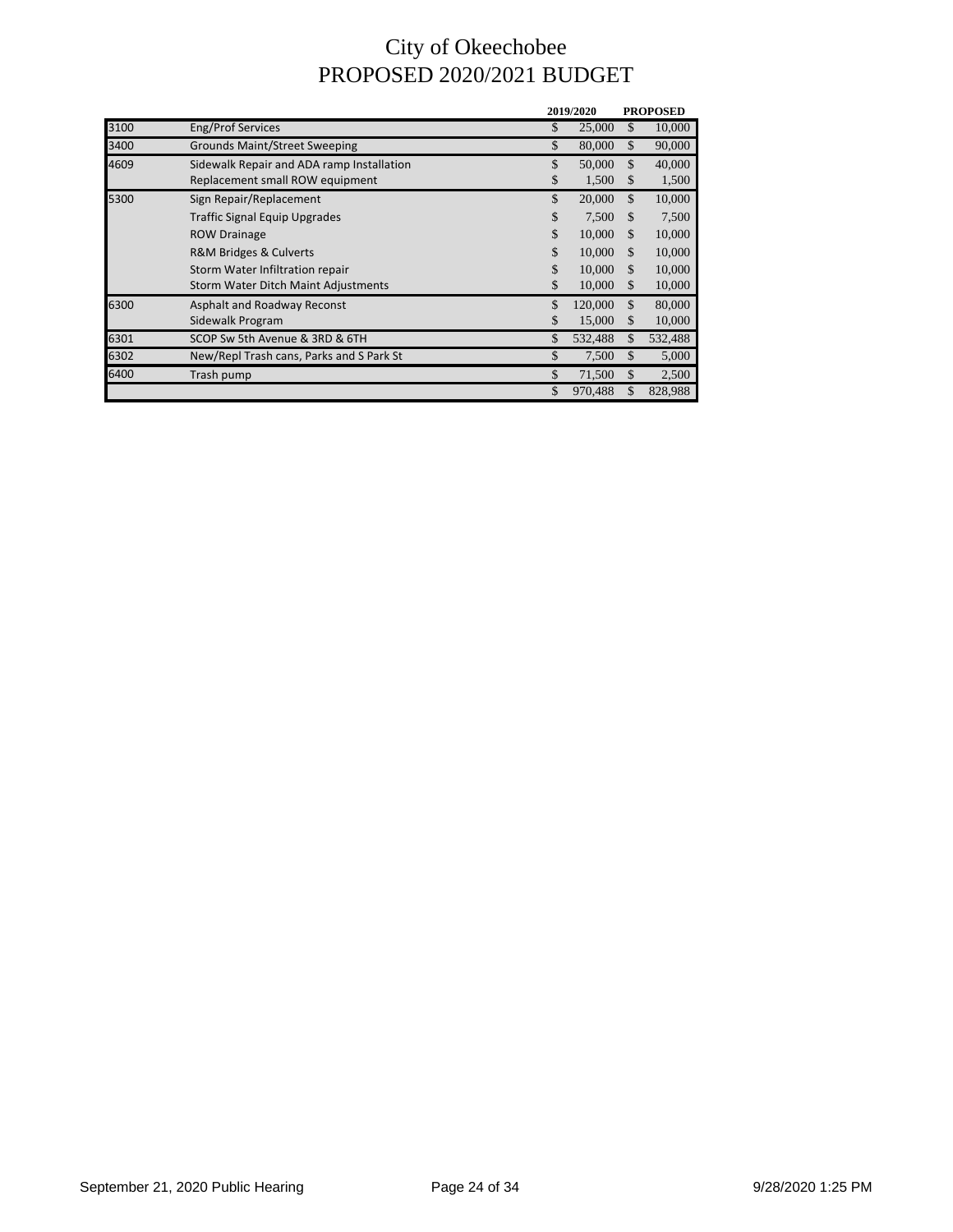# THIS PAGE INTENTIONALLY LEFT BLANK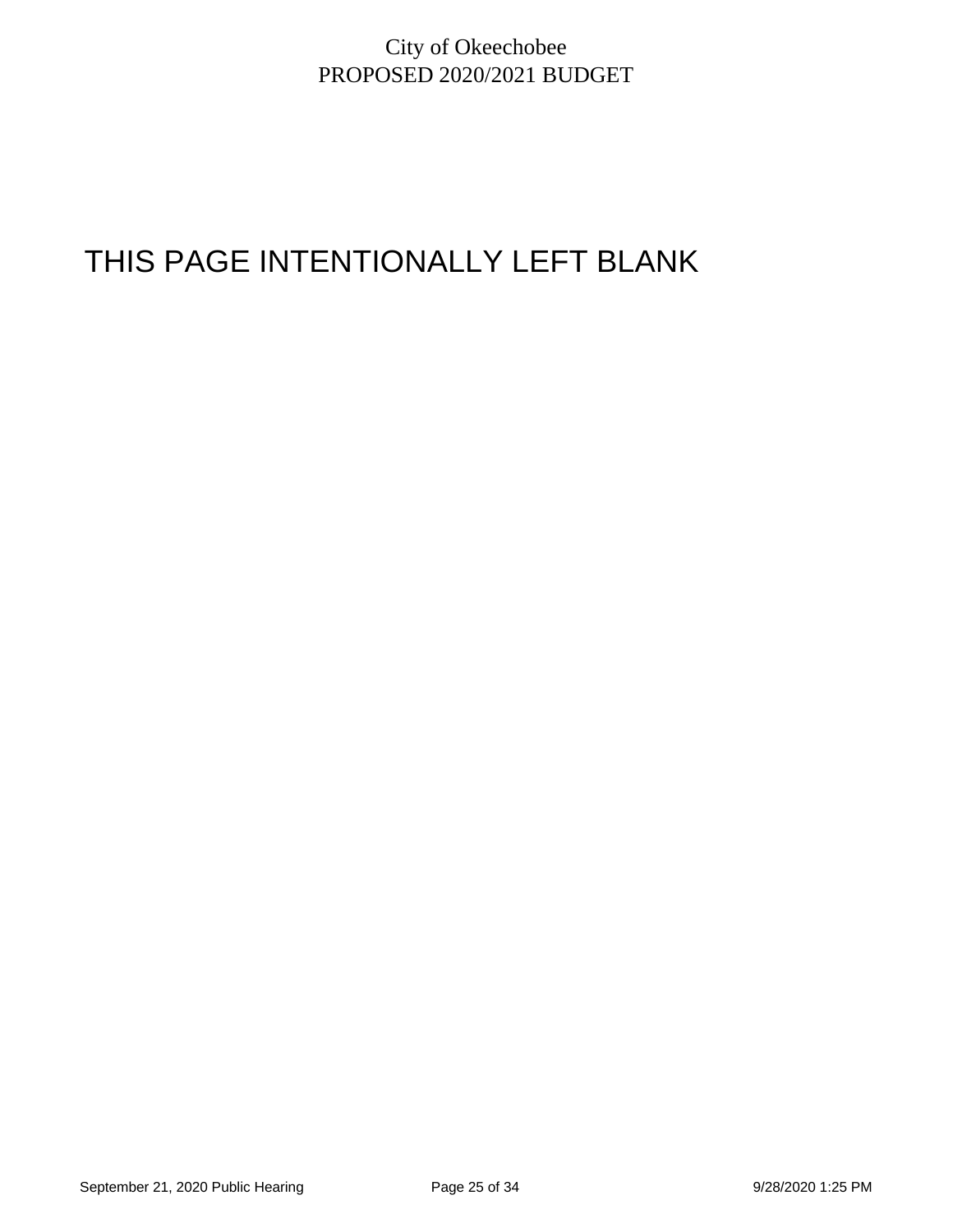### City of Okeechobee PROPOSED 2020/2021 BUDGET **CAPITAL PROJECTS IMPROVEMENTS**

|                     |                                     |               | 2018/2019      | 2018/2019          |           | 2019/2020          |                 | 2019/2020          |                  | 2020/2021          |                 |
|---------------------|-------------------------------------|---------------|----------------|--------------------|-----------|--------------------|-----------------|--------------------|------------------|--------------------|-----------------|
|                     |                                     |               | <b>AMENDED</b> |                    | EOY       |                    | <b>MID YEAR</b> |                    | <b>ESTIMATES</b> |                    | <b>PROPOSED</b> |
|                     | <b>F/Y BEGINNING FUND BALANCE</b>   | \$            | 4,344,644      | \$                 | 4,800,600 | \$                 | 4,670,920       | \$                 | 4,670,920        | \$                 | 3,190,195       |
| <b>REVENUES</b>     |                                     |               |                |                    |           |                    |                 |                    |                  |                    |                 |
| 304-383.0000        |                                     | \$            |                | $\mathbb{S}$       |           | $\mathbb{S}$       |                 |                    |                  | $\mathbb{S}$       |                 |
| 304-364.1000        | DISPOSITION OF FIXED ASSETS         | \$            | 225,000        | \$                 | 225,000   | $\mathbf S$        | 225,000         | $\mathbb{S}$       | 84,000           | $\mathbb{S}$       | 6,000           |
| 304-361.1000        | <b>INTEREST EARNINGS</b>            | \$            | 1,500          | $\mathbb{S}$       |           | \$                 |                 |                    |                  | \$                 |                 |
| 304-369.1000        | <b>MISCELLANEOUS</b>                |               |                | \$                 | 7,900     | $\mathbb{S}$       |                 | $\mathbf S$        | 900              | $\mathbb{S}$       | 550             |
|                     | <b>TOTAL REVENUES</b>               | $\mathcal{S}$ | 226,500        | $\mathbf{\$}$      | 232,900   | $\mathbf S$        | 225,000         | $\mathbf{\hat{S}}$ | 84,900           | $\mathbf{\hat{S}}$ | 6,550           |
|                     |                                     |               |                |                    |           |                    |                 |                    |                  |                    |                 |
| <b>EXPENDITURES</b> |                                     |               |                |                    |           |                    |                 |                    |                  |                    |                 |
| 304-549-3100        | <b>Professional Services</b>        | \$            | 25,000         | $\mathbf S$        |           | $\mathbb{S}$       | 30,000          |                    |                  | \$                 |                 |
| 304-529-4600        | REPAIR & MAINTENANCE                | \$            | 25,000         | $\mathbb{S}$       | 4.100     | $\mathbb{S}$       |                 |                    |                  | $\mathbb{S}$       |                 |
| 304-513-3100        | <b>Professional Services</b>        | \$            | 9,500          | $\mathbf S$        |           | $\mathbb S$        | 9,500           |                    |                  |                    |                 |
| 304-511-6400        | <b>ADMINISTRATION CAPITAL</b>       | \$            |                | $\mathbf{\hat{s}}$ |           | $\mathbf{\hat{S}}$ | 8,000           | $\mathbf{\hat{S}}$ | 7.850            | \$                 |                 |
| 304-512-6400        | ADMINISTRATION CAPITAL              | \$            | 12,000         | $\mathcal{S}$      | 7,300     | $\mathbf S$        | 1,500           |                    |                  | $\mathbb{S}$       |                 |
| 304-513-6400        | FINANCE CAPITAL                     | \$            | 1,500          | $\mathbb{S}$       | 1,100     | $\mathbf S$        | 121,500         | $\mathbf{\hat{S}}$ | 115,000          | $\mathbb{S}$       | 3,600           |
| 304-519-6400        | <b>GENERAL SERVICES CAPITAL</b>     | \$            | 37,500         | $\mathbb{S}$       | 25,100    | $\mathbb S$        | 58,750          | $\mathbf S$        | 24,500           | \$                 | 2,500           |
| 304-521-6400        | LAW ENFORCEMENT CAPITAL             | \$            | 350,646        | $\mathcal{S}$      | 340,500   | $\mathbf{\hat{S}}$ | 169,540         | $\mathcal{S}$      | 155,000          | $\mathbb{S}$       | 114,600         |
| 304-522-6400        | FIRE PROTECTION CAPITAL             | \$            | 73,200         | \$                 | 40,800    | \$                 | 51,500          | \$                 | 42,000           | \$                 | 16,700          |
| 304-536.6400        | SEWER/WASTEWATER                    |               |                | $\mathbb{S}$       |           | $\mathsf{\$}$      |                 |                    |                  |                    |                 |
| 304-541-6400        | PUBLIC WORKS CAPITAL                | \$            | 41,500         | $\mathcal{S}$      | 30,200    | \$                 | 55,000          | \$                 | 35,500           | \$                 |                 |
| 304-549-6400        | Other Capital (Pub Safety, Transp.) | \$            |                | $\mathbb{S}$       | 22,000    | $\mathbf{\hat{S}}$ |                 |                    |                  |                    |                 |
| 304-549-6401        | PARKS CAPITAL IMPROVEMENT           | \$            | 53,000         | $\mathbb{S}$       | 39,500    | $\mathbf{\hat{S}}$ | 168,000         | $\mathbf{\hat{S}}$ | 168,000          | $\mathbb{S}$       | 2,000           |
| 304-549-6402        | <b>MEDIAN REPLACEMENT &amp; ROW</b> | \$            | 10,000         | $\mathbb{S}$       | 14,800    | $\mathbb S$        | 10,000          | \$                 | 10,000           | \$                 | 14,000          |
| 304-549.6403        | <b>TREE PROGRAM</b>                 | \$            | 15.000         | $\mathbf S$        |           | $\mathbb{S}$       | 15,000          | $\mathbf{\hat{S}}$ | 15,000           | $\mathbb{S}$       | 2.500           |
| 304-584.6400        | <b>FUTURE CAPITAL PROJECTS</b>      |               |                | $\mathbf{\hat{S}}$ |           | \$                 |                 |                    |                  |                    |                 |
| 304-2512-6400       | <b>CLERK CAPITAL</b>                | $\mathbb{S}$  | 8,000          | $\mathbb{S}$       | 8,300     | \$                 | 5,000           | $\mathcal{S}$      | 5,000            | $\mathbb{S}$       |                 |
|                     | <b>TOTAL EXPENDITURES</b>           | $\mathbf S$   | 661,846        | $\mathbb{S}$       | 533,700   | ${\mathbb S}$      | 703,290         | $\mathbb{S}$       | 577,850          | $\mathbb{S}$       | 155,900         |
|                     |                                     |               |                |                    |           |                    |                 |                    |                  |                    |                 |
|                     | OTHER REVENUES AND TRANSFER IN      |               |                |                    |           |                    |                 |                    |                  |                    |                 |
|                     | Other Grants - Transfer In          | \$            | 171,120        | $\mathbb{S}$       | 171,120   | \$                 |                 |                    |                  | \$                 |                 |
|                     | <b>TOTAL TRANSFER INS</b>           | \$            | 171,120        | $\mathbf{\hat{s}}$ | 171,120   | \$                 |                 |                    |                  | \$                 |                 |

|                                | TRANSFER OUT TO Other Funds         |           |           |           |                 |           |
|--------------------------------|-------------------------------------|-----------|-----------|-----------|-----------------|-----------|
|                                | TRANSFER OUT TO GENERAL FUND        | 796,722   |           | 1,233,181 | 987,775         | 1,362,311 |
|                                | <b>TOTAL TRANSFER OUT \$</b>        | 796,722   |           | 1,233,181 | 987,775         | 1,362,311 |
|                                |                                     |           |           |           |                 |           |
|                                | ASSIGNED FUND BALANCE               |           |           |           |                 |           |
|                                | <b>TOTALASSIGNED FUND BALANCELS</b> |           |           |           |                 |           |
| <b>F/Y ENDING FUND BALANCE</b> |                                     | 3,283,696 | 4,670,920 | 2,959,449 | \$<br>3,190,195 | 1,678,534 |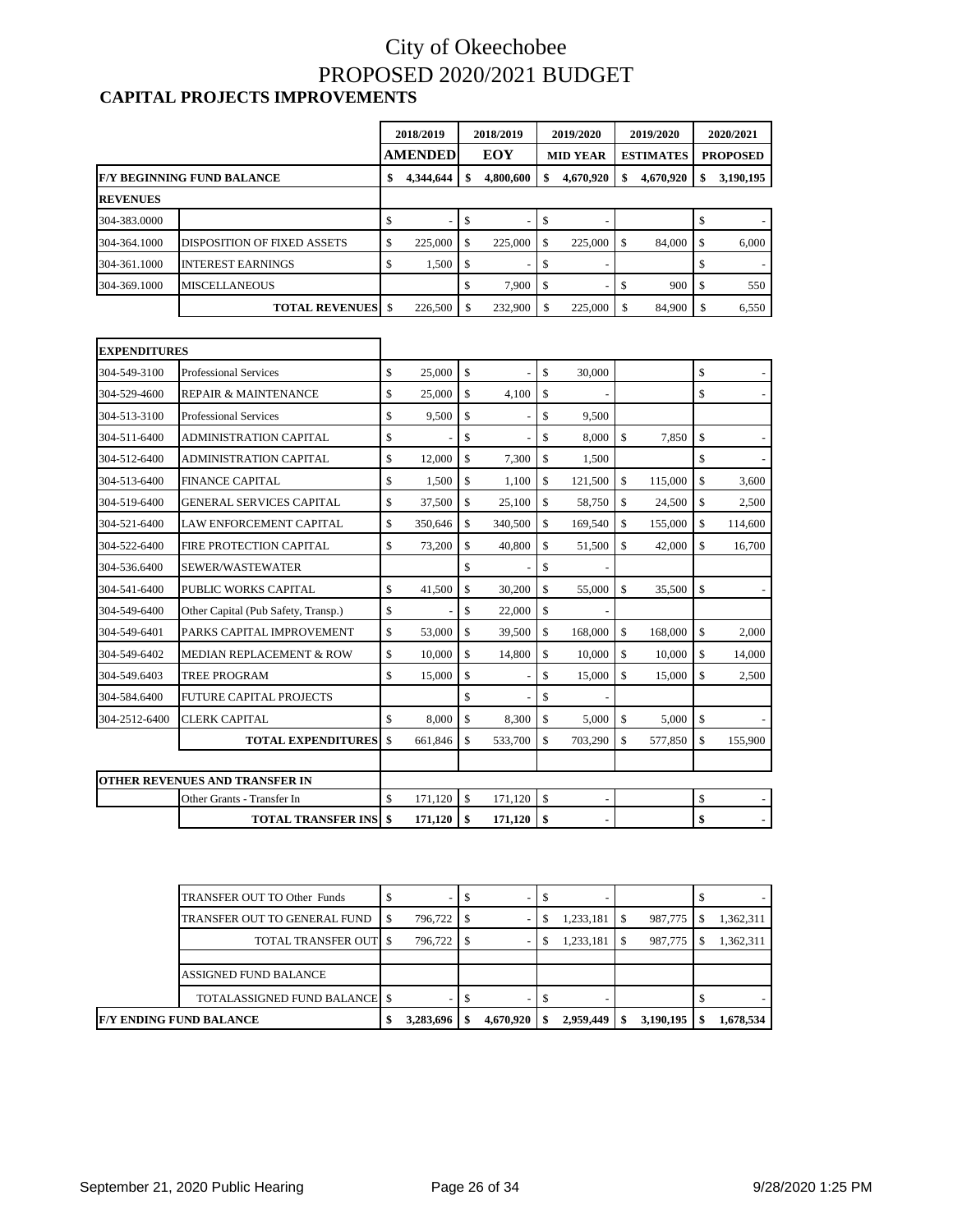

**Capital Projects Improvements** 

Specific Projected cost/estimates

| Acct $#$                         | <b>Dept</b>             | <b>Description</b>                                                                                                    |
|----------------------------------|-------------------------|-----------------------------------------------------------------------------------------------------------------------|
| 511-6400<br>512-6400             | Council                 | <b>Council Subtotal</b>                                                                                               |
| 512-6400                         | Admin                   | <b>Admin Subtotal</b>                                                                                                 |
| 513-6400                         | Finance                 | Scanners for each department                                                                                          |
| 513-6400                         | <b>Finance</b>          | <b>Fin Subtotal</b>                                                                                                   |
| 519-6400                         | <b>General Services</b> | Video Screens for Council Chambers                                                                                    |
| 519-6400                         | <b>General Services</b> | <b>GS Subtotal</b>                                                                                                    |
| 521-6400                         |                         | Police 1 - Radar<br>Computers and related equipment<br>1 - Tasers<br>3 - Replacement cars<br>Equipment for 3 new cars |
| 521-6400                         | <b>Police</b>           | <b>PD Subtotal</b>                                                                                                    |
| 522-6400                         |                         | Fire AED<br><b>Gas Monitors 1</b><br>4 - Sets of Bunker Gear<br>Replacement Furniture (1-recliner)<br>Computer        |
| 522-6400                         | <b>Fire</b>             | <b>Fire Subtotal</b>                                                                                                  |
| 549-6403<br>549-6403             | <b>Public Works</b>     | Public Works Tree Program<br><b>PW Trees Subtotal</b>                                                                 |
| 541-6401                         |                         | Parks Centennial Park - Landscaping                                                                                   |
| 541-6401                         | <b>Parks</b>            | <b>Parks Subtotal</b>                                                                                                 |
| 541-6402<br>541-6402<br>541-6402 | <b>Med Replacement</b>  | Median Rep Median Replacement/Right of Way/Parks<br>Commerce Park Street Lights (4)<br><b>Med Repl Subtotal</b>       |
|                                  |                         |                                                                                                                       |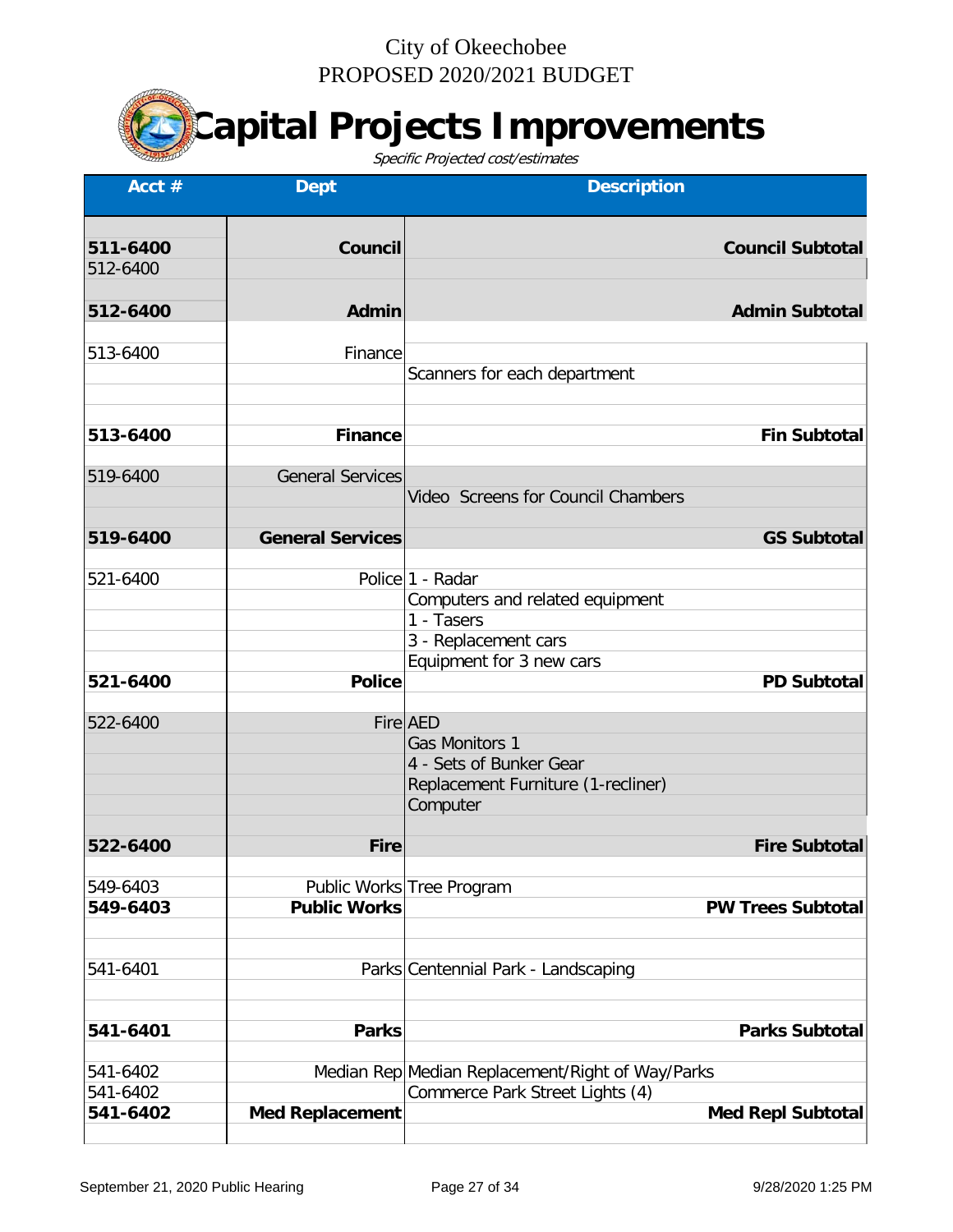|           |              | THOI ODDD 2020/2021 DODODI |
|-----------|--------------|----------------------------|
| 2512-6400 | <b>Clerk</b> |                            |
|           |              |                            |
| 2512-6400 | <b>Clerk</b> | <b>Clerk Subtotal</b>      |
|           |              |                            |
|           |              |                            |
|           |              |                            |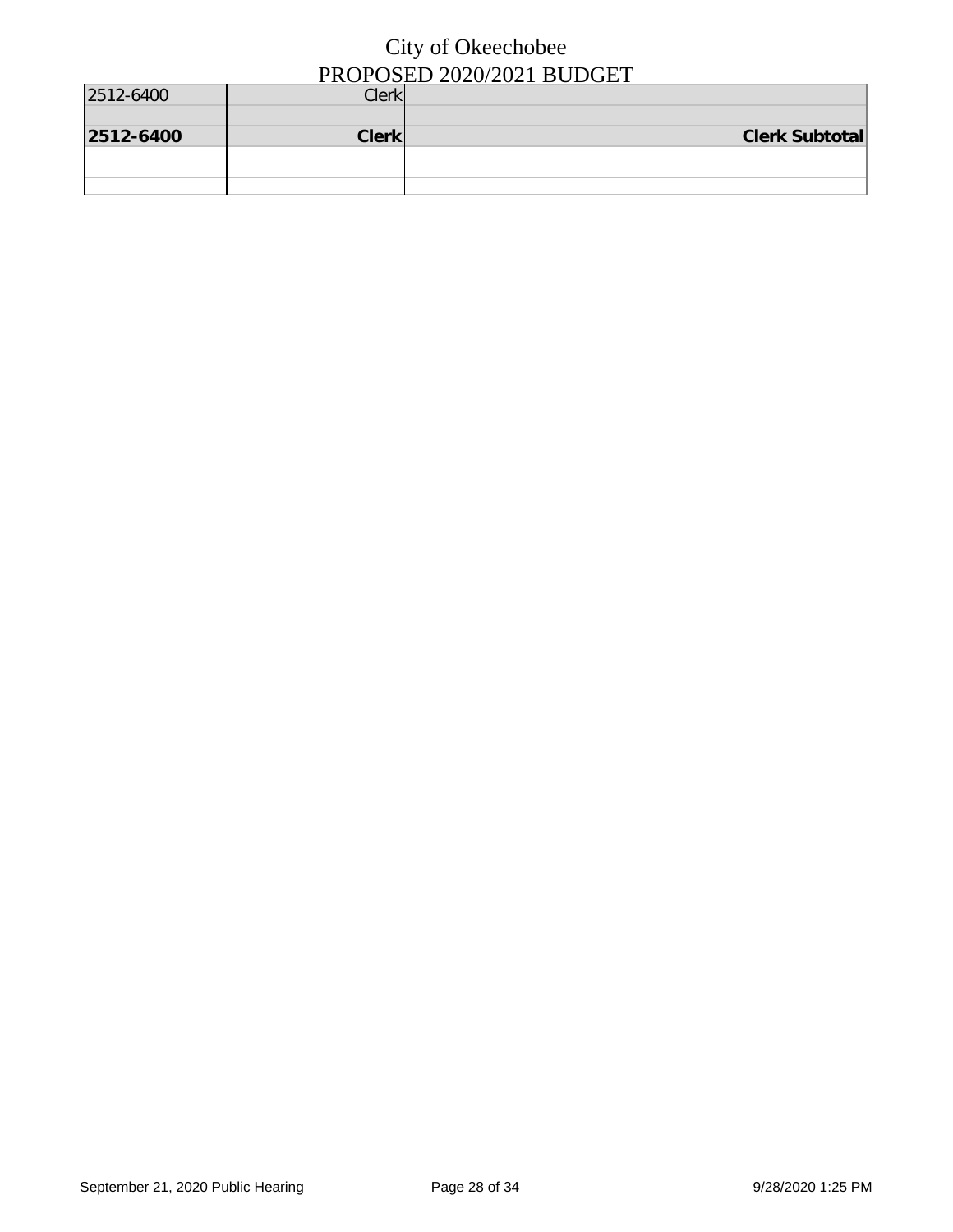|                                                                      | <b>Estimated</b><br><b>Amounts</b>                                                                        |
|----------------------------------------------------------------------|-----------------------------------------------------------------------------------------------------------|
| \$                                                                   |                                                                                                           |
| \$                                                                   |                                                                                                           |
| \$                                                                   | 3,600                                                                                                     |
| \$                                                                   | 3,600                                                                                                     |
| \$                                                                   | 2,500                                                                                                     |
| \$                                                                   | 2,500                                                                                                     |
| \$<br>\$<br>\$<br>\$<br>\$<br>\$<br>\$<br>\$<br>\$<br>\$<br>\$<br>\$ | 2,200<br>12,000<br>1,400<br>84,000<br>15,000<br>114,600<br>1,300<br>550<br>13,500<br>600<br>750<br>16,700 |
| \$<br>\$                                                             | 2,500<br>2,500                                                                                            |
| \$                                                                   | 2,000                                                                                                     |
| \$                                                                   | 2,000                                                                                                     |
| \$<br>\$<br>\$                                                       | 4,000<br>10,000<br>14,000                                                                                 |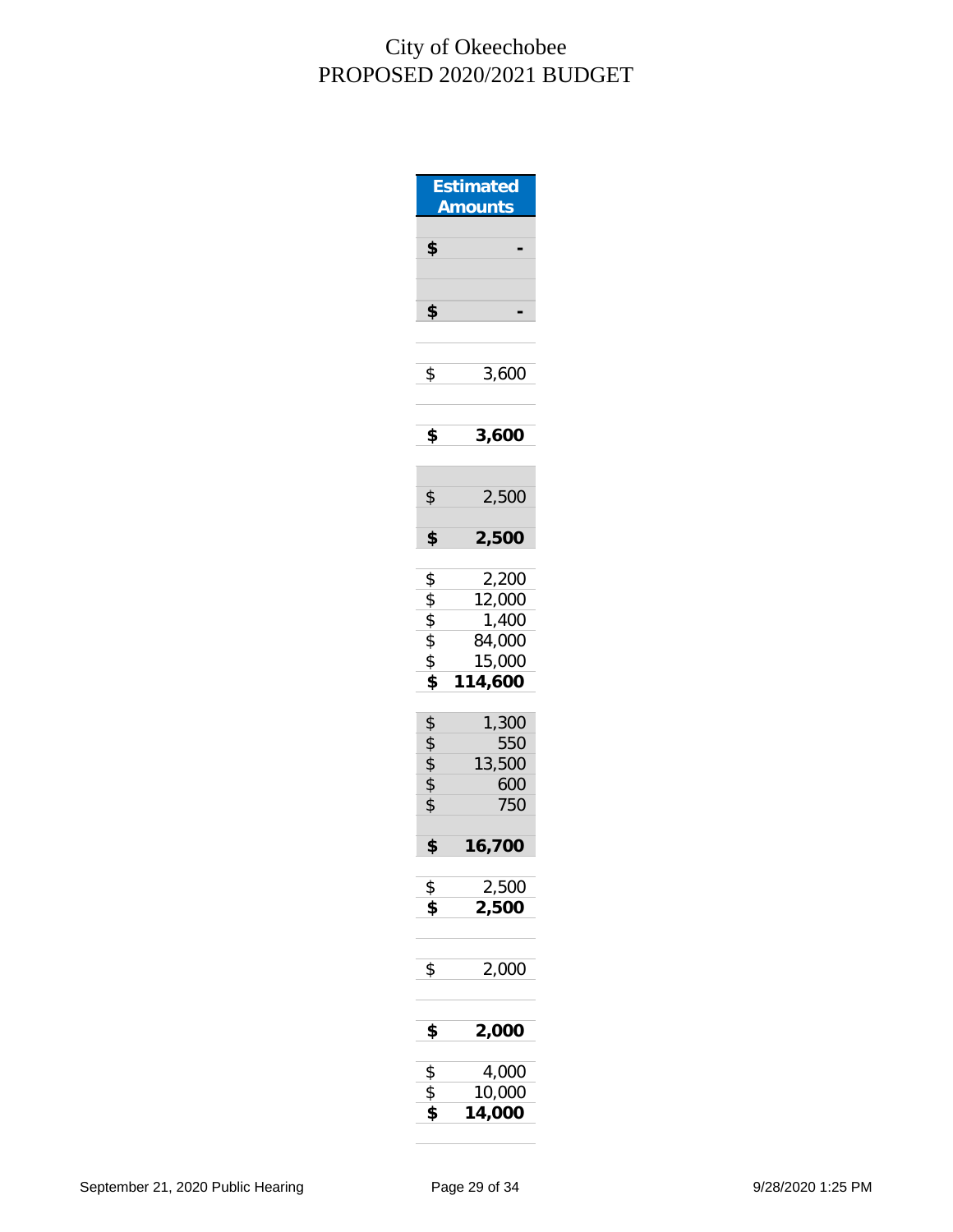| S            |  |
|--------------|--|
| \$155,900.00 |  |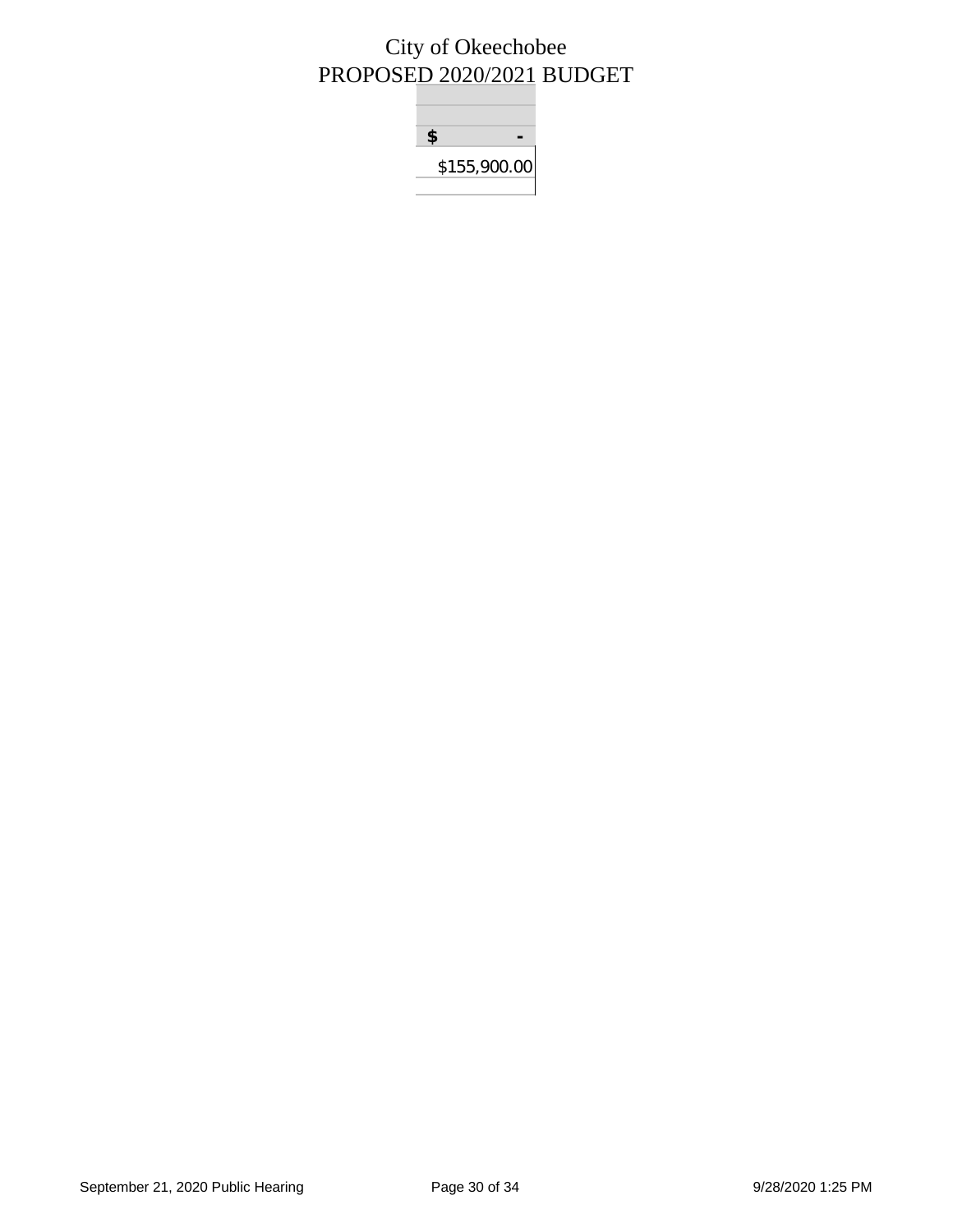# THIS PAGE INTENTIONALLY LEFT BLANK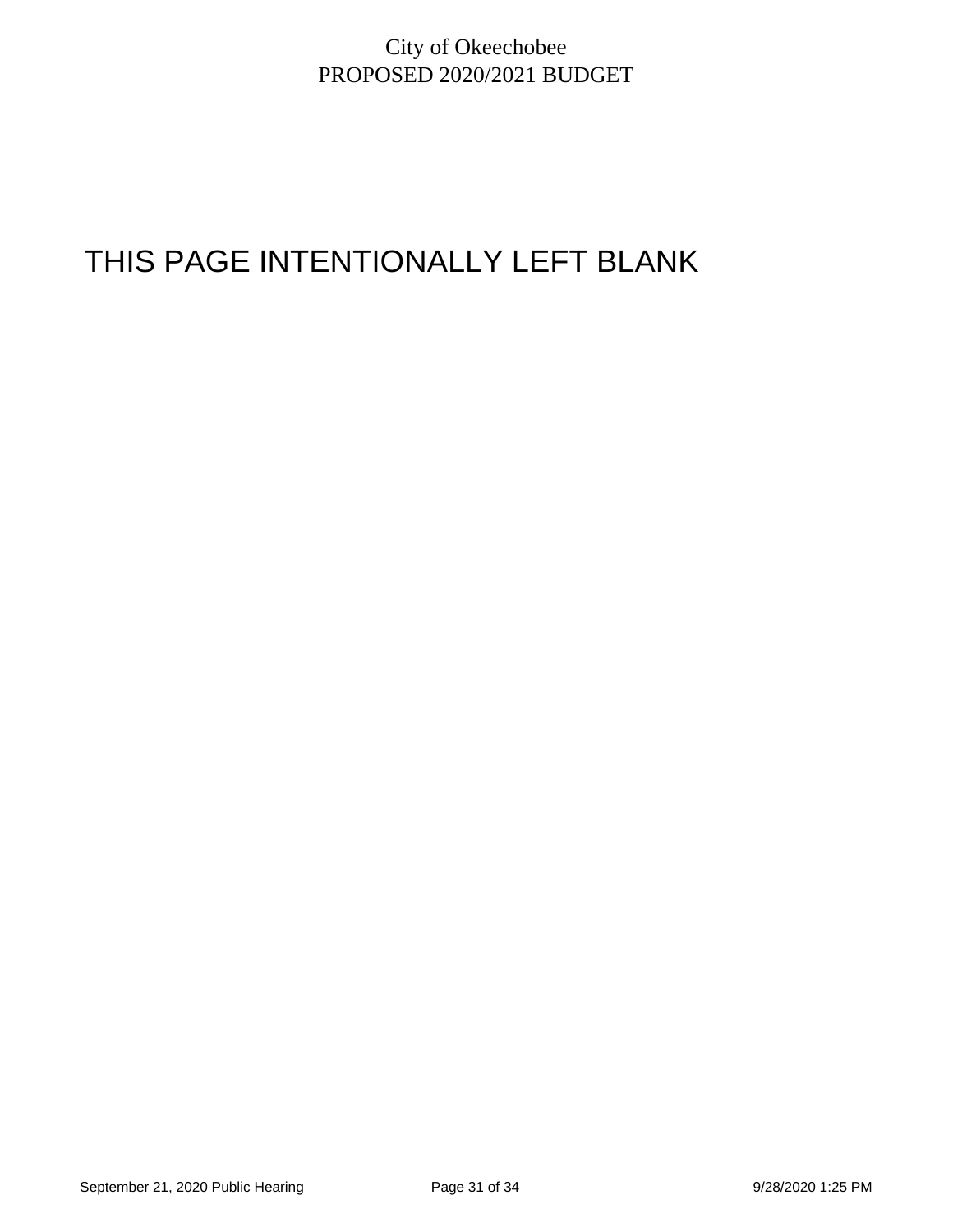**Other Grants**

#### **RECAPITULATION - REVENUE & EXPENSES**

|                                    | 2019/2020       | 2019/2020        | 2020/2021       |
|------------------------------------|-----------------|------------------|-----------------|
|                                    | <b>MID YEAR</b> | <b>ESTIMATES</b> | <b>PROPOSED</b> |
| <b>IF/Y BEGINNING FUND BALANCE</b> | 260.000         |                  | ₼<br>260.000    |

| <b>IREVENUES</b> |                                     |               |  |         |
|------------------|-------------------------------------|---------------|--|---------|
| 302-331.3903     | TMDL Grant                          |               |  |         |
| 302-331-3904     | Stormwater Drainage Grant           | \$<br>300,000 |  | 300,000 |
| 302-331.3905     | Section 319 Grant                   |               |  |         |
| 302-361.1000     | <b>Interest Earnings</b>            |               |  |         |
| 302-381.0000     | TRANSFER IN -CAPITAL ASSIGNED FUNDS |               |  |         |
| 302-381.0000     | TRANSFER IN -CAPITAL FUND RESERVES  |               |  |         |
|                  | <b>TOTAL REVENUES</b> \$            | 300,000       |  | 300,000 |

| <b>EXPENDITURES</b> |                                      |                |    |         |
|---------------------|--------------------------------------|----------------|----|---------|
| 302-2552.3100       | PROFESSIONAL SERVICES                |                |    |         |
| 302-2552.3200       | <b>ADMINISTRATIVE SERVICES</b>       |                |    |         |
| 302-2552.4609       | <b>TEMPORARY RELOCATION</b>          |                |    |         |
| 302-2552.4609       | <b>HOUSING REHAB DEMO/REPL/RELOC</b> |                |    |         |
| 302-2552.4909       | <b>MISCELLANEOUS</b>                 |                |    |         |
| 302-2000-4909       | MISCELLANEOUS - BANKING EXP          |                |    |         |
| 302-2752.3100       | PROFESSIONAL SERVICES                | \$<br>35,000   | \$ | 35,000  |
| 302-2752.3200       | <b>ADMINISTRATIVE SERVICES</b>       | \$<br>13,500   | \$ | 13,500  |
| 302-2752.4909       | <b>MISCELLANEOUS</b>                 | \$<br>1,500    | \$ | 1,500   |
| 302-2752.4609       | STREET IMPROVEMENTS/ADDITIONS        |                |    |         |
| 302-2752.6300       | <b>INFRASTRUCTURE IMPROVEMENTS</b>   | \$             | \$ |         |
| 302-2752-6400       | Park and Canal Improvements          | \$<br>370,000  | \$ | 370,000 |
|                     | <b>TOTAL EXPENSES</b> \$             | 420,000        | \$ | 420,000 |
|                     |                                      |                |    |         |
|                     | Return General Fund Loan             | $\blacksquare$ | \$ |         |

| <b>F/Y ENDING FUND BALANCE</b> | 140.000 |  | .000<br>$140^{\circ}$ |
|--------------------------------|---------|--|-----------------------|
|                                |         |  |                       |

DUE TO GENERAL FUND

Grant project related to: Taylor Creek SE 4th Street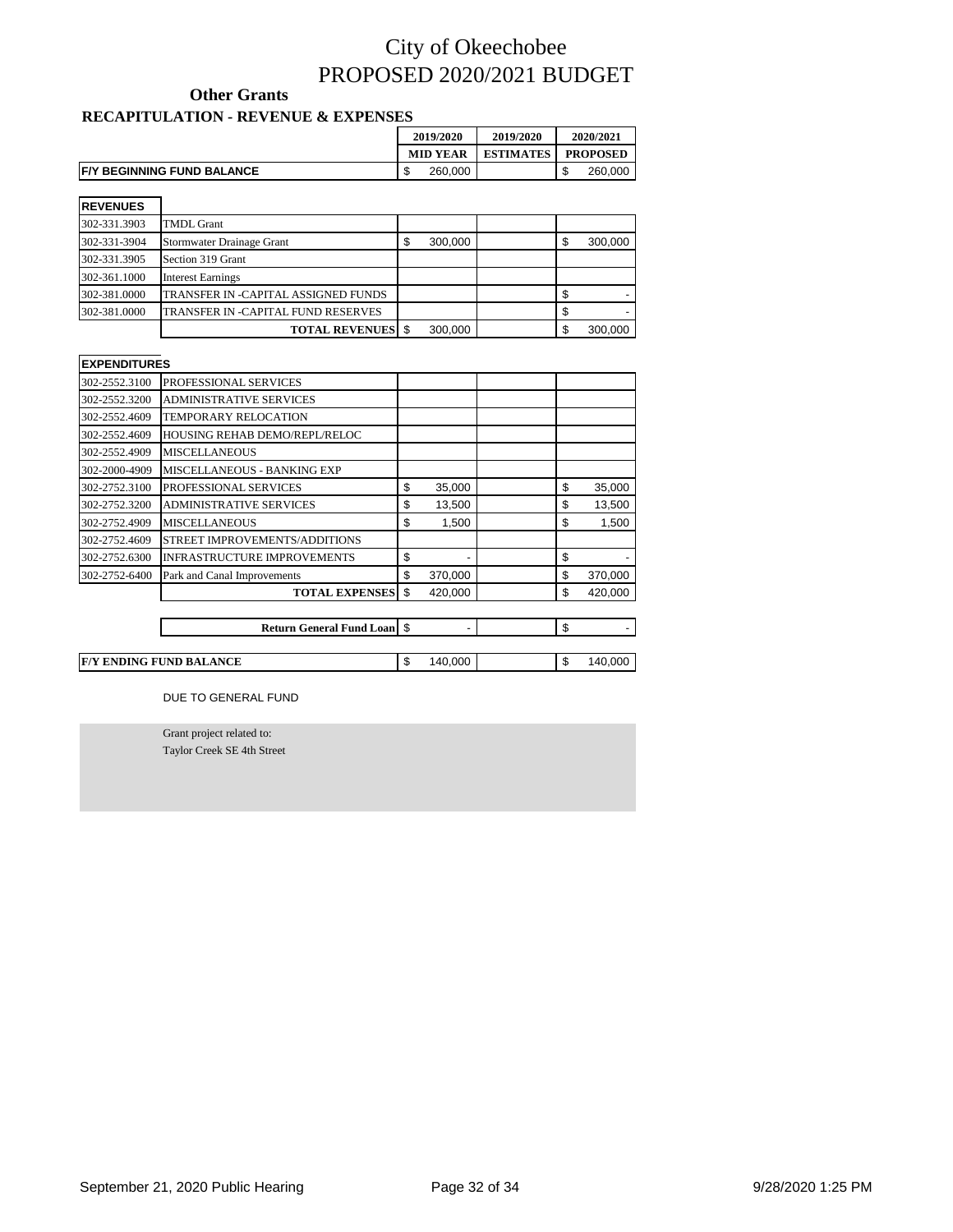**Appropriations Grant**

#### **RECAPITULATION - REVENUE & EXPENSES**

|                 |                                    | 2018/2019 |                | 2018/2019 |            | 2019/2020 |                 | 2020/2021 |                 |
|-----------------|------------------------------------|-----------|----------------|-----------|------------|-----------|-----------------|-----------|-----------------|
|                 |                                    |           | <b>AMENDED</b> |           | <b>EOY</b> |           | <b>MID YEAR</b> |           | <b>PROPOSED</b> |
|                 | F/Y BEGINNING FUND BALANCE         | \$        | 1,000          | - \$      | 1,000      |           | 593             | - \$      | 593             |
|                 |                                    |           |                |           |            |           |                 |           |                 |
| <b>REVENUES</b> |                                    |           |                |           |            |           |                 |           |                 |
|                 |                                    |           |                |           |            |           |                 |           |                 |
| 307-334.3900    | <b>Appropriation Funds</b>         | \$        | 209,000        | ' \$      |            | \$        | 209,000         | \$        | 209,000         |
| 307-361.1000    | <b>Interest Earnings</b>           | \$        |                |           |            | Jэ        |                 | ۰D        |                 |
| 307-381.0000    | TRANSFER IN -CAPITAL FUND RESERVES | \$        |                |           |            |           |                 |           |                 |
|                 | <b>TOTAL REVENUES</b> \$           |           | 209,000        | -\$       |            | S         | 209,000         | S         | 209,000         |

### **EXPENDITURES** 307-559.3100 PROFESSIONAL SERVICES-Engineering Services  $\$\text{---}\$$  $307-559.3102$  PROFESSIONAL SERVICES-Grant Admin  $\$\text{\$}$  -  $\$\text{\$}$  -  $\$\text{\$}$ 307-559.4909 ADMINISTRATIVE SERVICES \$ - \$ - \$ - \$ - 307-559.6300 STREET IMPROVEMENTS/ADDITIONS \$ - \$ - \$ 209,000 \$ 209,000 **TOTAL EXPENSES**  $\left| \text{\$} \right|$   $\left| \text{\$} \right|$   $\left| \text{\$} \right|$   $\left| \text{\$} \right|$   $\left| \text{\$} \right|$  209,000  $\left| \text{\$} \right|$  209,000

| <b>F/Y ENDING FUND BALANCE</b> | ₼<br>◡ | 209,000 | $\overline{\phantom{a}}$<br>-11 | æ | 593 | - 12 | 593 |
|--------------------------------|--------|---------|---------------------------------|---|-----|------|-----|
|                                |        |         |                                 |   |     |      |     |
|                                |        |         |                                 |   |     |      |     |

DUE TO GENERAL FUND \$ 5 - \$ - \$

Grant Project related to: Taylor Creek SE 8th